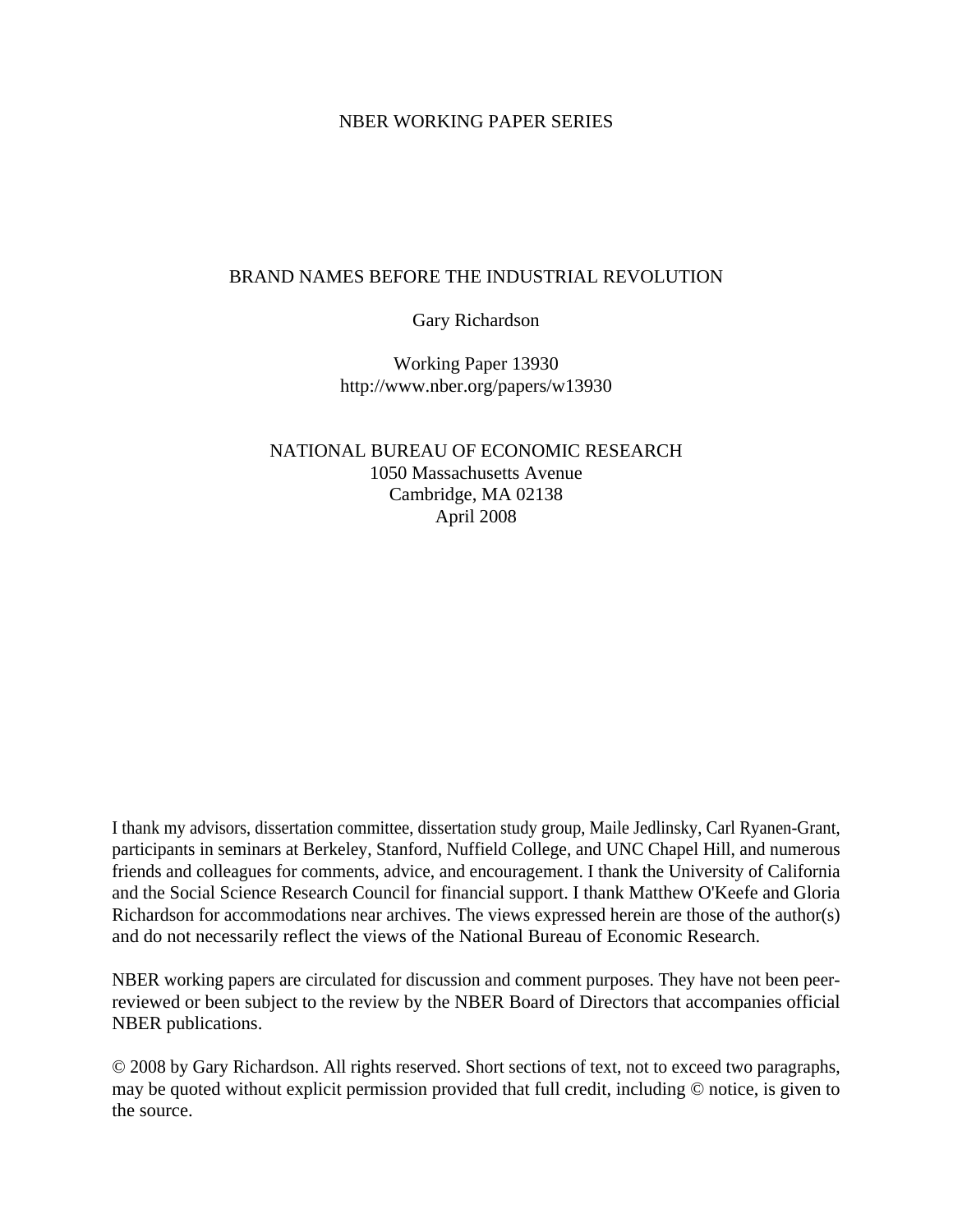Brand Names Before the Industrial Revolution Gary Richardson NBER Working Paper No. 13930 April 2008 JEL No. L15,L2,N13,N4,N6,O14,O34,O5

### **ABSTRACT**

In medieval Europe, manufacturers sold durable goods to anonymous consumers in distant markets, this essay argues, by making products with conspicuous characteristics. Examples of these unique, observable traits included cloth of distinctive colors, fabric with unmistakable weaves, and pewter that resonated at a particular pitch. These attributes identified merchandise because consumers could observe them readily, but counterfeiters could copy them only at great cost, if at all. Conspicuous characteristics fulfilled many of the functions that patents, trademarks, and brand names do today. The words that referred to products with conspicuous characteristics served as brand names in the Middle Ages. Data drawn from an array of industries corroborates this conjecture. The abundance of evidence suggests that conspicuous characteristics played a key role in the expansion of manufacturing before the Industrial Revolution.

Gary Richardson Department of Economics University of California, Irvine Irvine, CA 92697-5100 and NBER garyr@uci.edu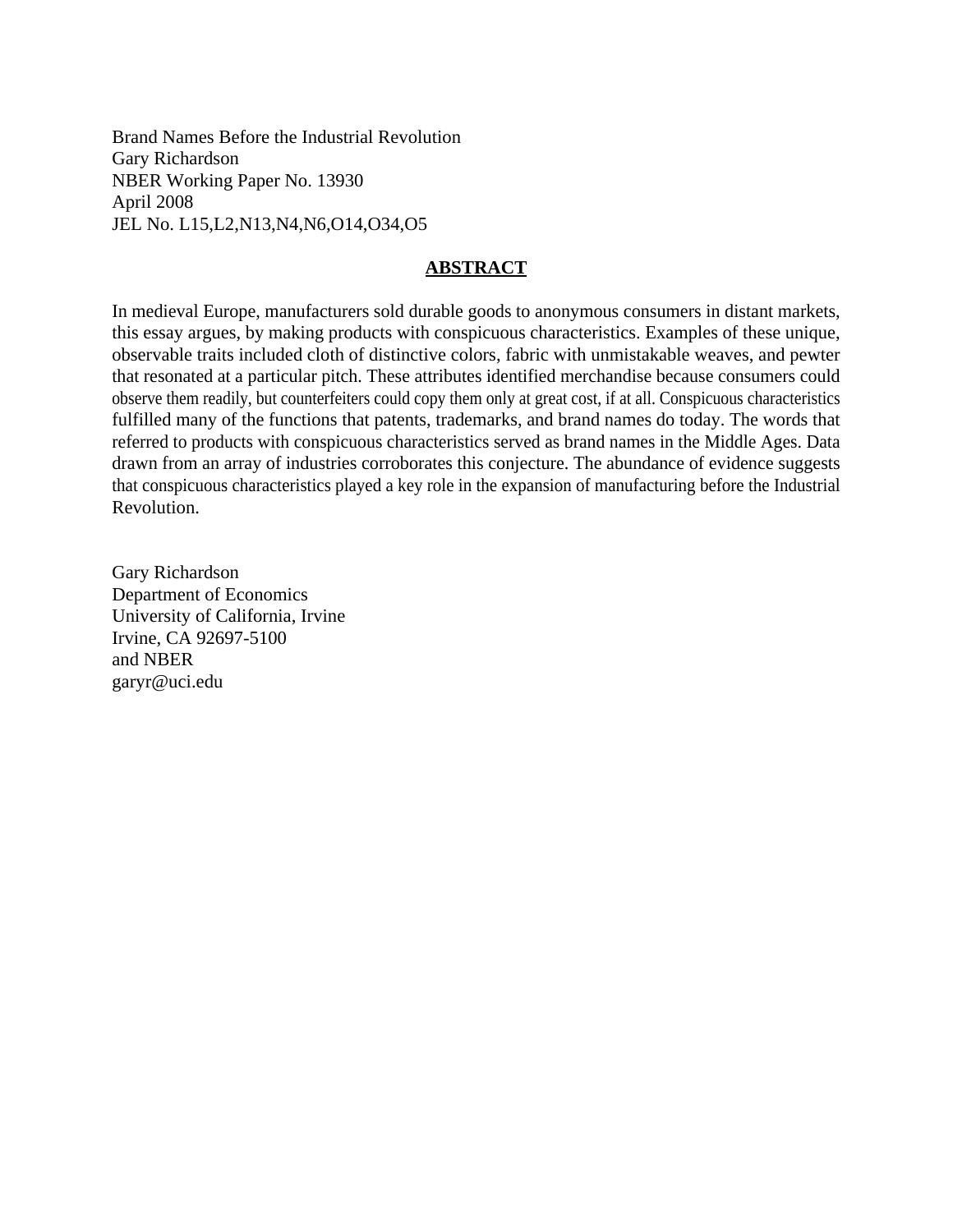#### **Introduction**

l

In medieval Europe, manufacturers seeking to sell merchandise to anonymous consumers in distant markets had to overcome the obstacles of adverse selection and counterfeit goods. These obstacles arose because purchasers of defective products lacked legal recourse and because intellectual property, such as patents and trademarks, lacked legal protection. Adverse selection particularly afflicted markets for durable merchandise – such as textiles and metalware – with attributes that consumers could not observe before purchase. In these markets, sellers knew more than buyers about the quality of their wares. Manufacturers could cheat consumers and had an incentive to do so. Fear of being cheated deterred consumers from purchasing durable products. Exchanges that should have occurred because they were mutually beneficial did not occur because buyers worried that sellers would deceive them.<sup>1</sup>

Counterfeiting impeded efforts to overcome the problem of adverse selection. Today, counterfeit products account for a significant share of world trade.<sup>2</sup> During the Middle Ages, counterfeit products probably accounted for at least as large a share of the market and perhaps much more. The staples of medieval manufacturing – textiles, tools, housewares, and military equipment – were commonly counterfeited. Recent research reveals striking examples. Much of the pottery produced in Europe before the Industrial Revolution was sold under false pretenses. The forgeries were so sophisticated that they fooled consummate consumers like

<sup>1</sup> This note defines terms used in this essay whose definitions vary across disciplines. Throughout this essay, a reputation is a belief held by consumers about the characteristics of products that cannot be detected before purchase. Economists often label these characteristics as experience, hidden, or unobservable attributes. Quality is the true state of attributes that cannot be detected before purchase. A high-quality product has unobservable attributes that consumers prefer and is said to have few hidden defects. A low-quality product has unobservable attributes that consumers dislike and is said to have many hidden defects. Synonyms for quality such as superior merchandise and shoddy products also refer exclusively to unobservable attributes. A manufacturer with a good reputation is known to sell high-quality products. A manufacturer with a bad reputation is suspected of selling shoddy merchandise. Synonyms for good reputations, such as well regarded, widely know, reputable, and good names, refer exclusively to consumers' beliefs about the unobservable attributes of manufacturers' merchandise. 2

Recent estimates indicate the value of illicit goods exceeds \$300 billion each year or 5% of the value of international shipments of manufactured merchandise (*Business Europe* 1999, Freedman 1999, Porter 1996). The share is highest in developing nations. In China, approximately 20% of all consumer durables are fake (Simone 1999). In the rest of Asia, Africa, and Latin America, the figure ranges from 5% to 25%. Floods of inferior merchandise drive genuine goods from many venues including the markets for recorded music in Brazil, videotaped motion pictures in Eastern Europe, computer software in China, and designer clothing in former Soviet republics. The hardest hit industries include software, clothing, cosmetics, footwear, movies, music, pharmaceuticals, publishing, and sporting goods. The Internet exacerbates the problem. Between one-in-ten and one-in-five web sites, accounting for a substantial share of ecommerce, sell counterfeit goods or misuse manufacturers' trademarks (Freedman 1999 and Nicholson 1998).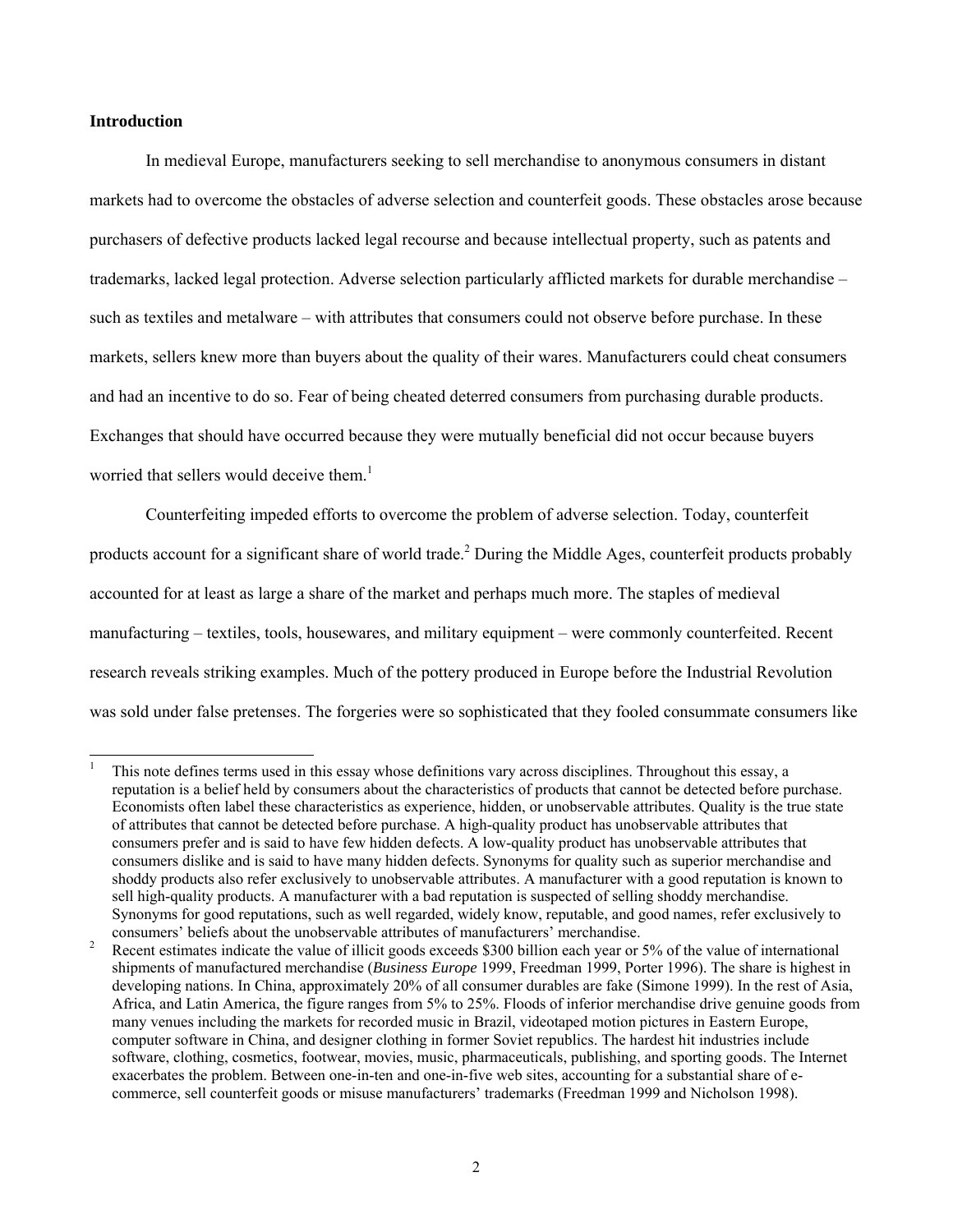medieval aristocrats and modern collectors. Chemical analyses of swords that scholars believed to be archetypical Damascus steel blades show that 1 in 4 were convincing counterfeits.<sup>3</sup>

One reason for counterfeiting's prevalence was the lack of legal protection for intellectual property. Patents and trademarks arose initially in Italy during the fourteenth century, spread to industrial centers in the Low Countries during the fifteenth century, and reached England during the sixteenth century.<sup>4</sup> These inchoate legal forms fell far short of modern standards, which evolved in the centuries following the Industrial Revolution. Enforcing modern standards across international boundaries became possible only in recent decades and remains far from perfect today.

While fourteenth-century manufacturers lacked twentieth-first-century techniques for overcoming counterfeiting, insufficient protection for intellectual property did not preclude the expansion of long-distance trade. Commerce in consumer durables expanded steadily from the eleventh through sixteenth centuries, a period known as the *Commercial Revolution of the Middle Ages*. 5 Initially, durables were scarce, expensive, and seldom sold over long distances. People purchased textiles, tools, and tableware from local artisans, if they purchased them at all. At the end of the Middle Ages, durables were abundant and affordable. People purchased quantities of cloth, equipment, and furniture that would have amazed their ancestors four-hundred years earlier. The exchange of merchandise spanned enormous distances. Textiles manufactured in England made their way to the Middle East. Weapons manufactured in Italy appeared in markets in Moscow. Distribution channels became increasingly complex. Artisans sold most of their merchandise to merchants who resold it to retailers hundreds of miles away. Chains of middlemen transferred products from point of production to point of sale. Manufacturers ceased to have direct contact with ultimate consumers.

Manufacturers formed cooperatives now known as manufacturing guilds.<sup>6</sup> Members of these associations lived in the same town, worked in the same industry, and sold standardized products. These artisanal alliances operated in most towns and industries. Guilds specialized in the production of particular

<sup>3</sup> Verhoeven, Pendray, and Dauksch 1998.

<sup>4</sup> Copyrights developed later, spread less rapidly, and did not arrive in the United Kingdoms for another two hundred years.

Lopez 1994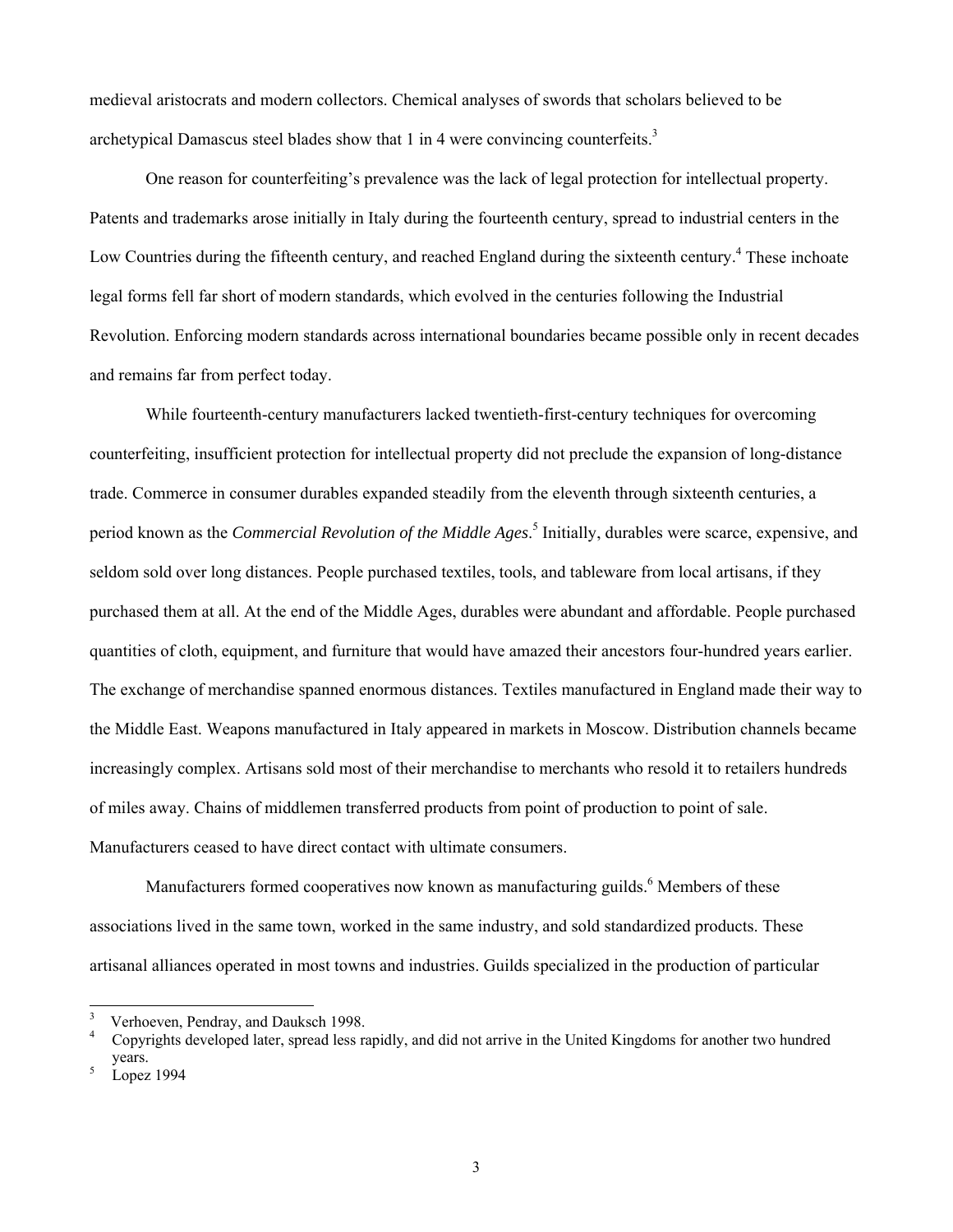products. Successful guilds produced quantities far beyond local or regional needs and exported ever-increasing quantities from their hometowns to rural villages, distant towns, and foreign nations. Guilds from distant towns competed against each other in those markets, where the preponderance of the population lived and where guilds sold most of their merchandise.<sup>7</sup>

Medieval manufacturing guilds, this essay argues, employed a two-step technique to cure the twin afflictions of adverse selection and counterfeit goods. Step one involved intensive efforts to control quality. Guilds of manufacturers inspected members' merchandise, prohibited sales of shoddy products, and punished members caught selling defective output. These efforts enabled the organizations to consistently sell defect-free merchandise and establish reputations for doing so. Good reputations assuaged consumers' fears about purchasing products with hidden defects and encouraged consumption of manufactured merchandise. <sup>8</sup>

Step two involved selling merchandise with conspicuous characteristics. Examples of these unique, observable traits included cloth of a distinctive color, fabric with an unmistakable weave, and pewter which when tapped with a spoon resonated at a particular pitch. These attributes identified merchandise made by particular guilds because consumers could observe them readily, legitimate manufacturers could produce them inexpensively, and counterfeiters could copy them only at great cost if at all. Guilds maintained a cost advantage by keeping manufacturing methods secret, using techniques that required local resources, and selling merchandise whose manufacture required significant investment in specialized equipment. The uniqueness of conspicuous characteristics communicated reputations from producers to consumers. Communication occurred even when products passed through the hands of numerous middlemen between point of production and point of

<sup>6</sup> Medieval men and women referred to these organizations by a variety of names including brotherhoods, companies, confraternities, fraternities, and mysteries.

The previous paragraphs compiled from Bridbury 1962 and 1982, Britnell 1986 and 1993, Cameron 1993, Cantor 1993, Cipolla 1980, Cunningham 1890, Dyer 1994, Hatcher and Miller 1995, Hilton 1995, Jardine 1996, Keen 1990, Lopez 1994, McKisack 1991, Mokyr 1990, Munro 1994, Myers 1991, Pirenne 1937 and 1952, Postan 1972 and 1987, Pounds 1994, Rorig 1967, Rowley 1986, Salzman 1923, Swanson 1989, Thrupp 1962 and 1963, Unwin 1908, Waugh 1994, and Zacour 1976.

Medieval efforts to overcome adverse selection focused on the same issues as modern efforts. In both eras, manufacturers try to communicate accurate information about their products' unobservable attributes and to enable consumers to distinguish legitimate goods from inferior imitations. Modern mechanisms for signaling quality include trademarks, brand names, warranties, advertising, *Consumer Reports*, and the Food and Drug Administration.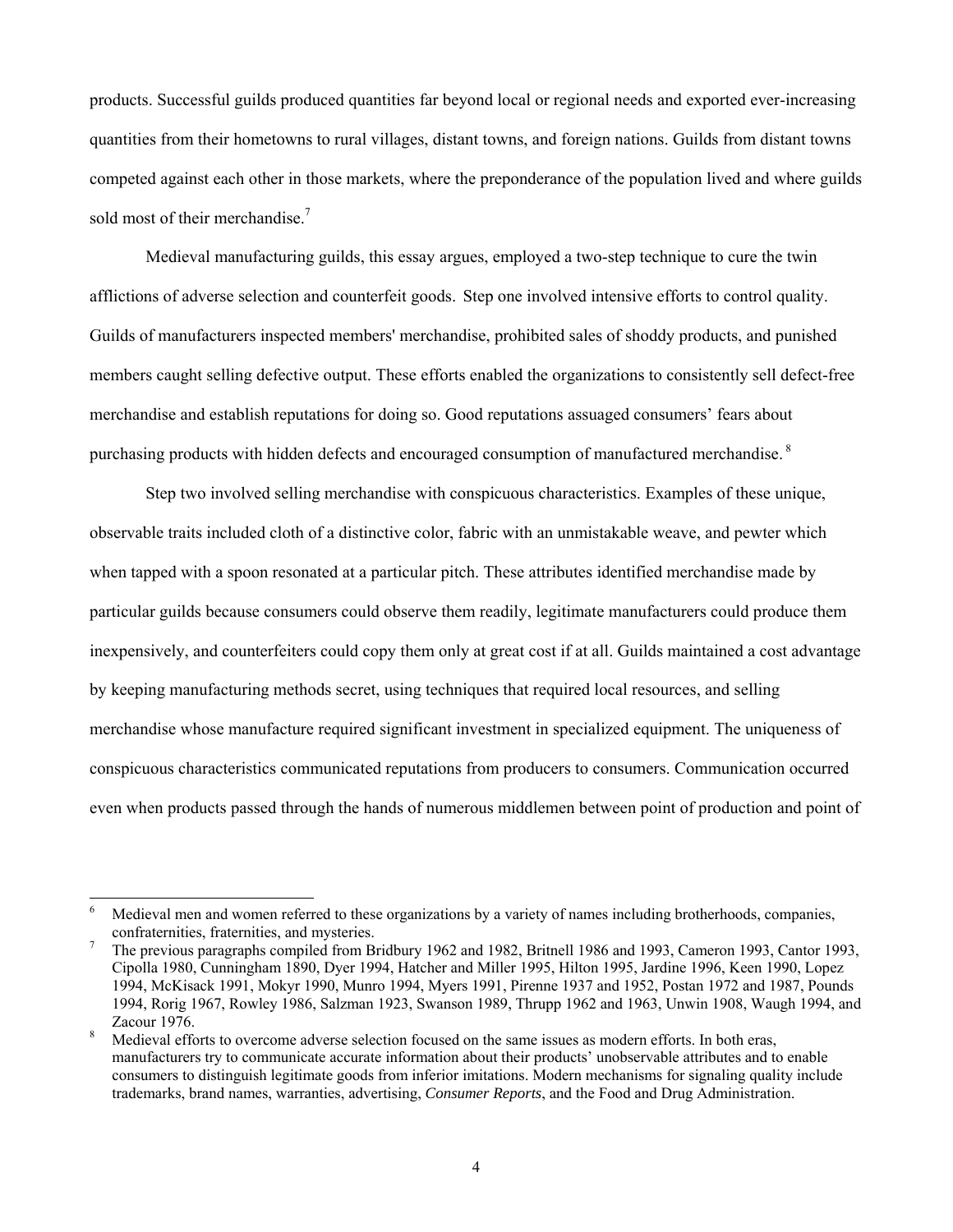sale. The phrases with which medieval men referred to products with conspicuous characteristics were the brand names before the Industrial Revolution.

The foundation for this paper's hypothesis can be found in the work of George Akerlof, who introduced the issue of adverse selection to academic economists; Bo Gustafson, who first linked the issue and medieval markets; and historians, such as Richard Britnell and Robert Lopez, who seconded Gustafson's suppositions.<sup>9</sup> These historians documented an important point. Guilds standardized the observable attributes of consumer durables. Why guilds did that is unknown. Some scholars have suggested that standardization was a mechanism for monopolizing markets, but recent research questions that conjecture.<sup>10</sup> Other scholars have speculated that standardization was a method of encouraging commerce, but their speculations remain unsubstantiated.<sup>11</sup> No work documents the information asymmetries that engendered adverse selection or the way in which standardization alleviated that affliction. Whole industries have been ignored. The incentives of craftsmen and consumers have not been explored. Little effort has been made to collate the data or assess the scope and scale of the evidence. No work reveals how manufacturers established reputations, prevented counterfeiting, and disseminated information about unobservable attributes.

This essay fills those gaps in the historical record. It examines the principal industries of the British Isles, continental Europe, and Levant during the thirteenth through sixteenth centuries. A list of these industries and occupations appears in Table 1. Evidence comes from many sources. Court records reveal defects in manufactured merchandise. So do artifacts studied by archeologists, antique collectors, and museum curators. Legal codes reveal the structure of property rights and the effectiveness of enforcement. Other government documents – including tariff lists, tax accounts, inventories of property, and tax lists of municipal governments and the royal household – provide information about the nature of guilds, durable goods, and good names. Commercial documents illustrate the value of reputations and the mechanisms that transmitted information from craftsmen to consumers. Linguistic and literary studies confirm these conclusions. Guilds' internal documents illuminate their goals, structure, and activities. So do returns surviving from England's guild census of 1388.

<sup>9</sup> <sup>9</sup> Britnell 1993, Gustafsson 1987 p. 13, Lopez 1994 p. 129<br><sup>10</sup> Bichardson 2001a and 2001b

Richardson  $2001a$  and  $2001b$ .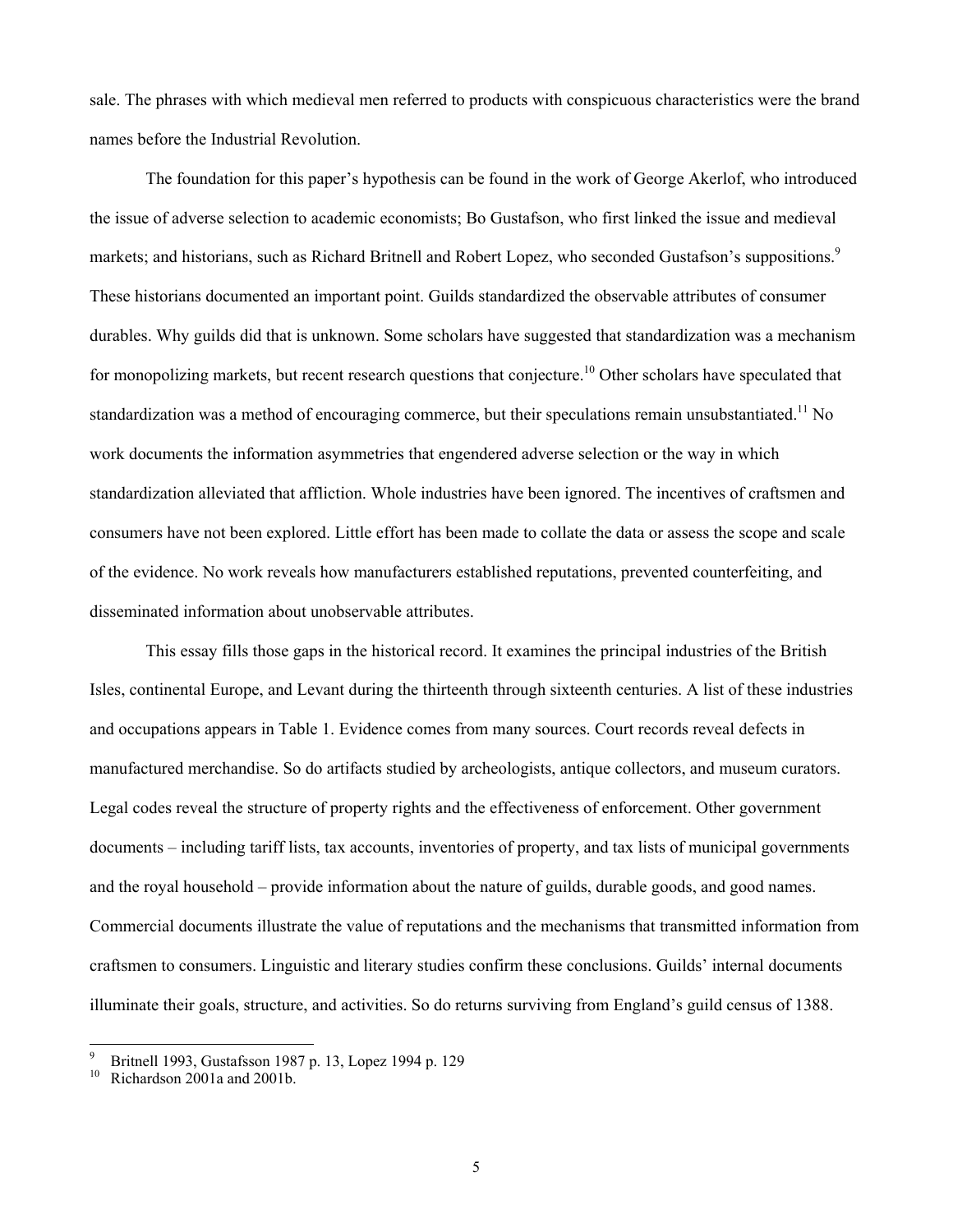The number and variety of sources reflects the nature of the argument. Many types of evidence are required to substantiate the analogy between medieval markets for manufactured merchandise and modern models of adverse selection. No single source contains enough information to corroborate the hypothesis of this paper.

The following four sections present the essential evidence. Section 1 shows conditions conducive to adverse selection pervaded markets for manufactures. Section 2 describes the methods that craftsmen used to control quality, create conspicuous characteristics, communicate with consumers, and protect reputations from counterfeiters. Section 3 presents examples of guilds that successfully established reputations and evidence that those reputations influenced the decisions of consumers, price of products, and profits of manufacturers. Section 4 discusses the implications of these findings. By alleviating the afflictions of adverse selection and counterfeiting that plagued medieval markets for manufactures, the conspicuous characteristics created by manufacturing guilds facilitated the expansion of anonymous exchange at the heart of the commercial revolution of the Middle Ages.

#### **Section 1: Information Problems Besetting Medieval Markets for Manufactured Merchandise**

Medieval markets for manufactured merchandised possessed the six precursors of adverse selection. First, manufactured merchandise had attributes that consumers could not observe before purchase such as durability, safety, and effectiveness. Examples abound. Leather's life span depended on its water content.<sup>12</sup> Steel's strength depended on its carbon content.<sup>13</sup> Gold's value depended on the ratio of precious to base metal in its alloy. Furniture's durability depended on the materials used in its construction. Chairs and chests made with unseasoned wood warped, split, and cracked. Cloth's longevity varied with the length of its fibers, the thickness of its thread, the density of its weave, and the chemical composition of its coloring. Inexpensive dyes ran in the rain and faded in the sun. Fabric impregnated with wool-processing chemicals gave its wearer an itchy rash.

 $11$ <sup>11</sup> Gustafsson 1987<br><sup>12</sup> Sympson 1989 p

 $\frac{12}{13}$  Swanson 1989 p. 54

<sup>13</sup> Blair and Ramsay 1991 p. 168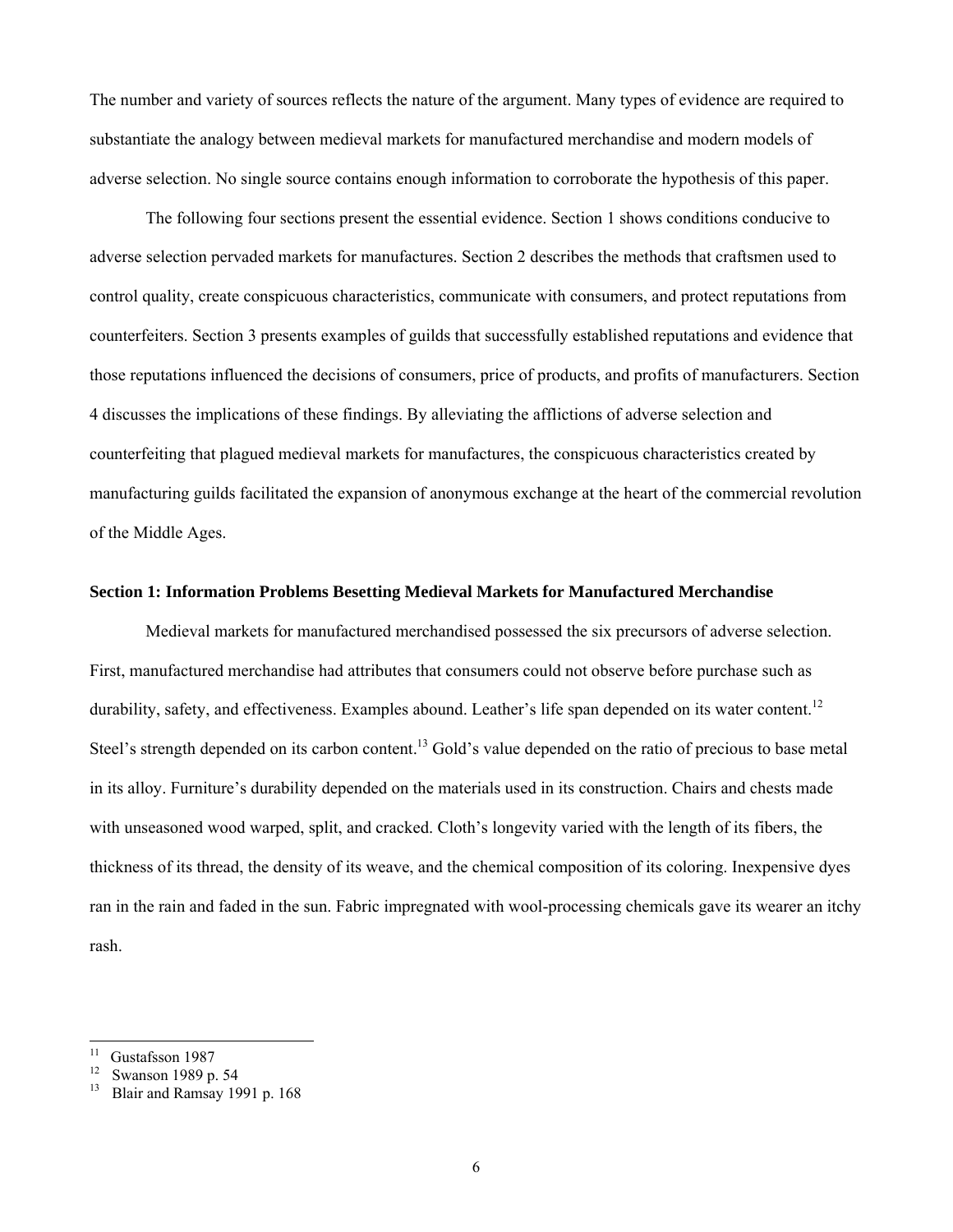Second, ordinary men and women could not afford to replace defective purchases. Table 2 emphasizes that fact by comparing prices of products and incomes of consumers. The table reveals the large percentage of typical incomes spent on durable goods. Cheap tunics cost 15% of a craftsman's and 20% of a laborer's annual disposable income. Coats that an artisan could wear with pride cost approximately 25% of a craftsman's and 35% of a laborer's annual disposable income. For perspective, consider these analogies. During the Middle Ages, buying a cart with fittings, tackle, and iron bound wheels was like purchasing an automobile today. The cost of replacing defective merchandise must have been on men's minds. Everyone must have wanted clothing, shoes, tools, and tableware to last as long as possible. Durability must have been a pressing concern.<sup>14</sup>

Durability was not the only issue. Anxieties included safety, effectiveness, comfort, and resale value. Product failures could have catastrophic consequences. Craftsmen could be injured when their tools shattered or cauldrons cracked. Knights and men-at-arms could die if their arms and armor failed during a battlefield test. Yeoman could be poisoned if their tableware contained mercury or lead. Cultivators could starve when faulty bindings allowed cattle to wander into fields and consume crops. One-in-six accidental deaths recorded in the coroners' roles studied by Barbara Hanawalt occurred on the job in agricultural fields, construction sites, and craft workshops.15 Medical treatment, when available, was at best ineffective and often counterproductive. The effectiveness and safety of tools and equipment must have been a cause of concern.

Table 3 illuminates these facts by indicating the unobservable attributes of the principal products produced during the Middle Ages. A row refers to a group of products with similar characteristics. Column 1 indicates the industry. Column 2 specifies the type of product. Columns 6 through 8 provide explicit examples of products and potential hidden defects. Columns 3 through 5 describe the intensity of apprehension concerning three attributes that consumers had difficulty observing before purchase. Effectiveness answers the question: "will this product fulfill the functions that I intend for it?" For textiles, leather, and wooden goods, effectiveness was a secondary concern, because casual observation revealed much about the uses of a particular piece of cloth, although some aspects, such as heat retention, depended on unobservable factors, such as the tightness of the

<sup>&</sup>lt;sup>14</sup> Dyer 1994 pp. 174-177, 205, 208

<sup>&</sup>lt;sup>15</sup> Hanawalt 1988 pp. 269-274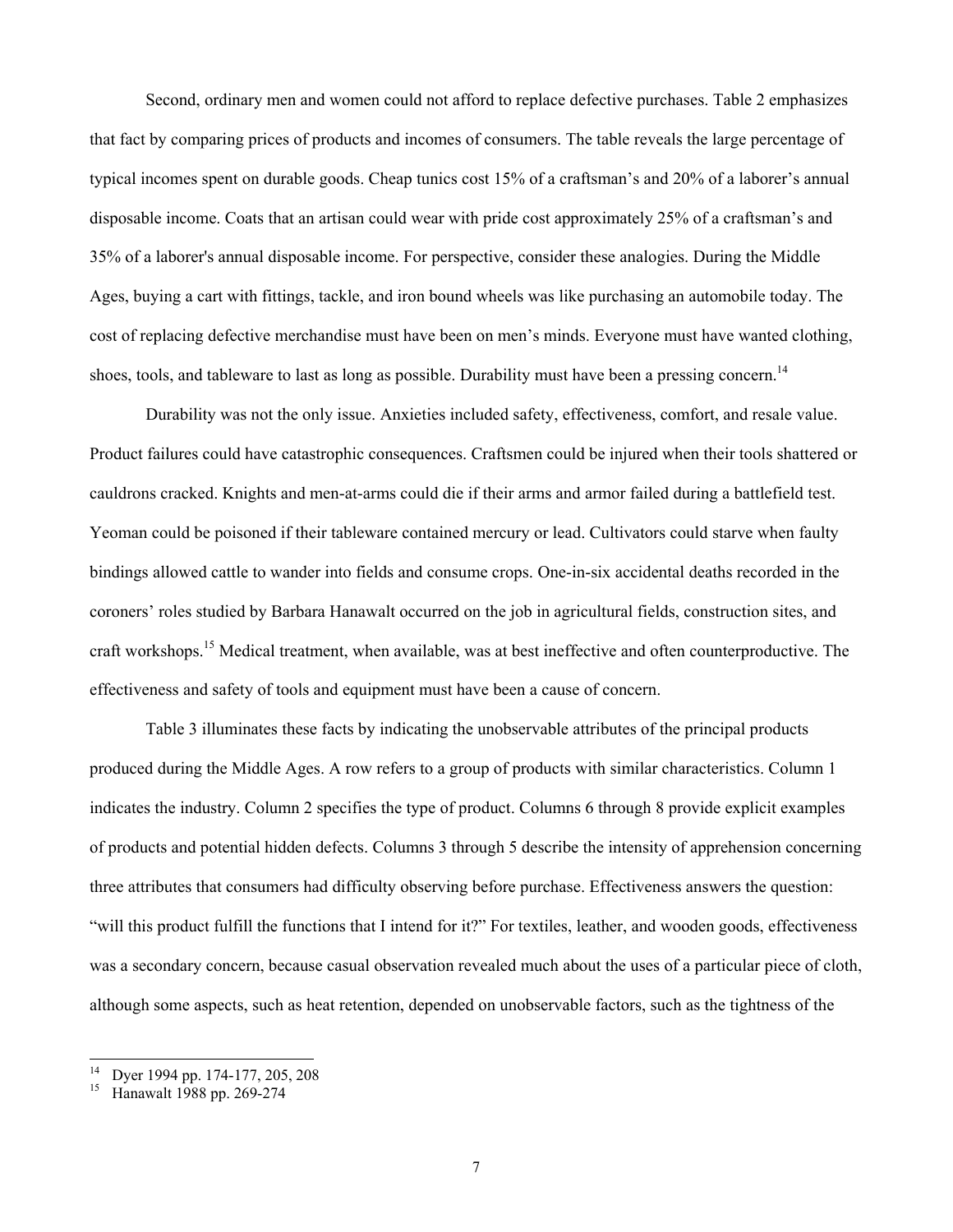weave and the composition of the fibers. For metals and military equipment, effectiveness was the primary concern. Hidden flaws spawned sudden failures. The possibility existed whenever metal was stressed. Alloys that minimized the probability of failure were more effective than alloys than did not. Durability answers the questions: "for how long will a product be effective? Will its effectiveness diminish over time? How quickly will its effectiveness decline?" For textiles, leather, and wooden goods, durability was the key concern, because they were made from perishable materials. The manufacturing process delayed inevitable decomposition. The length of the delay was difficult to determine without the test of time. For metals, durability was less of an issue, because alloys corroded slowly when protected them from the elements. In a few cases, however, durability did take center stage. Repeated use weakened iron with a low carbon content. Leaching altered the color and accelerated the corrosion of pewter and precious alloys that contained lead and other contaminants.

Purchasers alone bore the consequences of defective purchases, because of the third characteristic of medieval markets. People who purchased defective merchandise had few remedies. Unhappy purchasers had little recourse in courts of law.<sup>16</sup> Lawsuits were long and costly affairs. Claims regarding quality were hard to prove. Sellers usually had to be sued in their hometown. Judges insisted *caveat emptor*, buyer beware. That legal doctrine placed liability for poor product performance on consumers, the burden of proof on the plaintiff, and the presumption of innocence on the defendant, which impeded unsatisfied consumers from successfully suing manufacturers. In medieval England and many other places, warranties were uncommon, uneconomic, and unenforceable. Courts refused to enforce warranties because the common law considered them deceptive.<sup>17</sup> Sellers did not offer warranties because indemnification against product failure discouraged the maintenance of durable products. Sellers could not monitor the behavior of buyers. So warranties generated moral hazard. Warranties were also expensive to write and record. The expense probably exceeded the stake in many situations. Thus, sellers had little incentive to offer warranties, and consumers had little reason to trust promises about future performance.

<sup>16</sup> Baker and Milson 1986 p. 614, Hastings 1947 p. 157, Milson 1985 p. 129

<sup>17</sup> Baker and Milsom 1986 p. 614, Milson 1985 p. 129.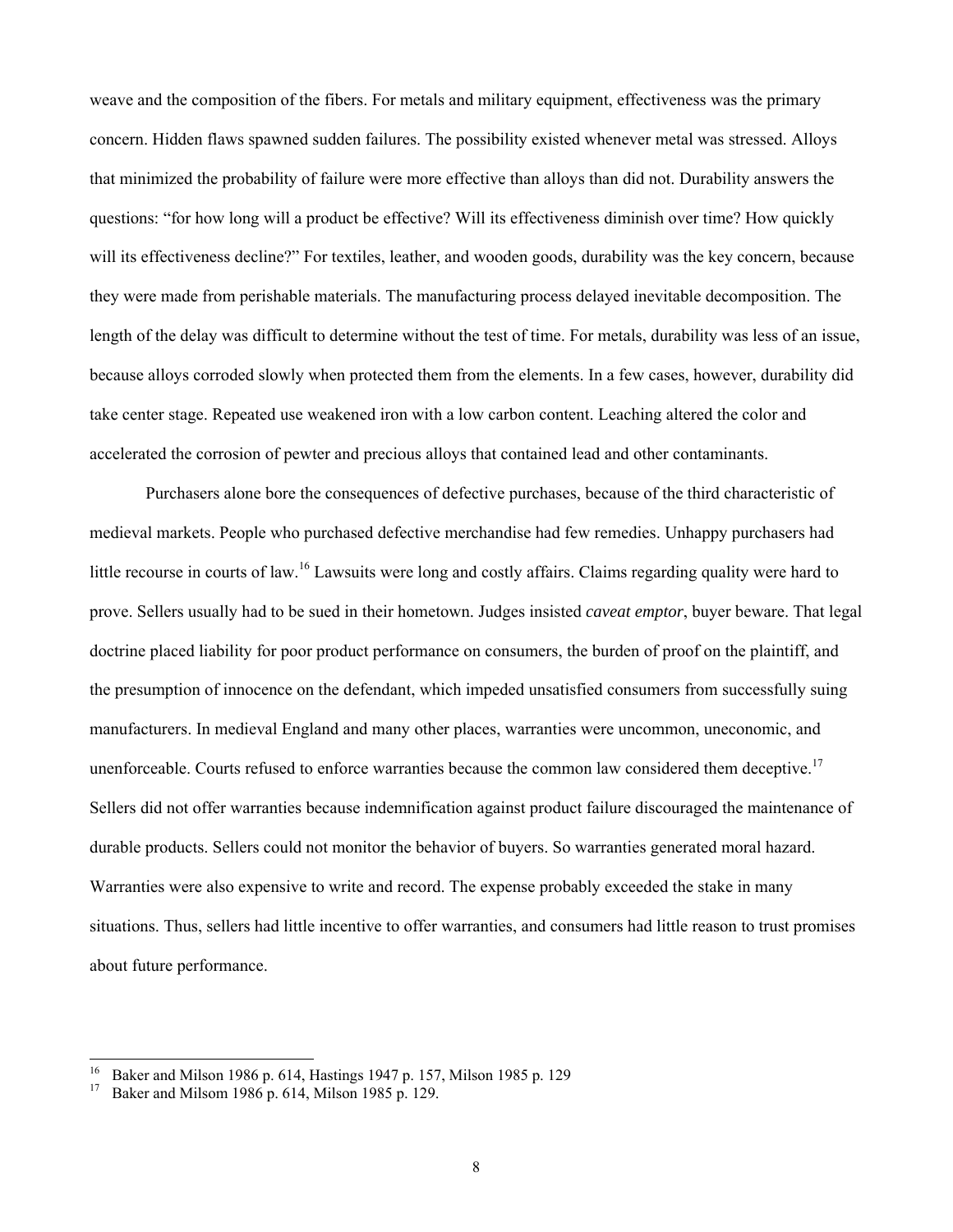Consumers also lacked the ability to retaliate against sellers of defective wares. Men and women rarely knew who made the products they purchased. People usually bought manufactured merchandise from itinerant merchants, whom they seldom saw again, or at fairs that operated for a few days each year. Merchandise seldom leapt directly from manufacturers' workshops to consumers' hands.<sup>18</sup> Even if buyers knew who manufactured defective merchandise, they could not punish them by refusing to buy their wares in the future. Consumers purchased durable products infrequently. People purchased shoes, clothing, and similar articles when old possessions could no longer be patched or repaired. Families purchased pots, pans, tools, tableware, and similar items once in a lifetime and often passed them from one generation to the next.

Consumers' lack of recourse left them in a precarious position. They bore the costs of defective purchases. Craftsmen reaped the benefits. That imbalance encouraged craftsmen to take advantage of inside information. Informational asymmetry was the fourth characteristic of medieval markets. Craftsmen knew much about the quality of their merchandise. Consumers knew little. The quality of finished goods depended on the raw materials and workmanship that went into them. Better inputs yielded better outputs. Craftsmen controlled those inputs. They knew when they cut corners and when they did not. Moreover, by manipulating the manufacturing process, craftsmen could conceal severe defects from consumers' eyes. Examples abound. Cloth makers could substitute coarse wool for fine fiber and conceal this substitution by soaking the wool in solutions containing water-soluble powders. The wool absorbed the water, the water evaporated, and the powder crystallized, smoothing the surface of the fibers until the cloth was rinsed repeatedly and the crystals washed away. Cloth makers could replace superior dyes with inferior inks of the same color that faded in the sun, bled when wet, putrefied, or attract insects. For example, the dye logwood produced a glorious blue, but could not be fixed to cloth. Similarly, oak galls, sumac, and other tannin-bearing dyes produced dark blues, but did not last. Orchil, a dye derived from lichens, produced a reddish purple, but faded unless mixed with a longer lasting dye.<sup>19</sup> Tanners, who converted animal hides to leather by submerging the hides in a chemical wooze that replaced the moisture in them with a stable solvent, could accelerate this transformation by making their

<sup>18</sup> 18 Bagley and Rowley 1966 pp. 74-75, Blair and Ramsay 1991 p. xxx, Hilton 1995 pp. 32-34, 55, 85-87, Lopez and Raymond 1990 pp. 78-89, Pooley 1947 p. 20, Swanson 1989 pp. 44, 46, 130, 141.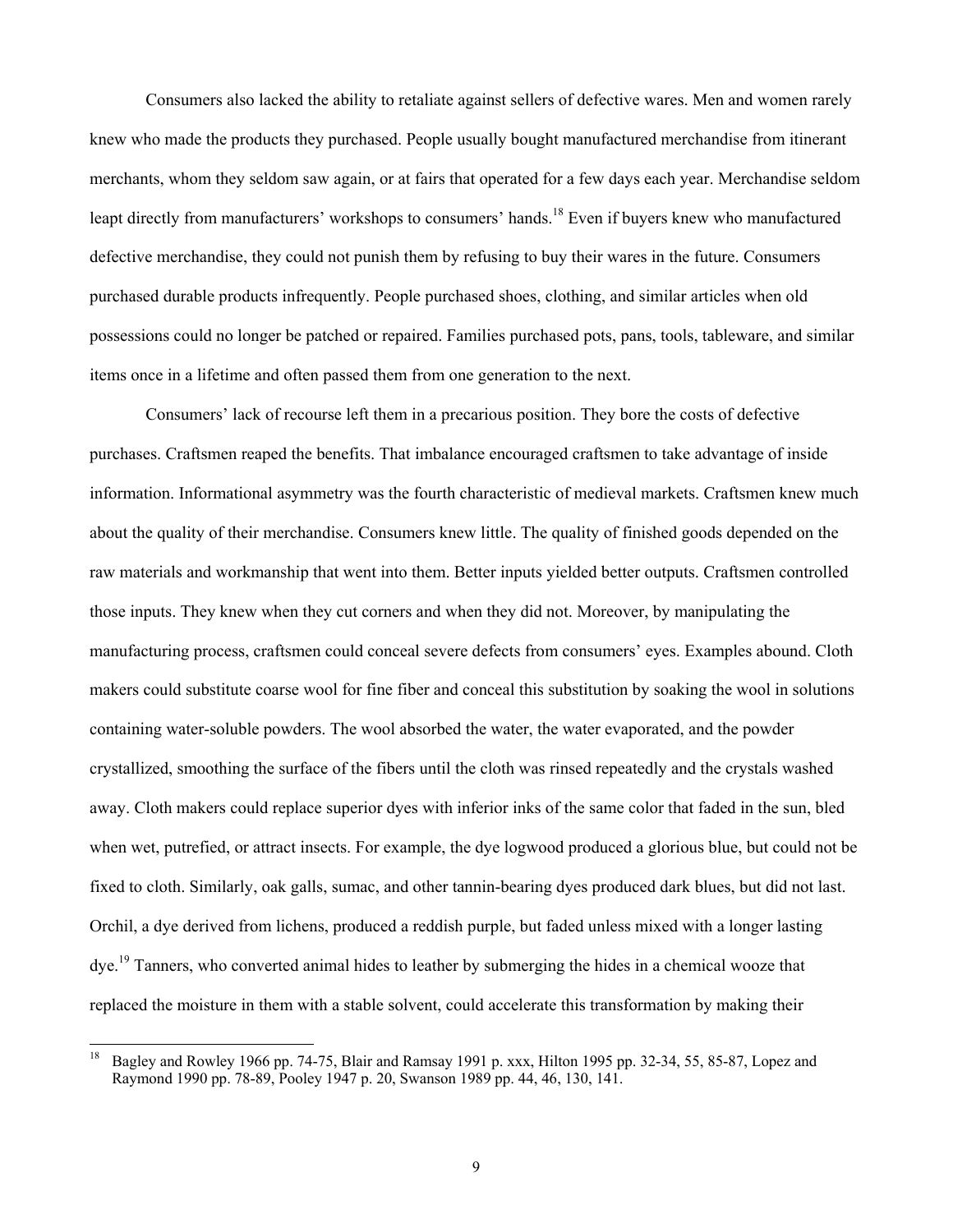"woozes too strong or by applying heat, whereby the entire process could be advanced from nine months to a startling six weeks."<sup>20</sup> Such shortcuts resulted in leather that looked normal initially, but whose useful life was limited, especially when exposed to the elements, because the leather hardened and cracked as evaporation extracted the remaining moisture. Pewterers, who sold pewter cups, bowls, and plates, could add lead to the tin and copper in their alloy. Leaded and unleaded pewter looked identical initially. But over time, lead leached from adulterated alloy, changing its color from silver to gray, spoiling the taste of food and drink, and poisoning those who consumed it. $^{21}$ 

Evidence of these deceptions and craftsmen's superior knowledge appears in innumerable sources. Guild records describe defects that could not be detected before purchase.<sup>22</sup> Government documents refer to the problems posed by shoddy products.<sup>23</sup> Court rolls detail customers' complaints about defective merchandise and deceptive business practices.<sup>24</sup> Historians who have studied medieval industry have rediscovered methods that produced superior and inferior merchandise.<sup>25</sup> Antique collectors and archeologists have documented subtle quality differences in arms, armor, tableware, and other manufactured merchandise.<sup>26</sup> Manuals of business practice cautioned merchants to mistrust "everybody else."27 A thirteenth century text entitled *Advice to a Norwegian Merchant*, written by a father for his son, warned:

You must also be careful to examine the wares that you buy before the purchase is finally made to make sure that they are sound and flawless. $^{28}$ 

Giovanni Morelli, in his *Cronica*, admonished:

In the wool or French-cloth business ... [trade] with trustworthy persons who enjoy good reputations and credit who have something to show by their name.... Do not exercise any trade or business in which you have no experience. Do what you are able to do and beware of everything else, for otherwise you will be cheated.<sup>29</sup>

<sup>19</sup> <sup>19</sup> Blair and Ramsay 1991 pp. 334-336, Fisher and Jurica 1977 pp. 177-178<br><sup>20</sup> Sugnson 1989 p. 54

 $\frac{20}{21}$  Swanson 1989 p. 54

<sup>21</sup> Blair and Ramsay 1991 pp. 57-80, Cotterell 1929, Gale 1909, Hedges 1964, Michaelis 1955, Swanson 1989 pp. 76- 81, Verster 1958 22 Ffoulkes 1988 pp. 169-172, Michaelis 1955 pp. 2-5, L. Smith 1902 p. 209, Swanson 1989 p. 55

<sup>&</sup>lt;sup>23</sup> Fisher and Jurica 1976 pp. 188-189, Thrupp 1976 pp. 20-21<br><sup>24</sup> Pridbury 1989 p. 82. Forley 1946 pp. 145, 151

<sup>&</sup>lt;sup>24</sup> Bridbury 1989 p. 82, Farley 1946 pp. 145, 151<br><sup>25</sup> Cherry 1992 pp. 55.60 Mapier 2001, Swapson

<sup>&</sup>lt;sup>25</sup> Cherry 1992 pp. 55-60, Manier 2001, Swanson 1989 p. 54<br><sup>26</sup> Brownsword and Pitt 1984 pp. 237-244

 $\frac{26}{27}$  Brownsword and Pitt 1984 pp. 237-244

 $^{27}$  Lopez and Raymond 1990 p. 408<br> $^{28}$  Ross and McClaughlin 1977 p. 14

<sup>&</sup>lt;sup>28</sup> Ross and McGloughlin 1977 p. 145<br><sup>29</sup> Lonez and Raymond 1990 p. 422

Lopez and Raymond 1990 p. 422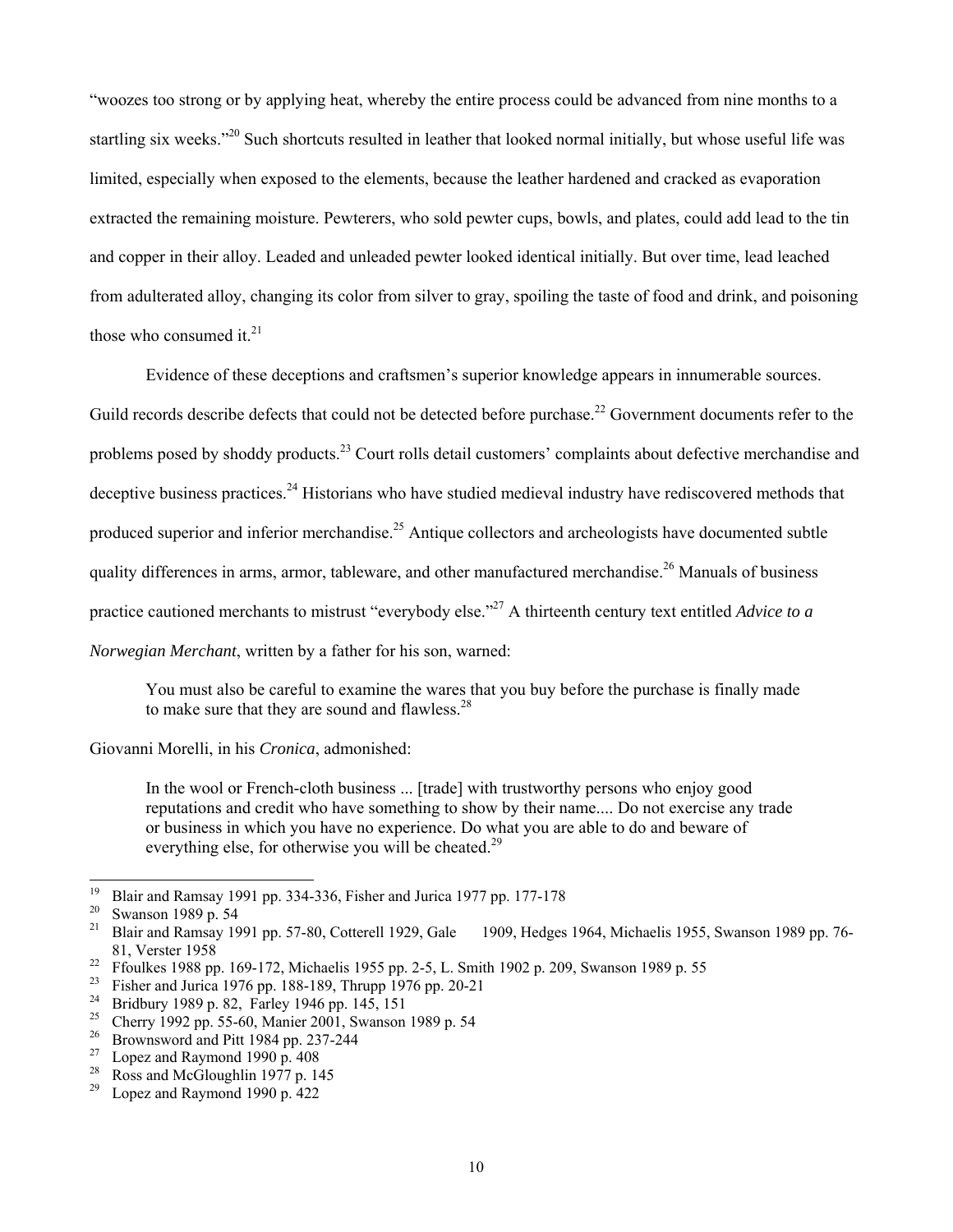While craftsmen's inside information gave them the ability cheat consumers, what gave craftsmen the incentive to do so was the high cost of manufacturing high-quality merchandise. Those costs were the fifth transcendent characteristic of medieval markets. A rough estimate indicates cloth makers could cut costs 15% by replacing fine wool with coarse wool, since wool amounted to one-third of cloth's cost, and expensive wool's price was double that of its cheaper substitute. Another approximation suggests cloth makers could cut costs between 5% and 35% by replacing expensive dyes with cheaper substitutes. Dyes amounted to one-twentieth of the cost of common-colored cloth and one-half of the cost of fashionably colored cloth, while inferior inks that mimicked those colors could be purchased for pennies.<sup>30</sup> A rough estimate suggests pewterers could cut costs up to 20% by putting lead in their alloy, since lead was half the price of more expensive metals, and pewter could hold up to 40% lead.

Additional estimates appear in last column of Table 4, which presents evidence concerning craftsmen's incentive and ability to conceal hidden defects. Each row of the table describes a potential defect. The fourth column indicates the length of time that the flaw took to manifest itself after purchase. Textiles, leather, wood, and pewter products deteriorated gradually. Deterioration accelerated when the product was used. The acceleration was greatest for textiles, which degraded rapidly when worn and washed, and for pewter, which leached lead into acidic liquids such as tomato juice. Iron alloys often failed without warning. A bell might show no symptoms of internal weaknesses until it cracked. A knife might snap suddenly along the line of an internal fracture. Column 5 indicates the difficulty of detecting such flaws before purchase. Detecting internal flaws in metallic merchandise was not possible during the Middle Ages and remains difficult even today. Detecting the adulteration of precious metals was possible for experts with the appropriate tools and training. Experts could often detect flaws in textiles and leather goods if they took the time to examine them thoroughly. On occasion, consumers could detect these flaws if they possessed appropriate knowledge and experience. Column 6 indicates the methods that craftsmen used to conceal hidden defects from consumers' eyes. I have discovered six examples in historical documents, despite craftsmen's obvious reluctance to leave written records of deceptive

<sup>30</sup> 30 Munro 1994 V pp. 14-15, 39-45, Tables 3.4 to 3.11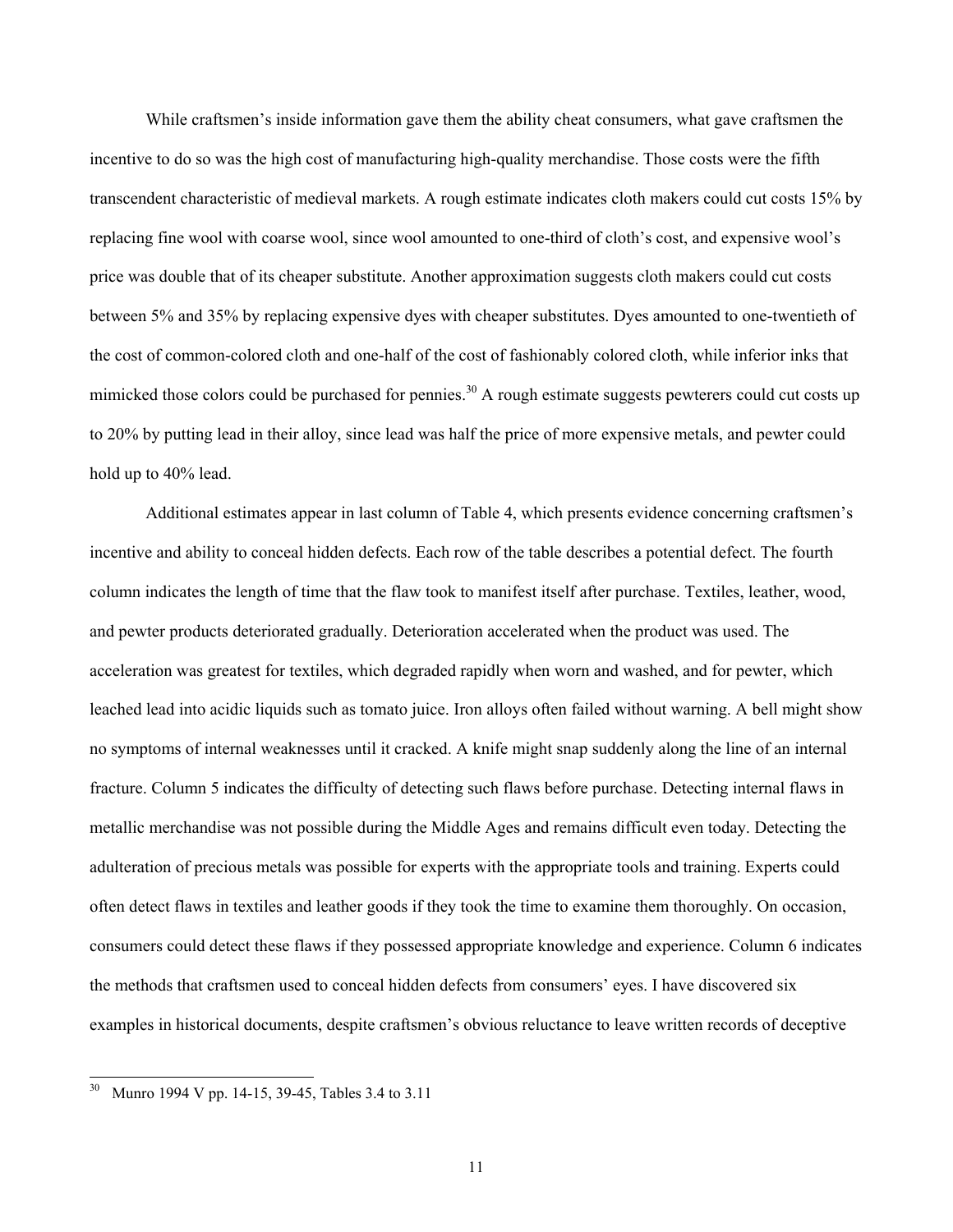activity. Column 7 indicates potential profits from selling low-quality merchandise at high-quality prices. The appendix details the calculation of these estimates.

Together, Tables 2, 3, and 4 demonstrate that conditions conducive to adverse selection existed in all industries that expanded rapidly during the Middle Ages. The severity of that affliction cannot be measured in statistical terms. Insufficient evidence exists about the volume of trade and the counterfactual volume that would have existed in the absence of adverse selection. Since the data does not exist, theory must suffice. In theory, adverse selection's severity increases when the damage done by hidden defects and consumers' aversion to risk increase. Both must have been high during the Middle Ages. Hidden defects could have catastrophic consequences including poverty, injury, and death. Medieval men lived on the edge of subsistence and had few financial reserves. Brief spells of bad luck could push them into the abyss. Such circumstances must have made men wary of spending significant sums and impeded the expansion of commerce.

The existence of adverse selection provided manufacturers with a moneymaking opportunity. Consumers would pay more for merchandise they knew would perform as promised than for products they worried would not. Manufacturers that developed good reputations could sell their wares at higher prices, in larger quantities, and farther from home than manufacturers without good names. As a manufacturer's good name spread, it would be able to sell its merchandise even farther afield to consumers who would not purchase their products otherwise. Demand for its wares would rise, prices would increase, and profits would follow.

Consumers' confidence may have been most important benefit of reputations for product quality, but manufacturers had many other reasons for establishing brand names. Reputations freed craftsmen from local merchants' monopolistic clutches. Reputable manufacturers attracted merchants from many places. Wholesale merchants came since they could sell well-known wares at international fairs. Itinerant merchants came since they could sell well-regarded merchandise to rural customers. Reputations altered the balance of power in the traditional chain from manufacturer to wholesaler to retailer. Highly regarded manufacturers could reject unacceptable offers by local merchants secure in the knowledge that merchants from other towns would distribute their merchandise. Well-known manufacturers could punish dishonest distributors by refusing to sell wares to them in the future. Craftsmen valued this control because manufacturing and mercantile interests

12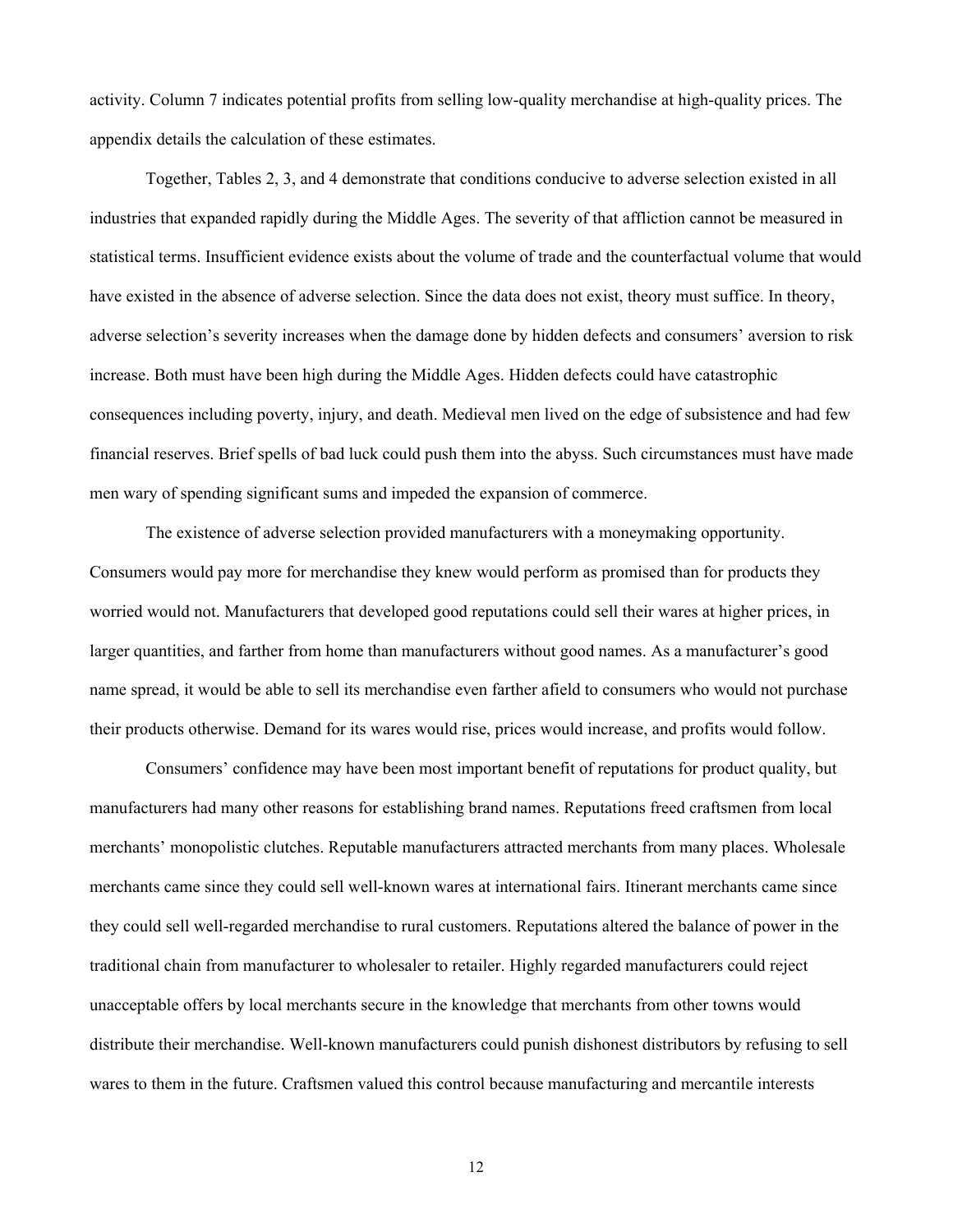seldom coincided. Merchants wanted to pay craftsmen as little as possible and dreamed of expropriating the surplus generated by industrial activity. Merchants were not loyal to particular manufacturers. They sold goods made in many places, and they would not push products that competed with the merchandise on which they made the greatest profit.

In sum, medieval markets for manufactures possessed characteristics conducive to counterfeiting and adverse selection. These problems presented moneymaking prospects. Desire to capitalize on that lucrative opportunity motivated manufacturers to establish respected reputations and communicate them to consumers. How did they do so?

#### **Section 2: Mechanisms for Establishing and Communicating Reputations**

From the ordinances of London's guild of pewterers Rules regarding quality adopted in 1348

So many persons make vessels not in due manner to the damage of the people and the scandal of the trade, that three or four of the most true and cunning in the guild [should] be chosen to oversee the alloys and the workmanship of all ... be it understood, that all manner of vessels shall be made of fine pewter with the [proper] proportion of copper to tin, and no one of the guild shall in secret places [make] vessels of lead or of false alloy to sell out of the city at fairs or markets to the scandal of the City and the damage of the good folk of the guild ... and if anyone is found carrying such wares to fairs or markets or anywhere else in England ... for the first default let them lose the material so wrought; upon the second default let them lose the material and suffer punishment at the discretion of mayor and the alderman; and if a third time they shall be found offending, let them forswear the guild for evermore.<sup>31</sup>

Medieval manufacturers established reputations for selling high-quality merchandise with a two-step technique. The first involved intensive efforts to control quality usually under the aegis of an association of artisans who lived in the same town, worked in the same industry, sold standardized products, and regulated the quality of members' merchandise. These guilds of manufacturers established good reputations by adopting rules regarding quality and enforcing these rules vigorously. The quote above is an example of the rules enacted by typical English guilds. It defines quality, *vessels made with the proper proportion of copper to tin*; establishes a mechanism for monitoring quality, *three or four master craftsmen will monitor the quality of all*; prohibits

 $31$ Michaelis 1955 pp. 2-5. I have modernized the vocabulary, spelling, and punctuation of this quote and removed some superfluous words without marking these removals by ellipses.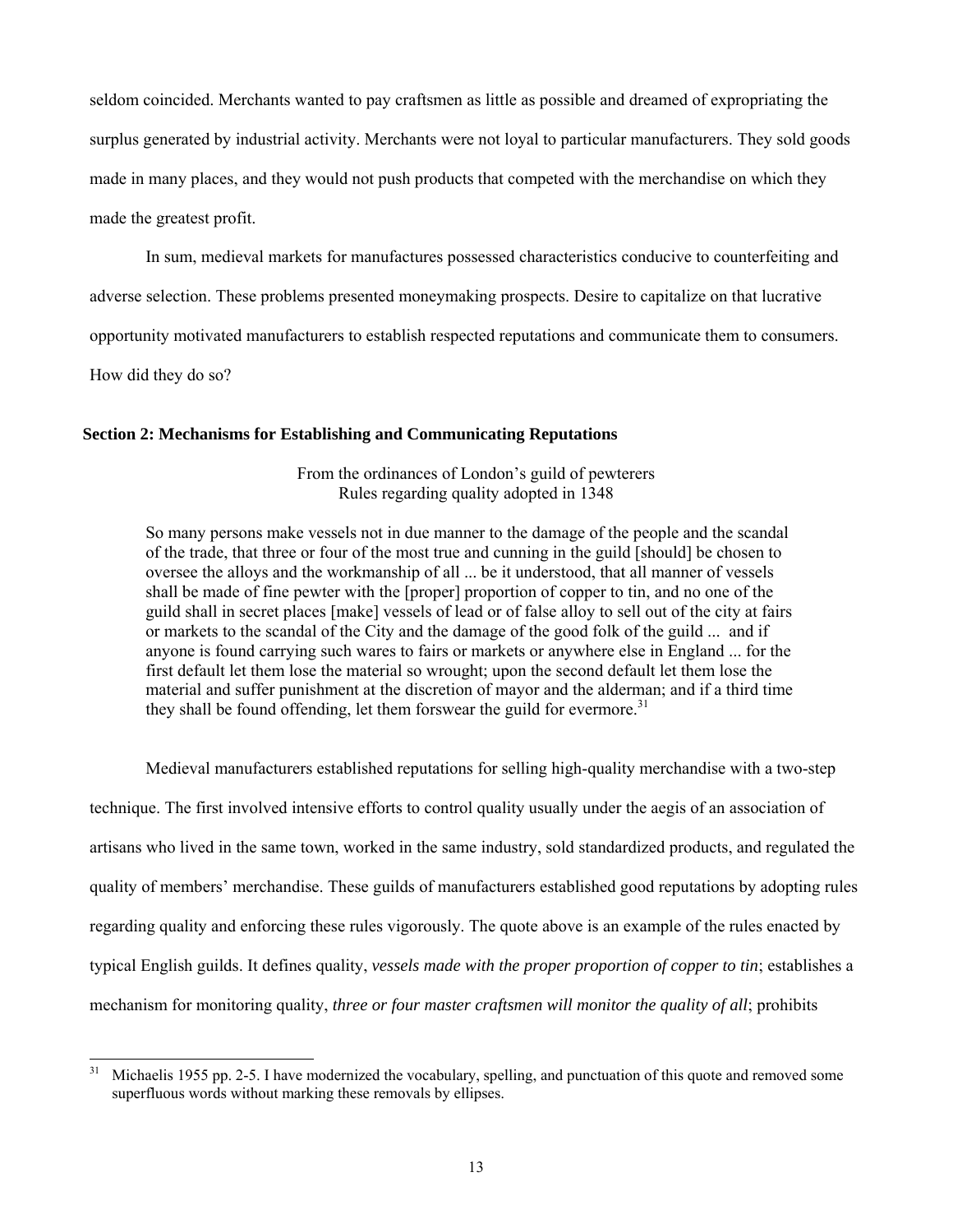members from selling substandard products, *vessels made from impure alloy*; prohibits members from using inferior inputs, *lead* in particular; and specifies punishments for members caught violating these rules, *for the first default let them lose the material so wrought; upon the second default let them lose the material and suffer punishment at the discretion of mayor and the alderman; and if a third time they shall be found offending, let them forswear the guild for evermore*.

To enforce such rules, guilds inspected members' merchandise, and in some cases, their shops and homes. Guild officers called searchers carried out these inspections.<sup>32</sup> Searchers ensured members' merchandise met guild standards by testing the quality of finished goods and by surreptitious stores of inferior inputs and similar signs that members used inappropriate manufacturing methods.<sup>33</sup> For example, searchers for goldsmiths' guilds looked for piles of base metals lying about members' shops and tested the purity of members' alloy with a touchstone, a fine-grained, abrasive, black rock that allowed a scraping taken from a suspicious alloy to be compared with the color and consistency of samples taken from alloys of known composition.<sup>34</sup> Similarly, searchers for tanners' guilds looked for signs that members heated their vats, made their woozes too strong, or used the hides of unsuitable animals.

To facilitate searchers' efforts, most guilds prohibited work after dark, when – as many ordinances asserted – mistakes could be more easily made and deceitful practices more easily concealed.<sup>35</sup> Many guilds also required members to set up shop in the same neighborhood and keep an eye on each other's work. Personal relationships among members probably facilitated enforcement. Members attended the same church and gathered frequently for feasts and festivities. They were friends, colleagues, and relatives. Such close contacts must have made it difficult for one guild member to deceive another.

Members caught selling shoddy products were subjected to an escalating series of punishments. Firsttime offenders were punished lightly and repeat offenders harshly. Punishments varied from guild to guild, of course. Typical guilds confiscated first-time offenders' shoddy products, forced second-time offenders to pay

 $32$  $\frac{32}{33}$  L. Smith 1902 p. 209

<sup>&</sup>lt;sup>33</sup> Blair and Ramsay 1991 pp. xxiv, 337, Keen 1990 p. 103<br><sup>34</sup> Cherry 1992 pp. 55-60

Cherry 1992 pp. 55-60

<sup>35</sup> Blair and Ramsay 1991 pp. 184-185, Cantor 1994 pp. 278-279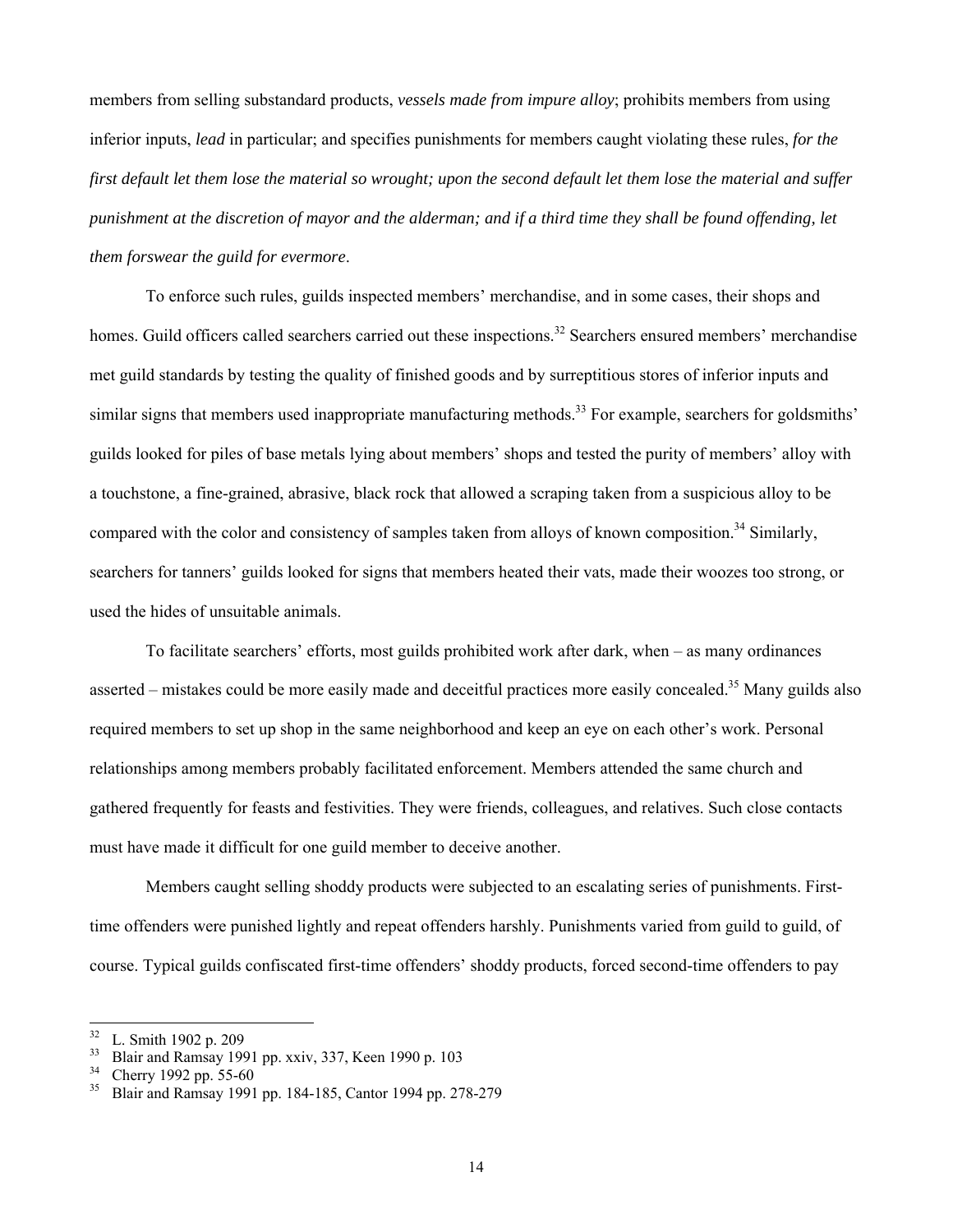monetary penalties, and expelled third-time offenders from the organization.<sup>36</sup> Expelled members lost the business benefits of guild membership and much more. They lost friends, colleagues, and access to their guild's social services. All guilds held frequent feasts, festivals, and gatherings. Most hired priests, financed parishes, supported the poor, buried the dead, prayed for the salvation of members' souls, opened schools, staged plays, extended credit, established liveries, participated in public processions, insured members against the risks of everyday life, and provided social standing in class-conscious medieval society. Fear of loosing these fringe benefits was the glue that held guilds together.

Monitoring members' behavior was only half of the battle. Guilds also had to prevent outsiders from counterfeiting their wares. In England, keeping outsiders from copying guilds' wares was difficult to do because the common law protected neither trademarks nor techniques. Patents were not granted until Elizabeth's reign. Trademarks were not protected until the 1700s. Goodwill did not become legal property until the nineteenth century. Before then, courts consistently ruled that manufacturers' marks were no more their property than their last names, and courts granted guilds only limited rights to reputations. A guild had a claim to its good name, and therefore, could sue outsiders who passed inferior wares off as guild merchandise, if they could catch the culprit, because this deception besmirched the guild's reputation. But, a guild did not have a claim to its good names' pecuniary benefits, and thus, a guild could not sue those who sold merchandise identical to its own, because perfect copies gave consumers no reason to think less of guild products. Perfect copies did not defame a guild's good name.<sup>37</sup>

Similarly, almost everywhere outside of England, laws did little to protect the reputations of manufacturers. No nations protected intellectual property at the beginning of the Middle Ages. Few states protected it at the end. The exceptions were the industrial centers in Italy, which began protecting trademarks and techniques in the thirteenth and fourteenth centuries, and the industrial centers in the Low Countries, which began protecting intellectual property one hundred years later. In those locales, trademarks conveyed information about product's unobservable attributes and consequently had value. The legal protection

<sup>36</sup> 36 Blair and Ramsay 1991 p. 73, Cherry 1992 p. 54, and Thomas 1926 p. 264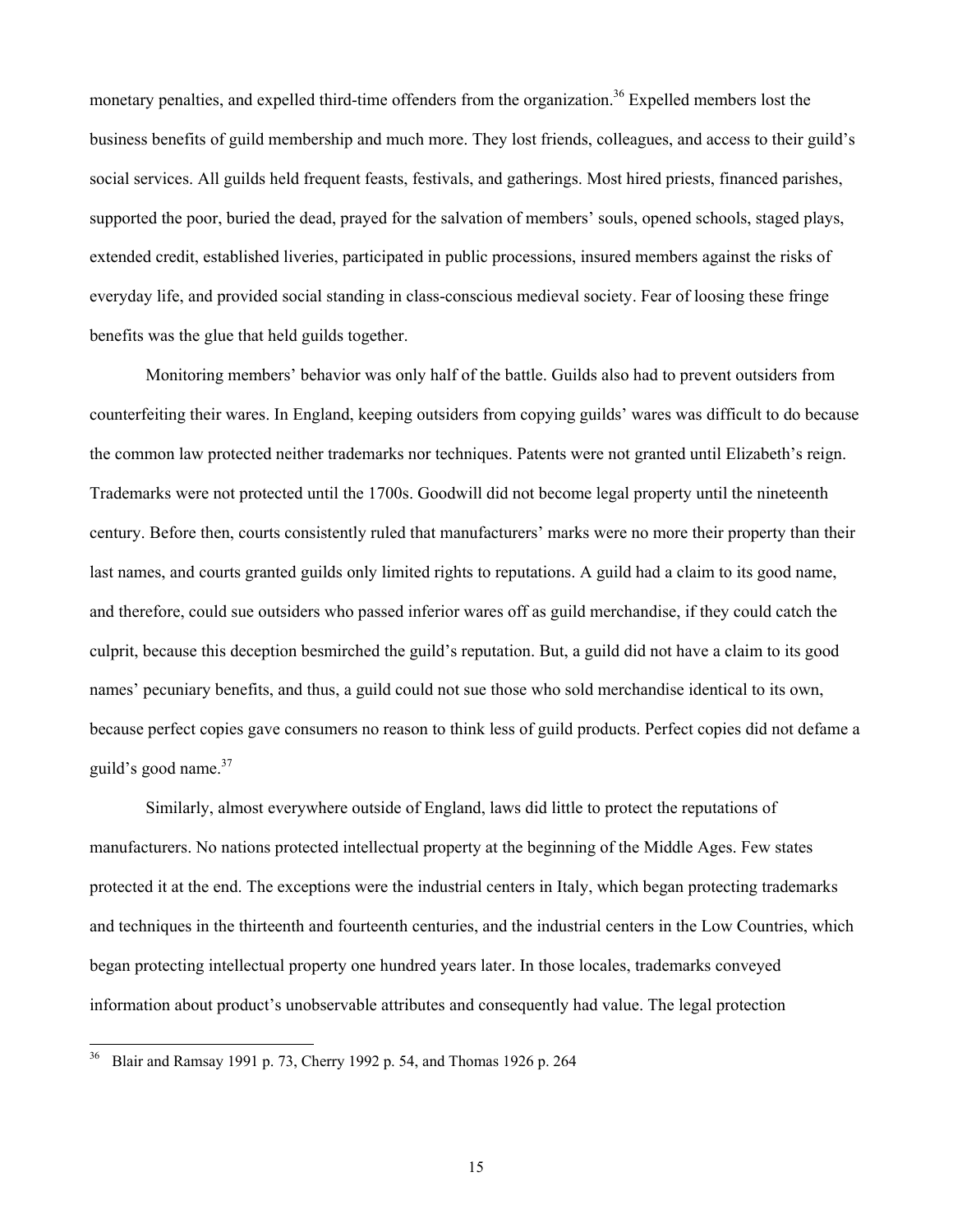underlying that value, however, did not extend far from a town. Trademarks from one municipality had no legal protection in other towns or the hinterland where most of the population lived. Thus, the problem that bedeviled industry in regions lacking protections for intellectual property also bedeviled manufactures in regions possessing such protections. Everyone lacked legal protection for intellectual property when they sold merchandise in the wider market.

Since the law did little to protect guilds' reputations, guilds had to defend their own good names. The principal defense was making merchandise that was difficult to duplicate. Guilds accomplished this task in various ways. Most kept manufacturing methods secret. Many used techniques that required local resources. The latter method worked well for smiths and clothmakers, since small differences in raw materials greatly affected the characteristics of metals and textiles. Ore's carbon content determined iron's strength. Contaminants in furnace fuels affected metal's malleability. Heat and humidity affected wool's weave. Chemicals in soil and water affected the dyeing, fulling, and spinning of cloth. All of these factors varied from place to place, preventing the transplantation of metallurgical and clothmaking methods from one town to another.<sup>38</sup>

An apt example is Damascus steel, which was harder but less brittle than other iron alloys. Blades made from Damascus steel were stronger, sharper, and sturdier than others made at the time. Manufacturing Damascus steel required iron ore infused with traces of vanadium and other impurities. Repeated heating and beating formed bands of vanadium as the metal cooled and hardened and filled "those bands with hard, carbon-rich steel, surrounded by softer, springier metal."<sup>39</sup> That combination made the metal strong and flexible. It also yielded metal with a dull blue color laced meandering lines. The pattern, now known as damask or damascene, was the conspicuous characteristic that revealed the identity of the steel. Smiths outside of Damascus could not copy it because they lacked (a) iron ore with the appropriate impurities and (b) techniques for transforming that ore into Damascus steel. The metalworkers' guild of Damascus devised those techniques and imported presmelted ingots of vanadium-infused ore from mines near Hyderabad in southern India. Scholars only recently

<sup>37</sup> 37 Baker 1995 pp. 511-512, 522-523, Baker and Milsom 1986 p. 614, Blair and Ramsay 1991 p. xxv, Phillips 1982 pp. 71- 79, Strasser 1989 pp. 43-44<br><sup>38</sup> Cipolla 1980 pp. 185-192, Ffoulkes 1988 pp. 13-14<br><sup>39</sup> Maniar 2001

Manier 2001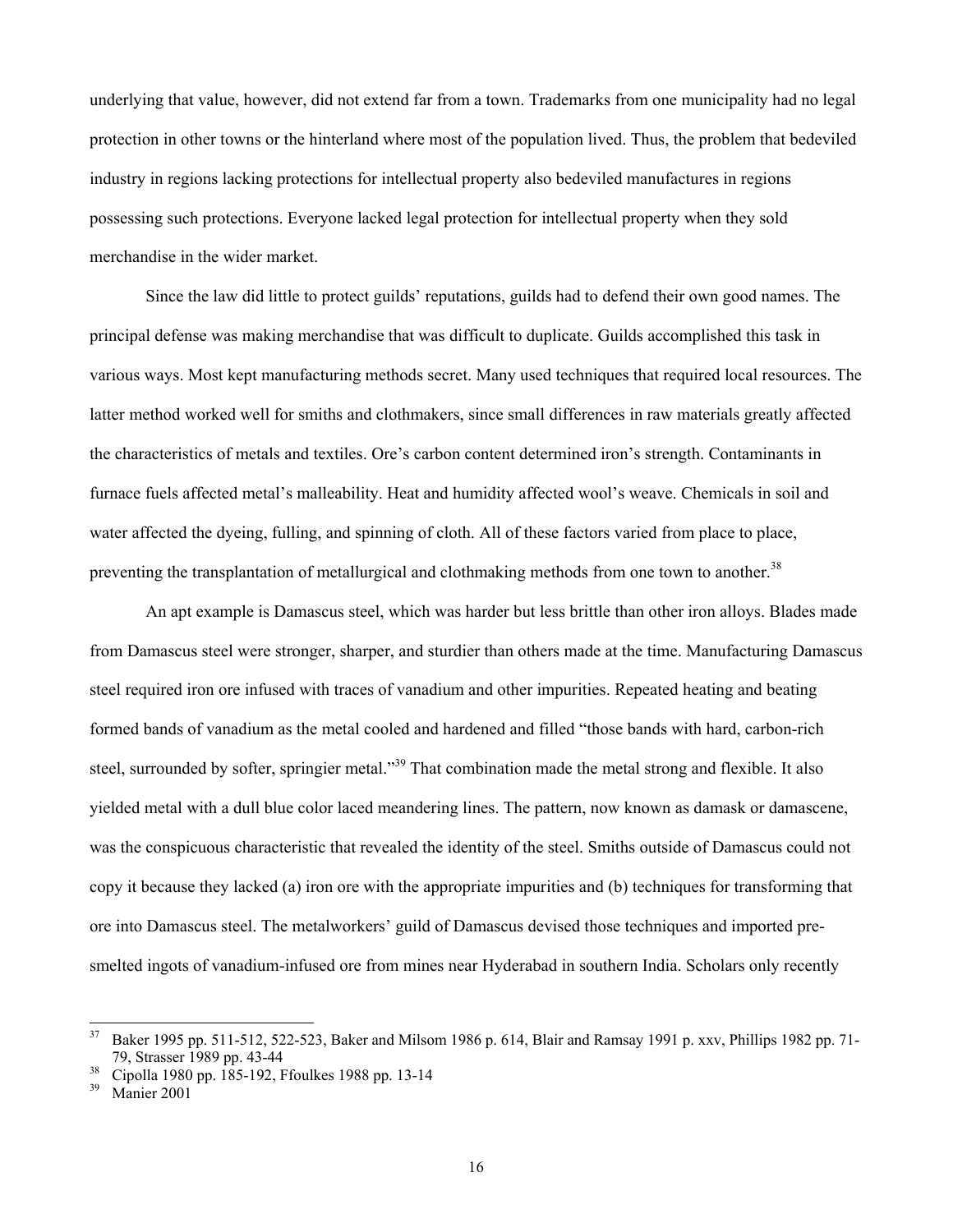rediscovered these techniques after years of chemical analysis, metallurgical research, and practical experimentation.<sup>40</sup>

Another method of impeding duplication was selling merchandise whose manufacture required significant investment in specialized equipment. The largest medieval industry, textiles, provides apt examples. Cloth's dimensions depended on the machines used in its manufacture. Looms, tents, and tubs of a particular size produced rolls of fabric with a particular length, width, and weight. This dependence made duplicating the dimensions of another guild's cloth a costly task. Duplication required the appropriate, expensive machinery. The cost of duplication allowed cloth's dimensions to communicate its origin to consumers. Each cloth-making town in England and the Low Countries "adopted its own measure or 'muison' [which was] jealously controlled by the guild and considered a form of trade mark and guarantee to the buyer." 41 "A merchant who wanted to purchase cloth manufactured in distant places had to know its exact quality and length. Guilds in each city required all members to standardize their products, so … that they would have characteristics different from  $\lceil \text{cloth} \rceil$  woven in other towns."<sup>42</sup>

Evidence appears in numerous sources. One is a letter from the merchants of Douai to the king of

# England.

They requested [the king] to permit them to import into the realm cloth of the same measure as that sold in the fairs of Champagne, Franche-Comte, and Burgundy, arguing that these measurements, that is '24 a laune de Engletene en lice et en corde de long' were duly controlled by the eswardeurs of the town, so that no cloths that did not fulfill the requirements could be exported, they also maintained that these measurements were recognized as a characteristic of Douai cloth and were therefore a form of trade mark. Finally, they added if permission were not given to them, they would be unable to import any cloth at all because the necessary changes to be made to the tenters and other manufacturing processes could only be done at great expense and  $loss.<sup>43</sup>$ 

Another source is Peglotti's manual for merchants, *The Practice of Commerce*, which describes cloth from

towns such as Ypres, France where

all covertures of any sort are [in length] 21 ells apiece. All rays of any color are 42 ells apiece. White *tiree* of any sort, 36 ells apiece. Dyed cloth and imitation Malines medleys, 36 ells

<sup>&</sup>lt;sup>40</sup> Verhoeven, Pendray, and Dauksch 1998<br><sup>41</sup> Buyse 1965 p. 235

Buyse 1965 p. 235

 $^{42}$  Lopez and Raymond 1990 p. 123<br> $^{43}$  Buyse 1965 p. 228

<sup>43</sup> Buyse 1965 p. 228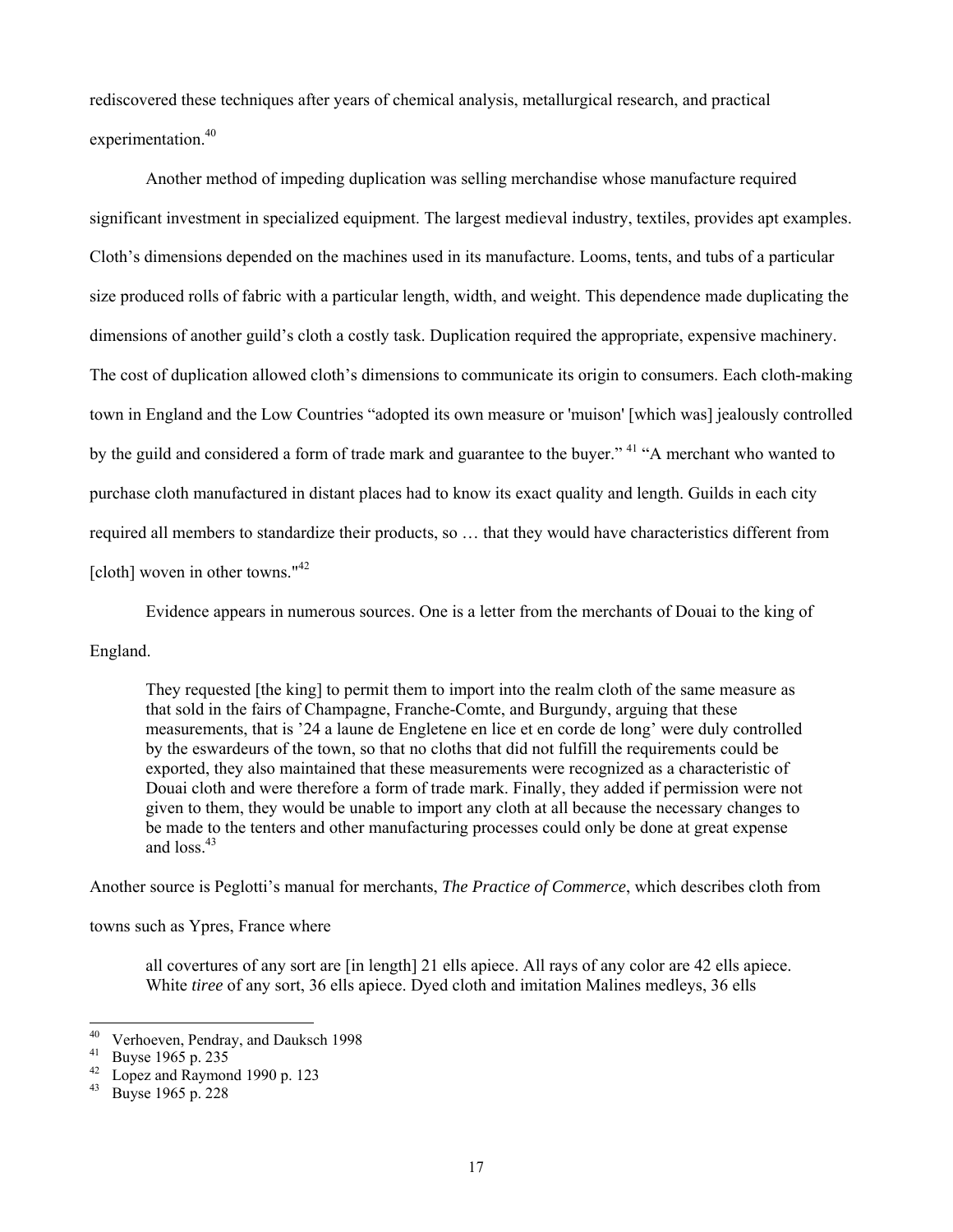apiece. Quality white cloth of Ypres is weighed and not measured by the ell ... and all [cloth of Ypres] is sold there are so many gold royaux apiece [according] to the quality.<sup>44</sup>

Fabric's dimensions conveyed such valuable information that many municipalities required imported cloth to be measured publicly (or by public officials) before it was cut for the first time. Buyers often paid premia for the first piece removed from an uncut roll of cloth.

Cloth's dimensions, like other conspicuous characteristics, could be called technological trademarks. Guilds' one-two punch of technological trademarks and quality control gave them the ability to establish reputations, while consumers' concerns about hidden defects gave them an incentive to do so.

 Why did guilds do this rather than individuals or families? Guilds succeeded where individuals failed for good reasons. Guilds possessed advantages that individuals lacked. First, establishing reputations was expensive. Quality had to be consistent. Hidden defects had to be eliminated. Conspicuous characteristics had to be created. Consumers had to be convinced of the connection between observable and unobservable attributes. Convincing consumers of this connection was an expensive and time-consuming task. Manufacturers had to sell superior merchandise at moderate prices until satisfied customers spread the word that the product's value exceeded its cost. Guilds pooled members' talents and resources. Pooling reduced the costs born by individuals and increased the returns that they received from investments in human and physical capital. Pooling permitted groups to afford investments that individuals could not.

Second, guilds survived for centuries. Individuals lived for decades. Typical careers lasted less than twenty years. Typical families survived for a few generations.<sup>45</sup> Artisans wanted their children to climb the social ladder. Whenever possible, craftsmen in common trades apprenticed sons into higher-paying, moreprestigious professions.46 High mortality and upward mobility meant that individuals and families had time horizons of twenty years at most and often considerably shorter. The longevity of guilds meant that their time

<sup>44</sup> Lopez and Raymond 1990 pp. 123-124

<sup>&</sup>lt;sup>45</sup> These generalizations are based on the following figures. Roughly, one-in-ten twenty-year olds died before age thirty. One-in-three died before age forty. Only one-in-two celebrated their fouty-fifth birthday. One-in-three families left no descendants, and half lacked surviving sons. For these figures, see Cipolla 1980 pp. 145, 164, Hatcher 1973 p. 27, Hilton 1995 p. 17, Russell 1948 pp. 176-180, 240-242, and Waugh 1994 pp. 48-49.<br><sup>46</sup> From 1387 to 1534 in York, for example, only half of the artisan's sons who took out the freedom did so in their

father's occipation. Most of those had fathers practicing lucrative crafts such as goldsmithing and metal working (Swanson 1989 p. 165).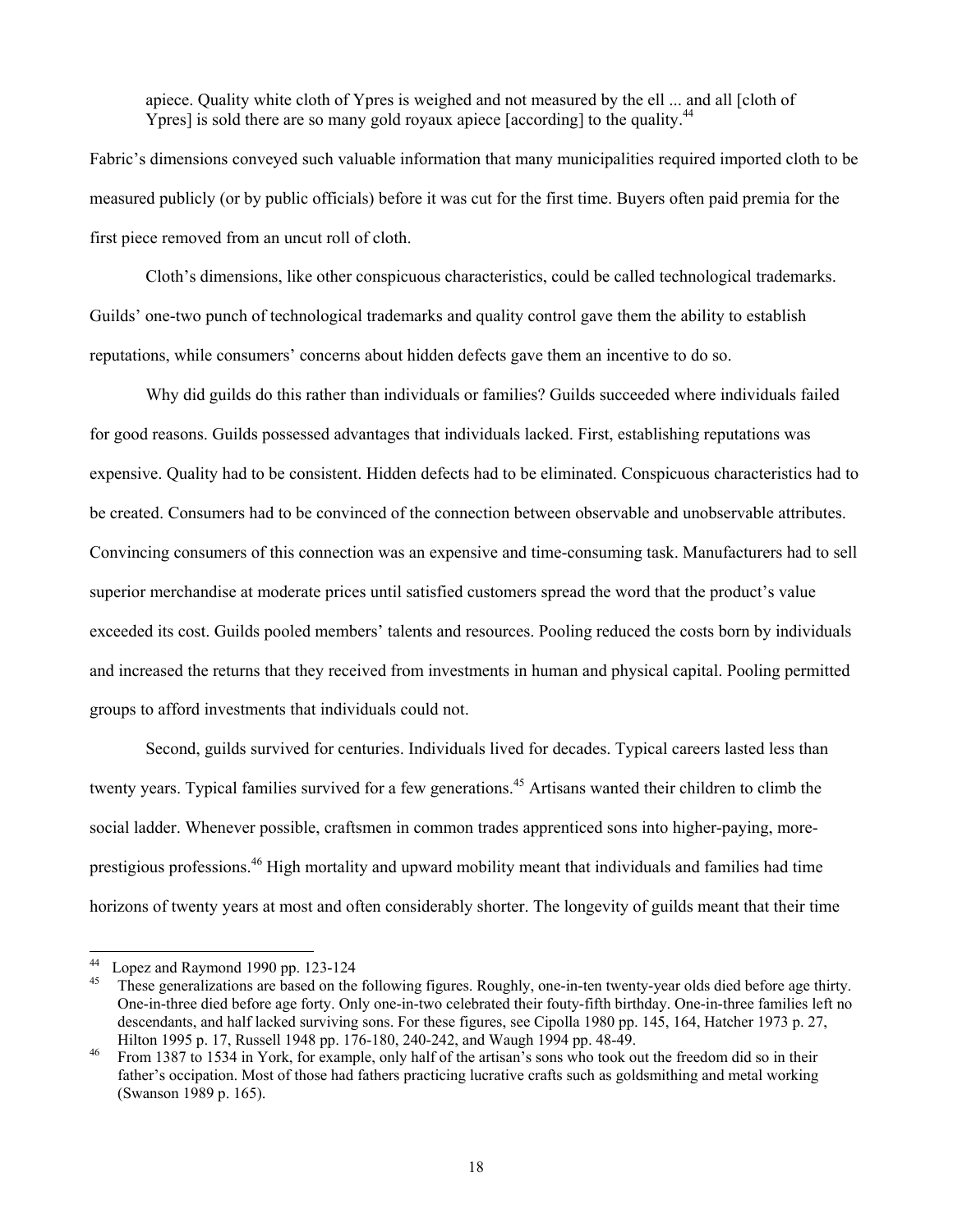horizons extended across generations. Since the returns from investments accumulated over time, guilds' longevity encouraged the creation of reputations.

Third, the longevity of guilds had another effect. It reduced the cost of establishing reputations. Reputations arose in repeated games when buyers believed that sellers earned more from consistently selling superior products than from cheating consumers. The former paid large returns in the long run since reputable manufacturers earned quality premia. The latter paid large returns in the short run when unscrupulous manufacturers sold low-quality products at high-quality prices. Longevity increased the attractiveness of longrun returns and cooperative behavior relative to short-run returns and uncooperative behavior. Consumers knew this. Therefore, they demanded less proof of guilds' good intentions before believing guilds' claims concerning quality.

 Guilds also possessed advantages that governments and merchants lacked. Bureaucrats lacked the knowledge, skills, and resources needed to detect hidden defects. So did merchants, who bought and sold commodities of all types, and lacked in depth insights into the unobserved characteristics of the wide array of goods in which they dealt. The typical tools of regulatory authorities had little influence over wider markets. Limited geographic jurisdictions handicapped public employees. Towns could only inspect merchandise that passed within their walls. Kings could only inspect merchandise sold within their realms. No monarch could control the quality of products in international commerce. Most could not even regulate the quality of products within their own borders. That is why governments and merchants initially addressed the affliction of adverse selection by assimilating, allying, or cooperating with craft guilds. Government officials did inspect some manufactured merchandise. Agents examined observable attributes such as length, width, color, and weight of certain types of manufactures. These inspections facilitated the collection of customs duties and other taxes, whose value often depended on the aforementioned attributes. But, government agents neither sought hidden defects, nor punished those who sold defective merchandise, nor protected consumers from unscrupulous craftsmen.

19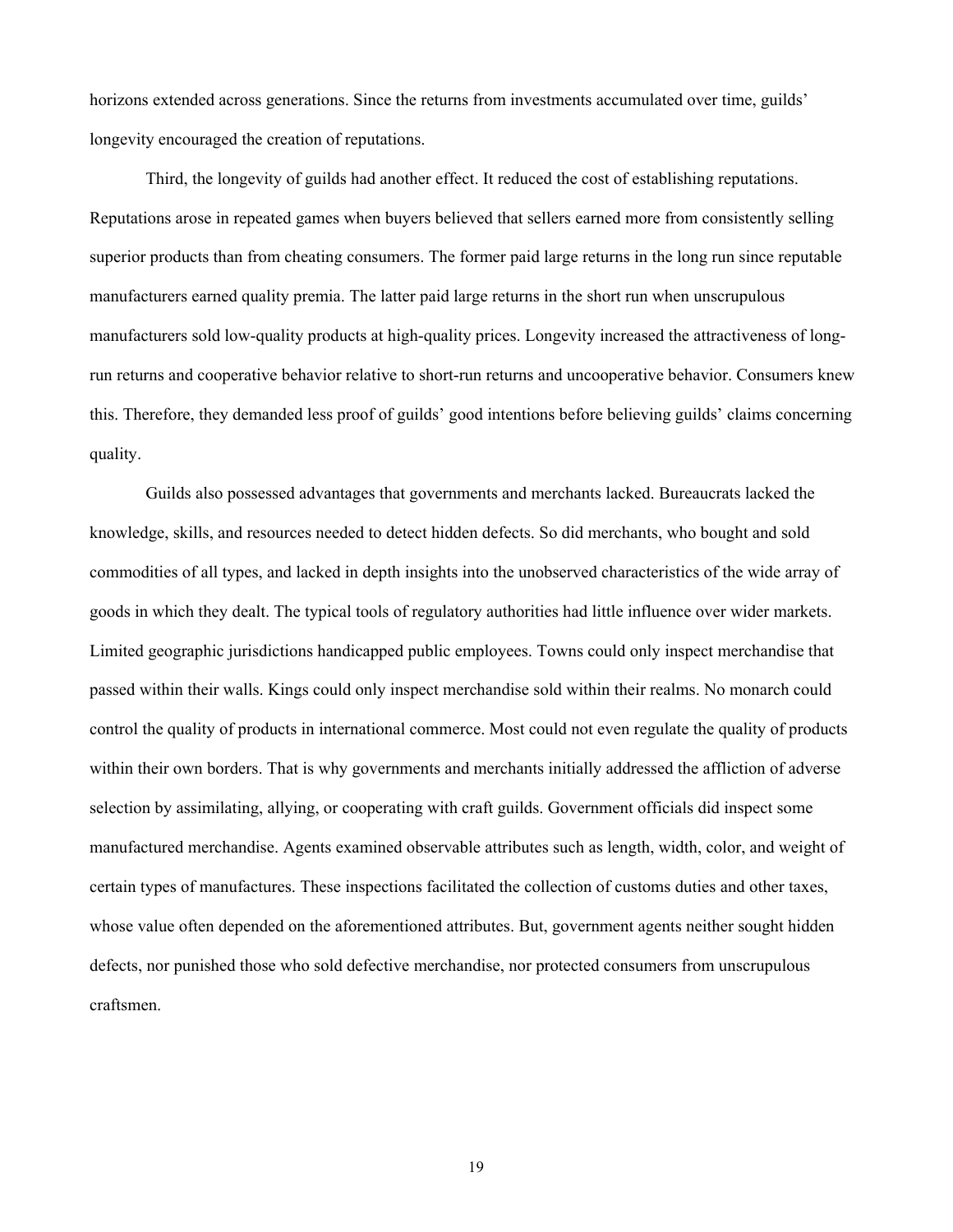#### **Section 3: Evidence of Effort, Success, and Influence**

Evidence of guilds' ability and intent forms the foundation of a strong circumstantial case that guilds established reputations for product quality, but circumstantial evidence cannot prove the point beyond a reasonable doubt. An ironclad conclusion requires indisputable evidence that guilds tried to establish reputations. Guilds succeeded (at least occasionally). And, guilds' good names influenced the decisions of consumers, prices of products, and profits of craftsmen.

Several types of evidence indicate guilds tried to establish reputations. One was discussed earlier in the essay. Innumerable guilds possessed rules regarding quality. These guilds operated in towns throughout Europe and in most manufacturing sectors. Local and legal historians have documented another salient fact. Guilds enforced their rules vigorously. Evidence of enforcement can be found in extant guild documents and the archives of towns such as Winchester, London, and Salisbury. In those municipalities, guilds could not punish members for violating rules-regarding quality without holding public hearings. Winchester's court records reported weavers penalized for selling shoddy cloth and candle-makers punished for selling underweight candles.47 London's Plea and Memorandum Rolls described pewterers fined for selling vessels made from lead and tanners punished for selling improperly processed hide. Salisbury's court rolls recorded similar prosecutions and penalties.<sup>48</sup> Comparable evidence exists for towns on the continent, where municipal governments helped guilds enforce rules regarding quality.<sup>49</sup>

Well-known examples demonstrate that some guilds successfully established reputations for consistently selling high-quality merchandise. For example, in the second half of the fourteenth century, London's guild of pewterers, developed a European-wide reputation for selling pewterware with a low lead content. Evidence comes from several sources. The pewterers' records describe their efforts to control quality. London's legal records reveal their efforts to prevent others from passing-off leaded wares as London pewter. Tariff records show that London pewter sold at a high price. Tax records indicate that London pewterers earned

 $47$  Farley 1946 pp. 145, 151

<sup>48</sup> Bridbury 1989 p. 82

<sup>49</sup> Lopez 1994, Munro 1994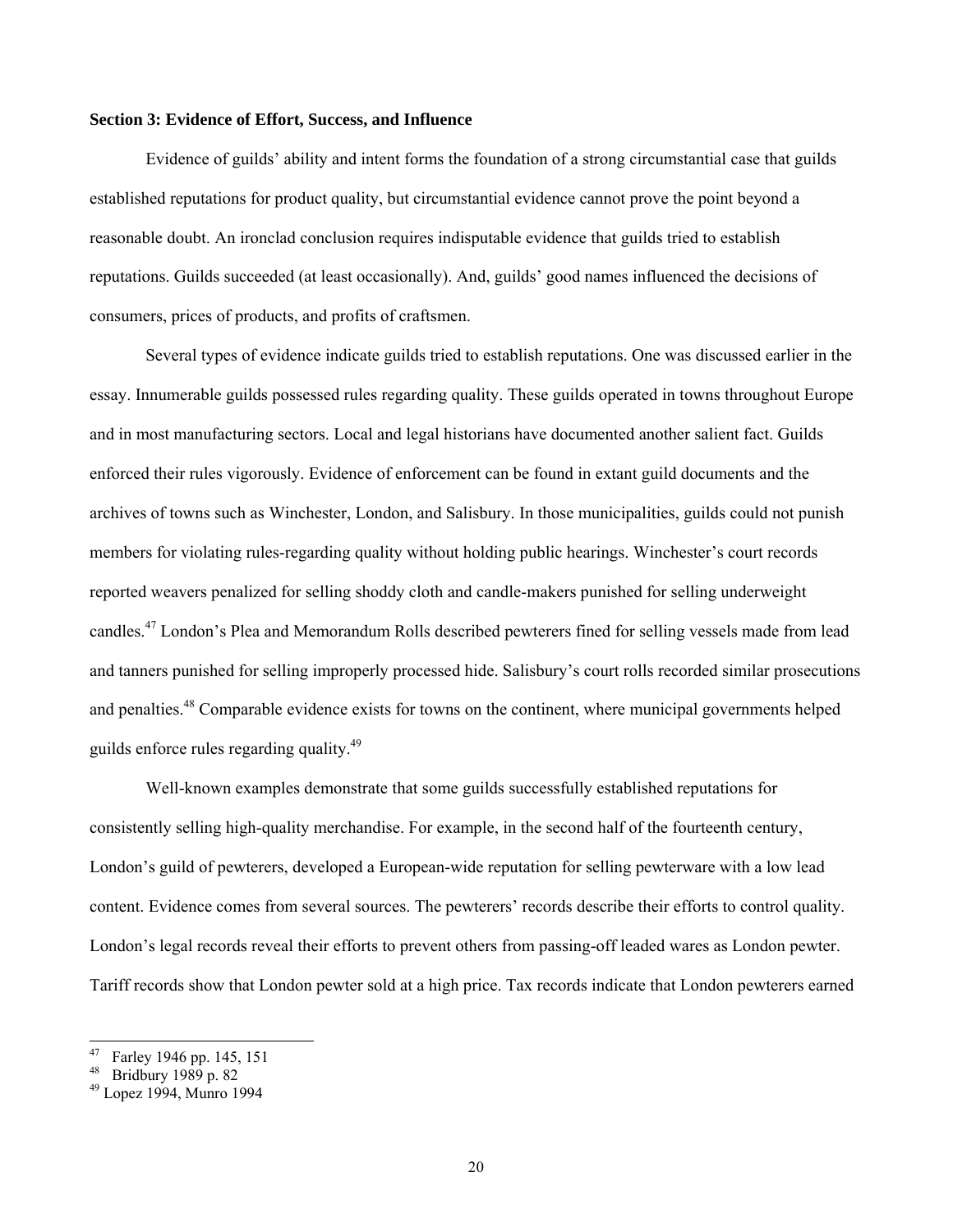high incomes which suggests London pewter earned a quality premium. Scientific studies confirming the lead content of London pewter was lower than the lead content of its competitors.<sup>50</sup>

Additional examples abound. In medieval England, everyone knew clothmakers in Beverly, Coventry, Colchester, Kersey, Lincoln, Norwich, Oxford, Salisbury, Stamford, Winchester, and York sold superior cloth. Weavers in York made moderately priced, durable woolens. Weavers from Norwich sold durable worsteds. Clothmakers from Salisbury sold well-made woolen rays. Artisans from Shrewesbury sold fine flannel. York's armorers' sold sturdy chain mail. London's armorers' assembled rugged plate armor from imported Italian steel plates. The most durable canvas came from Newcastle. Wire drawn in Coventry was the most malleable in the realm. Other well-regarded products included Bristol's leather goods, Gloucester's iron, Hanley's pottery, Shrewesbury's furs, Haverford's gloves, Lincoln's scarlet, Stamford's hauberge, Beverly's burnet, Aylesham's linen, Colchester's russet, Corfe's marble, Lincoln's scarlet, Pontefract's bows, and Thaxted's knives.<sup>51</sup> Similar examples come from the continent. Good white wine came from Champagne. A tasty cheese came from Parma.

The last example – Parmesan cheese – illustrates a linguistic convention that concisely conveyed information about products' attributes: the type-town product name. A type-town name was an appellation like London pewter. When medieval men said, "London pewter," they associated a product (pewter) with a producer (London's guild of pewterers). Variations existed in the type-town scheme. Well-known regional terms occasionally replaced obscure place names. For example, wine made in the vineyards of Cote' d'Or, Yonne, and Saone-et-Loire was known as Burgundy wine (hence the modern word burgundy meaning in American English a dry red wine or a dark purple color). Swords made in Haute Savoy were called Burgundy swords.<sup>52</sup> Paper made in the town of "Fabriano, in the Marche region," was known as paper from Marche.<sup>53</sup> Well-known place names also replaced terms for product types. These replacements occurred in cases where a town's fame for producing a particular product spread so widely that it became a byword for that product. This situation could generate type-town names composed of two town's names. One indicated the product type. The other indicated

 $50\,$ 50 Blair and Ramsay 1991 pp. 57-80, Cotterell 1929, Encyclopedia Americana 1994 v. 21 p. 842, Gale 1909, Hedges 1964, Michaelis 1955, Swanson 1989 pp. 76-81, Verster 1958<br>
<sup>51</sup> Blair and Ramsay 1991 p. 73, Holmes 1962 p. 151, Rothwell 1975 pp. 881-884, Swanson 1989 pp. 71, 80<br>
<sup>52</sup> Efoulkes 1988 p. 12

 $^{52}$  Ffoulkes 1988 p. 12<br> $^{53}$  I opez and Raymond

Lopez and Raymond 1990 pp. 109-114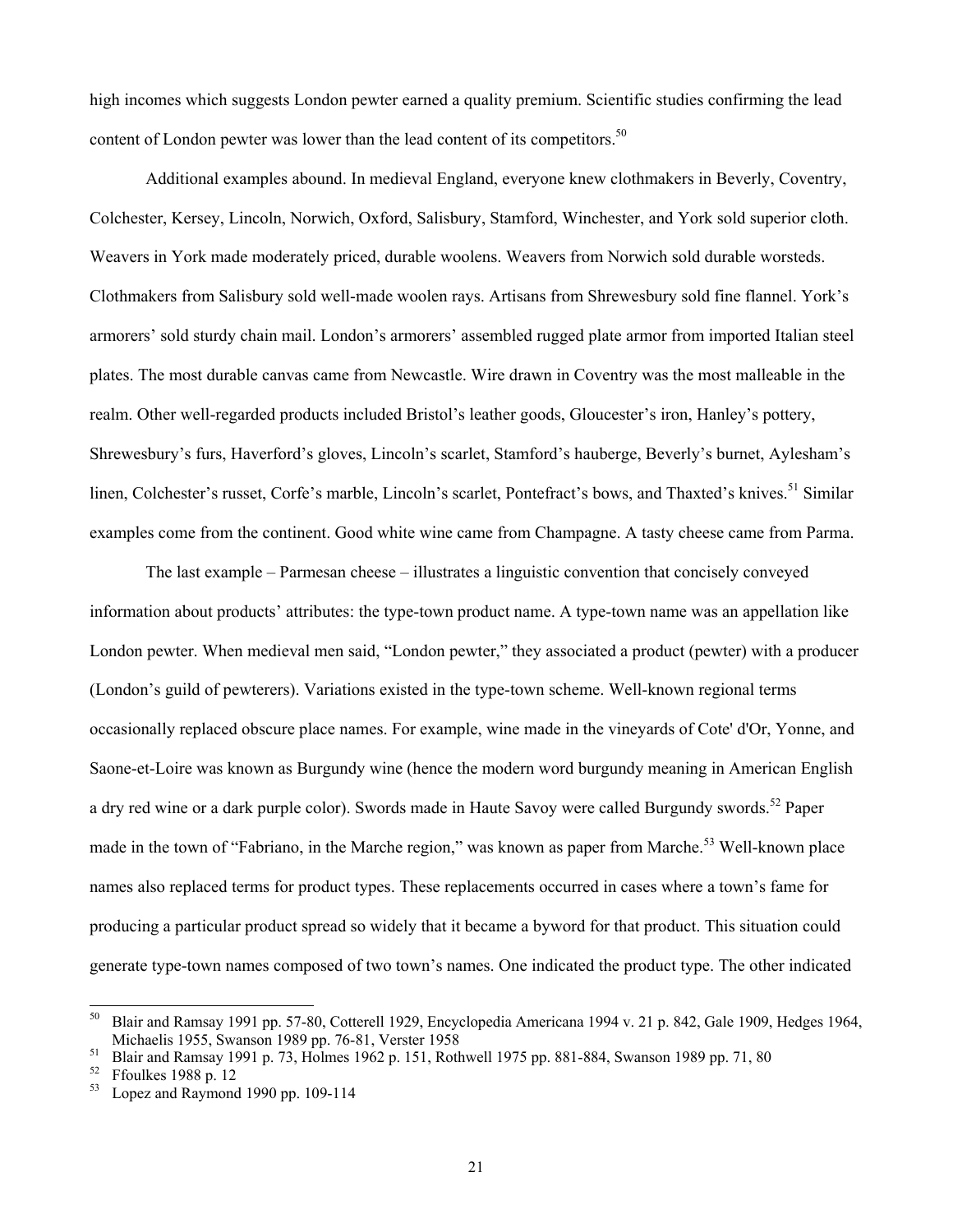the town of production. Examples include 'worsted from Ipswich' and 'cordovan from Bristol.' Such composities often appeared in merchant's records. In 1320, for example, the Florentine company of Francesco del Bene recorded in its account books the purchase of white Malines-style cloth made in Malines to distinguish it from Malines-style cloth made in other towns.<sup>54</sup>

Mercantile records demonstrate that merchants used type-town product names regularly. Type-town names appeared in commercial correspondence. For example, on November 29, 1265 Andrea de' Tolomei wrote from the fair of Troyes to Tolomeo de' Tolomei, his second cousin and business partner, that "wax of Venice [cost] d.23 per pound [and] wax of Tunis, d. 21 ½." Type-town names also appeared in financial ledgers. For example, between 8 May and 25 May 1331, Maitre Ugo Teralh, a drapier from Forcalquier, recorded purchases and sales of canet [cloth] from Carcassonne, blue [cloth] from Saint-Pons, checkered cloth from Toulouse, saffron cloth from Carcassonne, medley cloth from Saint-Toulouse, and camlet cloth from Montolieu. In 1320, among other transactions, the Florentine company of Francesco del Bene recorded purchases of white Malinesstyle cloth made in Malines, white cloth made in Saint-Omer, wool cloth from Moulin, white cloth from Ghent, felt from Ypres, as well as cloth of various colors and styles produced in Brussels and Aalst.<sup>55</sup> Type-town names also appeared in Genoese notarial documents; accounts of the Alberti, Covoni, Datini, and Peruzzi firms; Peglotti's handbook for merchants*, La Practica della Mercatura*; Parliamentary edicts; purchase records from Henry VI's royal wardrobe; and English, Italian, Polish, and Spanish customs accounts.<sup>56</sup> Type-town names were even translated from one language to another. Table 5 illustrates that fact by listing English, Persian, and Cumanic terms for twelve types of linen fabric taken from a trilingual medieval dictionary.

Lexicographic evidence indicates ordinary individuals uttered type-town names in everyday speech at least as often as merchants wrote type-town names in mercantile records. Linguistic research reveals a persuasive pattern. Many type-town names evolved into modern words. An example is *worsted*. Worsted originally meant fabric woven in the parish of Worsted, England. Later, it meant fabric woven anywhere in the Worsted style. Today, it means a woven wool cloth with a smooth, hard surface. Worsted's metamorphosis from

 $^{54}$  Lopez and Raymond 1990 pp. 123, 364<br> $^{55}$  Lopez and Paymond 1990 pp. 362, 363

Lopez and Raymond 1990 pp. 362-363, 364-370, 393, 400.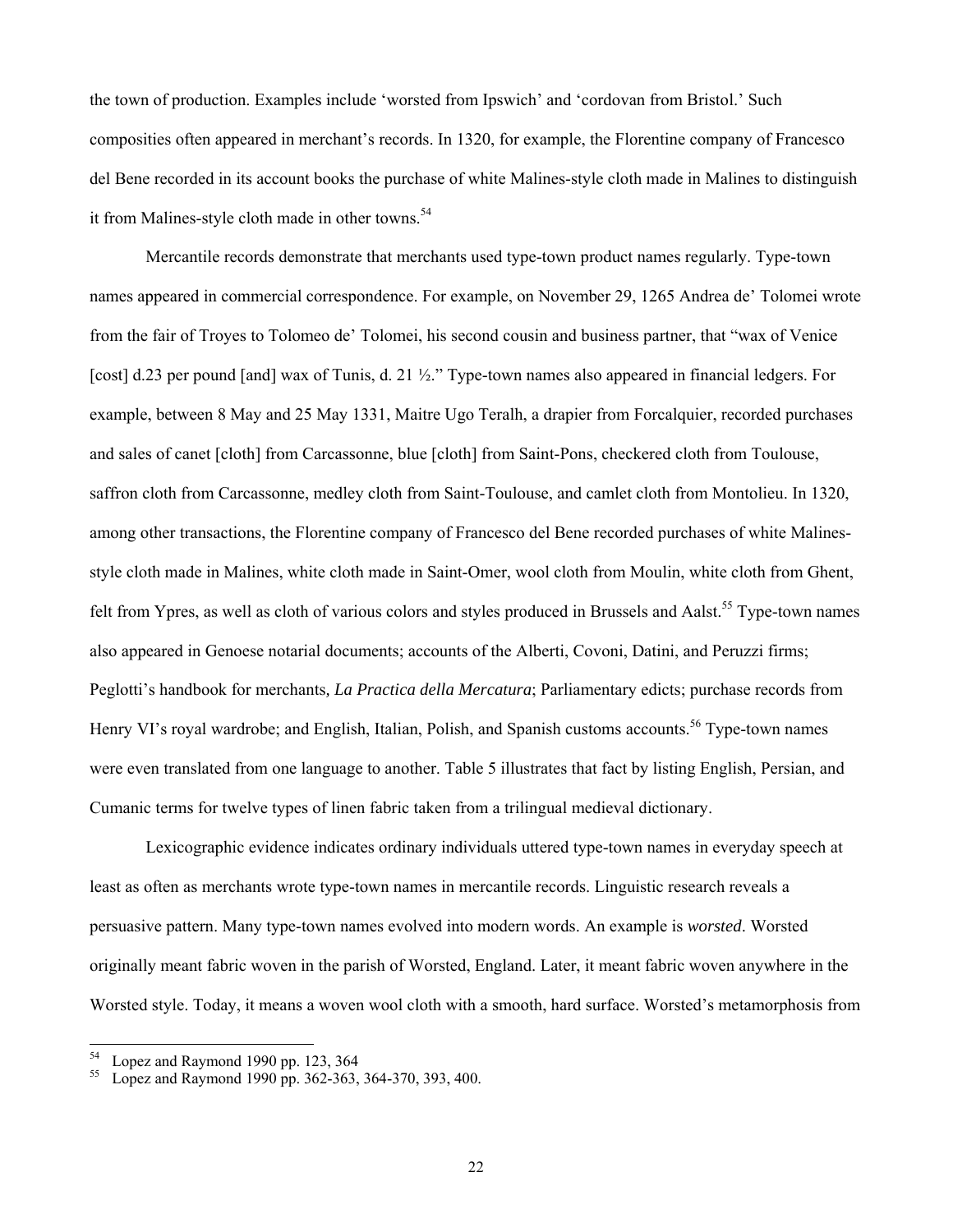town name to product type to modern word occurred for the same reason Kleenex means facial tissue and Xeroxing means copying. Names of popular products become associated with similar products made by other manufacturers, acquire broad connotations, and enter the vernacular. Other modern words descended from medieval product names include cordovan (from Cordoba, Spain), drab (from Drab-de-Berry), pistol (from Pistoia, a town in Tuscany), muslin (from Mosul, Persia), and the names of innumerable fabrics, wines, cheeses, and preserved meats.57 The definitive English-language source on this topic is the *Oxford English Dictionary*. It indicates that before the end of the sixteenth-century, the names of 14 English towns became bywords for types of cloth. The names of 3 English towns became bywords for types of cheese. The names of other English towns became bywords for a kind of cord and a diamond-like gem.<sup>58</sup>

The type-town linguistic convention also appears in medieval literature. Authors used type-town names in their prose and poetry. An example is Chaucer, who used the terms cloth of Tars in the "Knight's Tale" and cloth of Reynes in the "Book of the Duchess." (circa 1369). 59 The former also appeared in *Peirs Plowman* (year 1377) and *Morte d'Arthur* (circa 1400).<sup>60</sup> The latter appeared in the *Play Sacram* (circa 1460) and the *Paston* Letters (year 1489).<sup>61</sup> Cloth of Tars was a fine silk made in Tarsia in Turkestan. Cloth of Reynes was a fine linen fabric made in Rennes in Brittany.

The use of type-town names should not be surprising. The type-town convention conformed to the medieval custom of identifying objects and individuals with descriptive suffixes. Commodities were classified by place of production such as "wax of Montenegro, wax of Ragusa, wax of Byzantium, Bulgarian wax, wax of Spain, wax of Poland, and wax of Riga," and individuals were distinguished by surnames indicating occupation, residence, or birthplace such as Thomas the clerk, Thomas of London, and Thomas Becket.<sup>62</sup> Surnames supplemented forenames, which were usually the names of apostles or saints. Guilds also had Christian names.

<sup>56</sup>  $^{56}$  Munro 1994 VII

<sup>57</sup> Mokyr 1990 pp. 41-42, *Oxford English Dictionary* 58 In the *Oxford English Dictionary*, see Worsted, Kendal, kersey, Stafford, Taunton, Lincoln, Stockbridge, Tavistock, Molton, Penistone, Bridgewater, Kentish, Chessyre, Dunster, Bristol, Shropshire, and Worcester.<br>
<sup>59</sup> Davis *et al* 1979 p. 27<br>
<sup>60</sup> "tars, tarse" *Oxford English Dictionary*<br>
<sup>61</sup> "Raines" *Oxford English Dictionary*<br>
<sup>6</sup>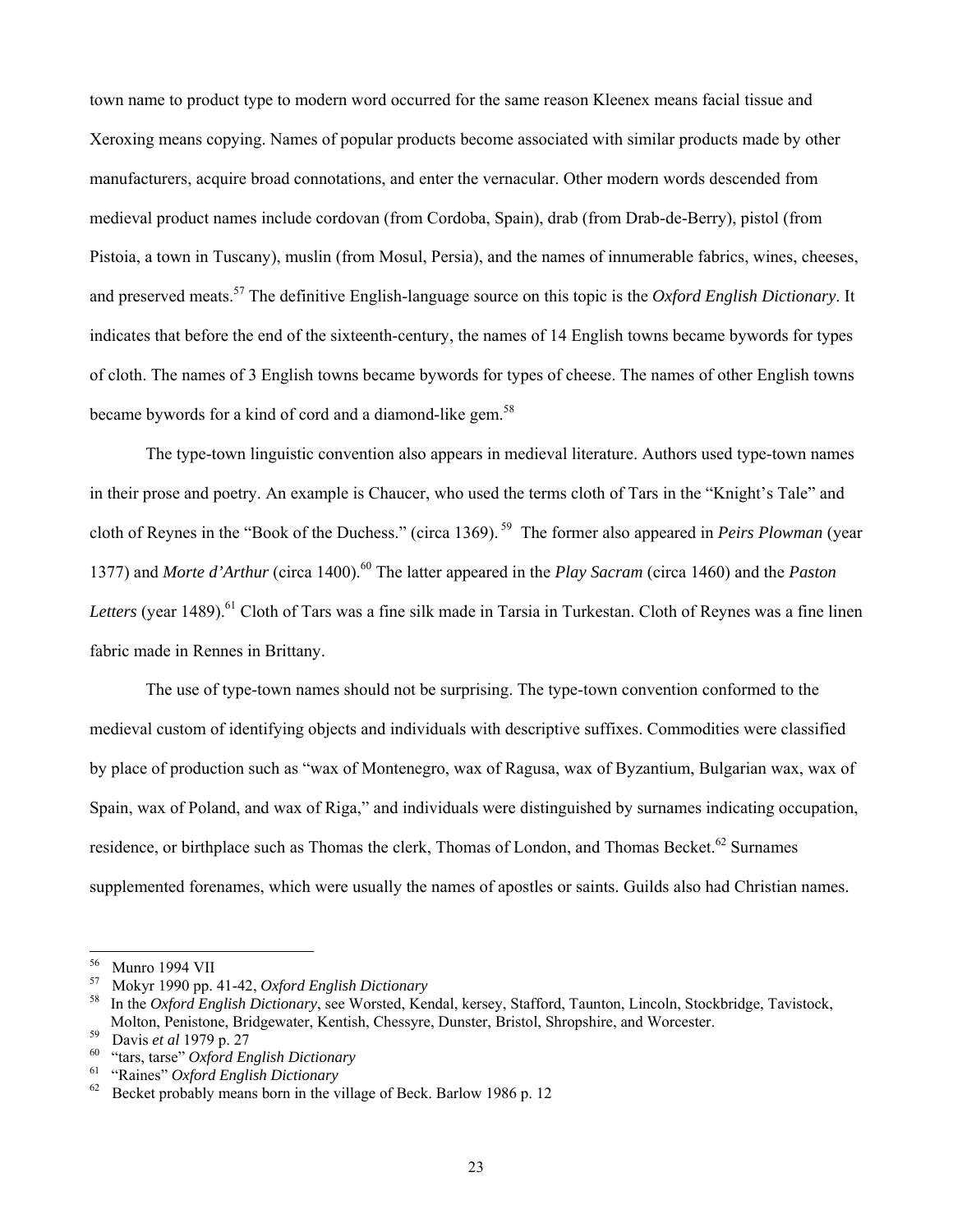They used them in legal documents and on ceremonial occasions.<sup>63</sup> Guilds usually named themselves after the patron saint of their craft or a popular Christian persona. The former practice gave similar Christian names to all guilds in an occupation, since everyone in an occupation had the same patron saint. The latter practice gave similar Christian names to several guilds in one town, since guilds outnumbered popular Christian namesakes.<sup>64</sup> Because devotional designations did not distinguish one guild from another, medieval consumers and modern scholars employed another convention: the profession-town guild names. These appellations appeared in the form "the guild in industry X from town Y." Table 6 illustrates this convention by presenting the religious and professional labels of occupational organizations appearing in the guild census 1388.

In most cases, the juxtaposition of profession-town guild names and type-town product names unambiguously associated producers and products. Guild X from town Y made product Z from town Y. The monopsonistic tendencies of medieval craftsmen facilitated this convention. In many towns, all artisans who wove wool joined one guild and all those who cobbled shoes joined another. Type-town names could cause confusion, however, in towns where multiple guilds, unaffiliated artisans, and itinerant merchants sold similar products. That created quandaries such as: was cloth from York woven by members of York's wool-weavers' guild, by members of some other guild in the city, by independent Yorkshire craftsmen, or by craftsmen somewhere else in the world whose cloth happened to be sold by a merchant from York? Evidence of this confusion and the institutions the English created to clarify it proves the point. Artisans argued incessantly about overlapping type-town designations. Disputes often spilled into town councils, mercantile courts, and the halls of Westminster. The royal government typically settled these disputes by selling charters that allowed the purchaser to impose quality standards on all merchandise of a particular type sold in a particular place or by requiring local governments to enforce such standards. The ubiquity of type-town names and the reputations that they conveyed indicates many guilds established widely known reputations.

Five classes of evidence demonstrate that reputations for quality influenced the decisions of consumers, prices of products, or profits of manufacturers. The first is the judicial record. Court transcripts demonstrate that

<sup>63</sup> Pooley 1947 p. 9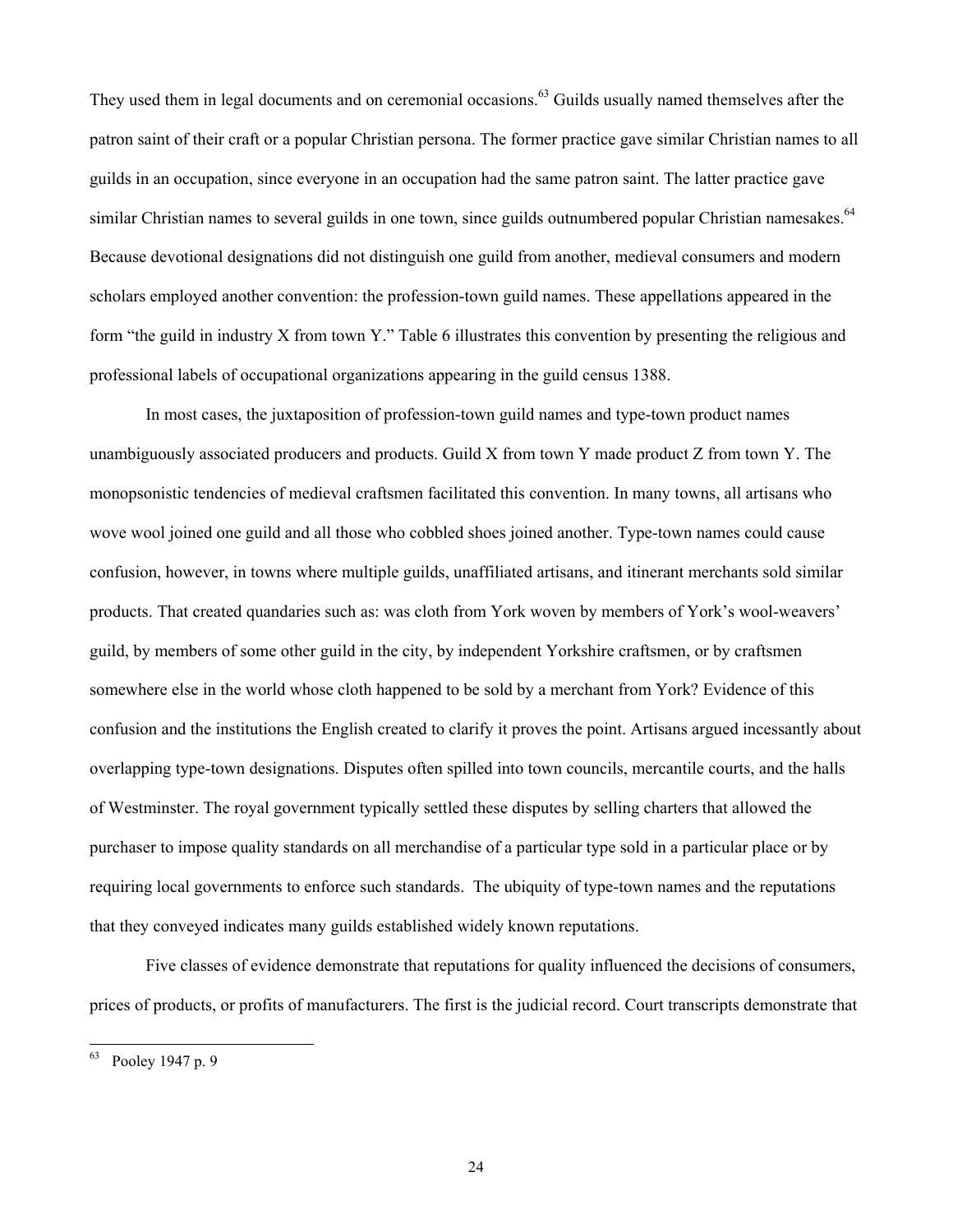hundreds of guilds engaged in costly legal battles to defend their reputations, which suggests hundreds of guilds thought their reputations were worth defending. Court records also show outsiders tried to pass-off shoddy wares as guild merchandise, which suggests many guilds had reputations worth exploiting.

The second is evidence indicating that guilds profited from goods reputations. Economists call these profits quality premia. Price variation unrelated to products' tangible attributes is prima facia evidence of quality premia. Such variation appears in commercial records, tariff schedules, and aristocratic account books. For example, in the tenth year of Henry IV's reign (30 September 1408 to 30 September 1409), the royal wardrobe purchased dyed long broadcloths measuring thirty by one and three-quarter yards from various towns. Meticulous records report no differences among these broadcloths except the town of manufacture, yet the cloths' prices varied substantially. The most expensive cost ten-and-a-half pound sterling, the cheapest only six. In other years, prices varied by even wider margins.<sup>65</sup>

The third class is evidence that trademarks were bought and sold once they became legal property. Genoese notarial documents report many such sales. Here is an example. On Wednesday, 10 June 1383, Ser Pietro Preda sold to Ser Petrolo Tanzio

[a] trademark ... suitable for marking fustians on top and over the fold of every piece [and recorded in] a copybook [kept] by the provosts of the society and community of the Art of Fustian in Milan ... the right of using the said mark ... [and] all rights, suits, and advantages in and from these marks and on account of or by reason of them.<sup>66</sup>

Such transactions suggest trademarks and the reputations that they represented possessed monetary value.

The fourth class is scholarly studies concluding guilds' reputations influenced the demand for particular products. Ffoulkes, for example, found armor's price depended on its producer's reputation because "personal safety in the field was of the utmost importance."<sup>67</sup> Epstein argued "the international market for wool cloth valued products according to the town of origin," and craftsmen "producing goods for a wider market ... understood that the reputation of their wares was the most important factor

<sup>&</sup>lt;sup>64</sup> For example, all goldsmiths' guilds in England were named for St. Dunstan, and all goldsmiths' guilds on the Continent were named for St. Eligius. Cherry 1992 p. 52<br>Munro 1990 V p. 67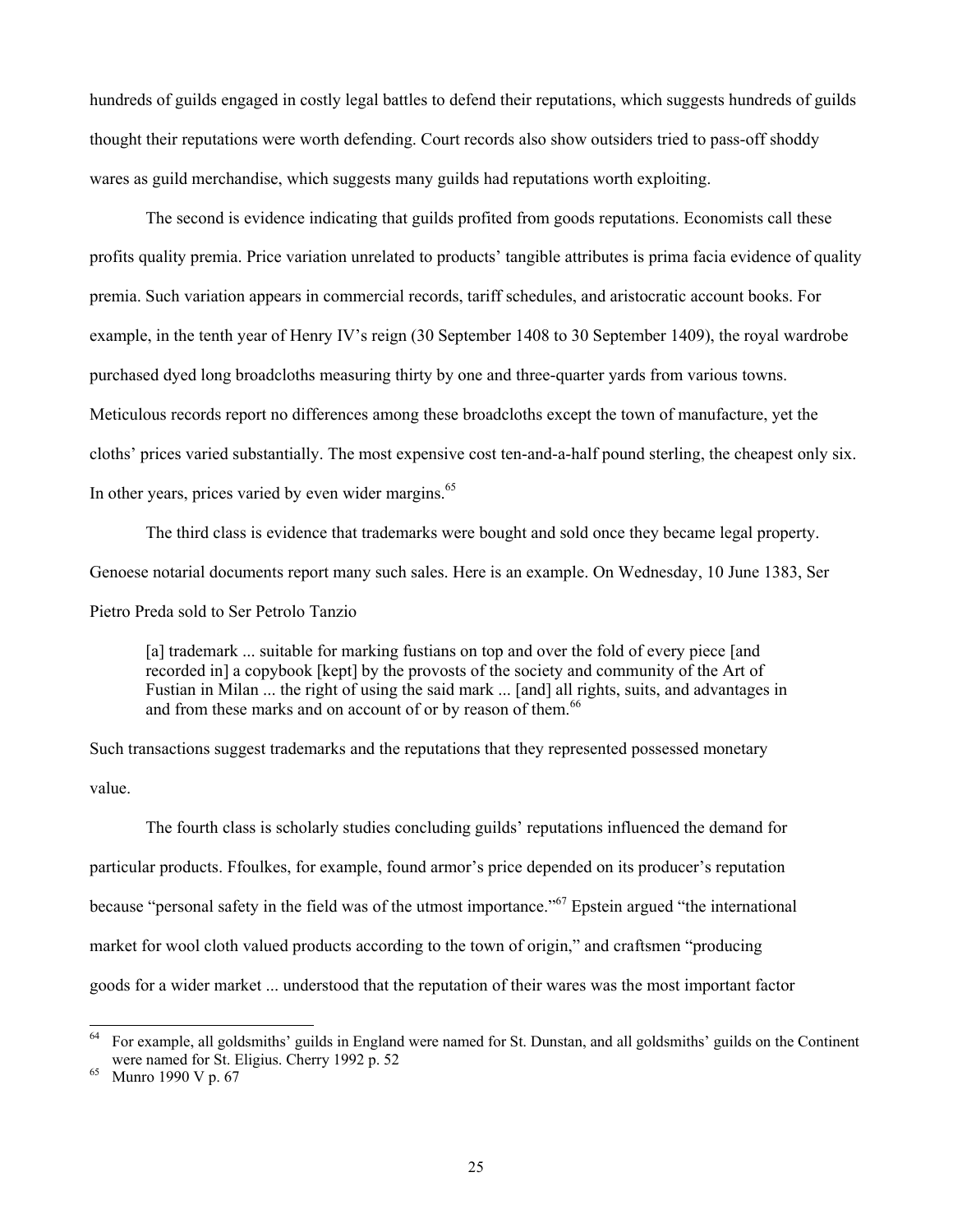in determining the price and prestige of their cloth." Bridbury stated that "the reputation of products made or finished ... in some [English] towns carried well beyond the neighborhood, or even the region, in which the town lay ... Sometimes the reputation of these products carried beyond the shores of England."<sup>68</sup> Their demand depended on "the quality of the craftsmanship and material which had gone into its making."69

The fifth class is medieval documents that attribute shifts in economic fortunes to changes in reputations for product quality. An example is the fifteenth-century *Act for the Improvement of Worsted* 

*Making*, which lamented that:

in the city of Norwich, as elsewhere within the county of Norfolk, diverse persons which do make untrue wares of all manner of worsteds, not being of the assize length nor in breadth, nor of good stuff and right making as they ought to be, and of old time were accustomed, and the sleyes and yarn pertaining to the same not well made and wrought, in great deceit as well of denizens as of strangers inhabiting or reparing to this realm, which have used and so use to buy such merchandise, trusting that they were within as they seemed without, where indeed it is contrary: and for that the worsteds in times past were lawfully wrought, and merchandise well liked, and greatly desired and esteemed in parts beyond the sea; now because they be of no right making, nor good stuff, they be reported and esteemed deceitful and unlawful merchandise, and of little regard, to the great damage of our lord the king, and great prejudice of his loyal subjects. $70$ 

The *Act for the Improvement of Worsted Making* is as close as one can come to an eyewitness account of the relevant issues. It stresses reputations' importance in international markets, recalling that when worsteds were *of good stuff and right making* they were *greatly desired and esteemed in parts beyond the sea*, but when worsteds were *not within as they seemed without*, they were deemed *deceitful and unlawful merchandise of little regard*, and consumers would not buy them *to the great damage of our lord the king, and great prejudice of his loyal subjects.*

This account illustrates the argument advanced by this essay. Medieval manufactures tried to establish reputations for selling defect-free merchandise by controlling quality. Conspicuous characteristics communicated these reputations to consumers. These reputations influenced consumers' decisions, products'

<sup>66</sup> 66 Lopez and Raymond 1990 p. 124 from *Notaio Marcolo Golasecca*. 67 Ffoulkes 1988 p. 13.

 $^{68}$  Epstein 1991.<br> $^{69}$  Bridbury 1982

Bridbury 1982 p. 6.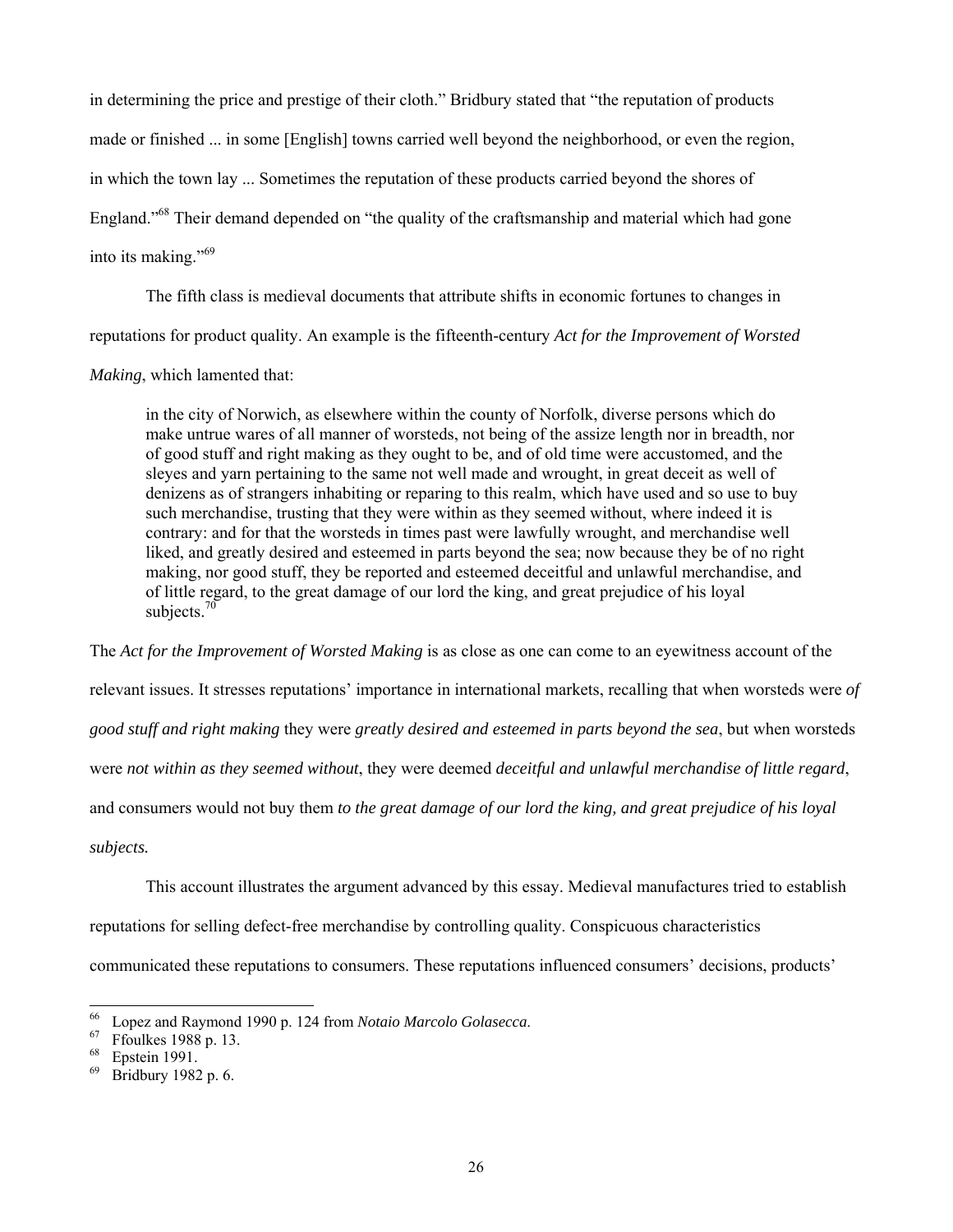prices, and manufacturers' profits. Men and women referred to these reputations with type-town product names. These appellations served as the brand names before the Industrial Revolution.

#### **Section 4: Discussion**

l

This argument's implications become clear when one considers Adam Smith and Henry Pirenne's dictum that the expansion of long-distance trade propelled economic progress before the Industrial Revolution. According to the Adam Smith, the division of labor increased output per worker, because specialization allowed manufacturers to do what they did best, enabled workers to engage in particular tasks, created economies of scale, encouraged investment in product-specific skills and machinery, and focused inventors on particular problems, rather than dissipating creative energies on an array of ill-defined and unrelated tasks. Combining Smith's paradigm and this paper's hypothesis – that manufacturing guilds served as branding mechanisms – yields a clear conclusion. By mitigating adverse selection and fostering commerce, guilds encouraged economic progress.

Before accepting this conclusion wholeheartedly, a potential drawback of improving quality should be considered. In theory, increasing durability might have inhibited commerce. If goods lasted longer, people may have purchased fewer products. But, medieval society's structure suggests that increasing durability did not reduce the volume of trade. During the Middle Ages, durability was correlated with other desirable attributes such as safety and effectiveness. Demand for durables was large, elastic, and growing. Product innovation outpaced process innovation. Manufacturers lacked economies of scale. Consumers wanted to be on the cutting edge of fashion and technology. Products were expensive. Consumers bore the costs of hidden defects on their own. The costs were high and could be catastrophic. Under these conditions, economic theory indicates increasing durability would encourage, rather than discourage, innovation and trade.

The manufacturing-guilds-as-branding-mechanisms hypothesis also resolves several riddles of industrial organization in late-medieval Europe. One concerns the spatial distribution of industrial activity. Guilds of manufacturers were organized town by town. Norwich had a guild of weavers. York had a guild of weavers.

<sup>70</sup> Act for the Improvement of Worsted Making, 1467 (9 Edward IV, c. 1, Statutes at Large, II (1763), pp. 20-21) from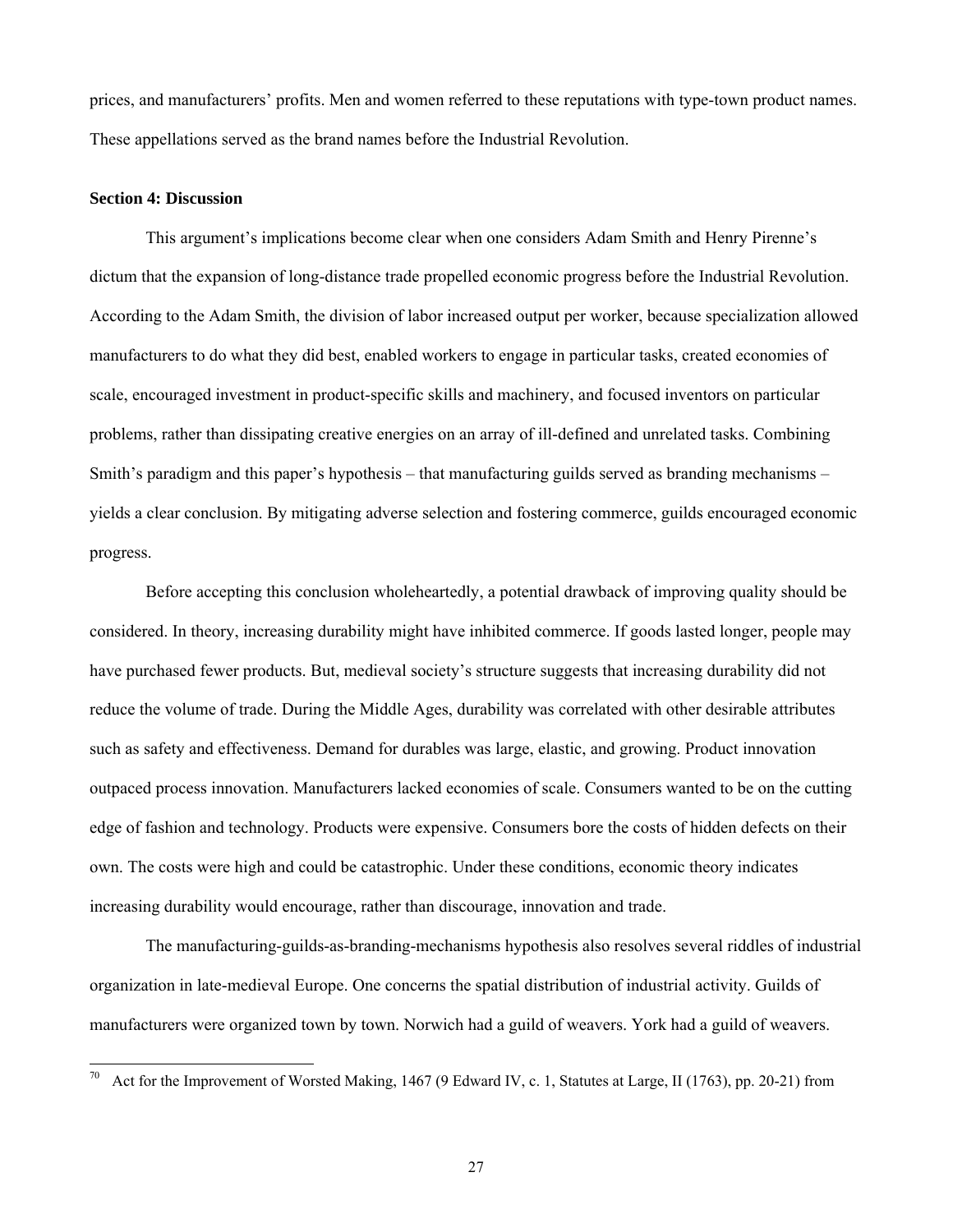Salisbury, London, and hundreds of other towns had guilds of weavers. Those guilds seldom, if ever, included weavers from other towns and often, but not always, included all local weavers. Guilds were also organized industry by industry. For example, a town might have a guild of weavers, a guild of shoemakers, and a guild of armorers. But, towns contained few (if any) active manufacturing guilds whose members worked in multiple industries. The guilds-as-brands hypothesis suggests this pattern of industrial organization reflected the costs of creating and maintaining reputations. The large up-front costs of creating conspicuous characteristics generated economies of scale in the formation of reputation. Guilds spread the fixed costs amongst members of a craft. However, diseconomies of distance existed. Communications were costly and few men knew how to read and write. Monitoring the behavior of colleagues living far away was difficult if not impossible. So, guilds segmented themselves along geographic lines. Diseconomies of scope also existed. Some involved the production process. For example, techniques varied so much across industries that learning how to manufacture one product provided few insights into how to manufacture another product. Other diseconomies involved social and religious activities. For example, guilds worshipped patron saints and patron saints differed across occupations. So, manufacturing guilds naturally segmented themselves along occupational and geographic lines.

Another mystery of medieval manufacturing was the relentless shifting of industrial leadership among guilds, towns, regions, and nations in late-medieval Europe. In one decade, certain manufacturers in particular towns flourished. During the next decade, the leaders failed and followers took their place. Years later, hitherto obscure manufacturers reached the forefront, and a few former leaders regained the van. Sometimes these changes occurred cyclically. At other times, they occurred haphazardly. The manufacturing-guilds-as-brandingmechanisms hypothesis suggests two phenomena that may have produced these patterns. One is an inverse relationship between reputations and innovations, which has the potential to generate cycles of industrial leadership. Medieval Europe's largest industry, textiles, provides an example. During the fifteenth century, Italian and French clothmaking guilds encouraged product development but discouraged the adoption of laborsaving machinery. At the same time, English clothmakers enthusiastically adopted labor-saving devices but seldom developed new products. These dissimilar strategies could have been the best responses to each region's

Fisher and Jurica 1976 pp. 188-189.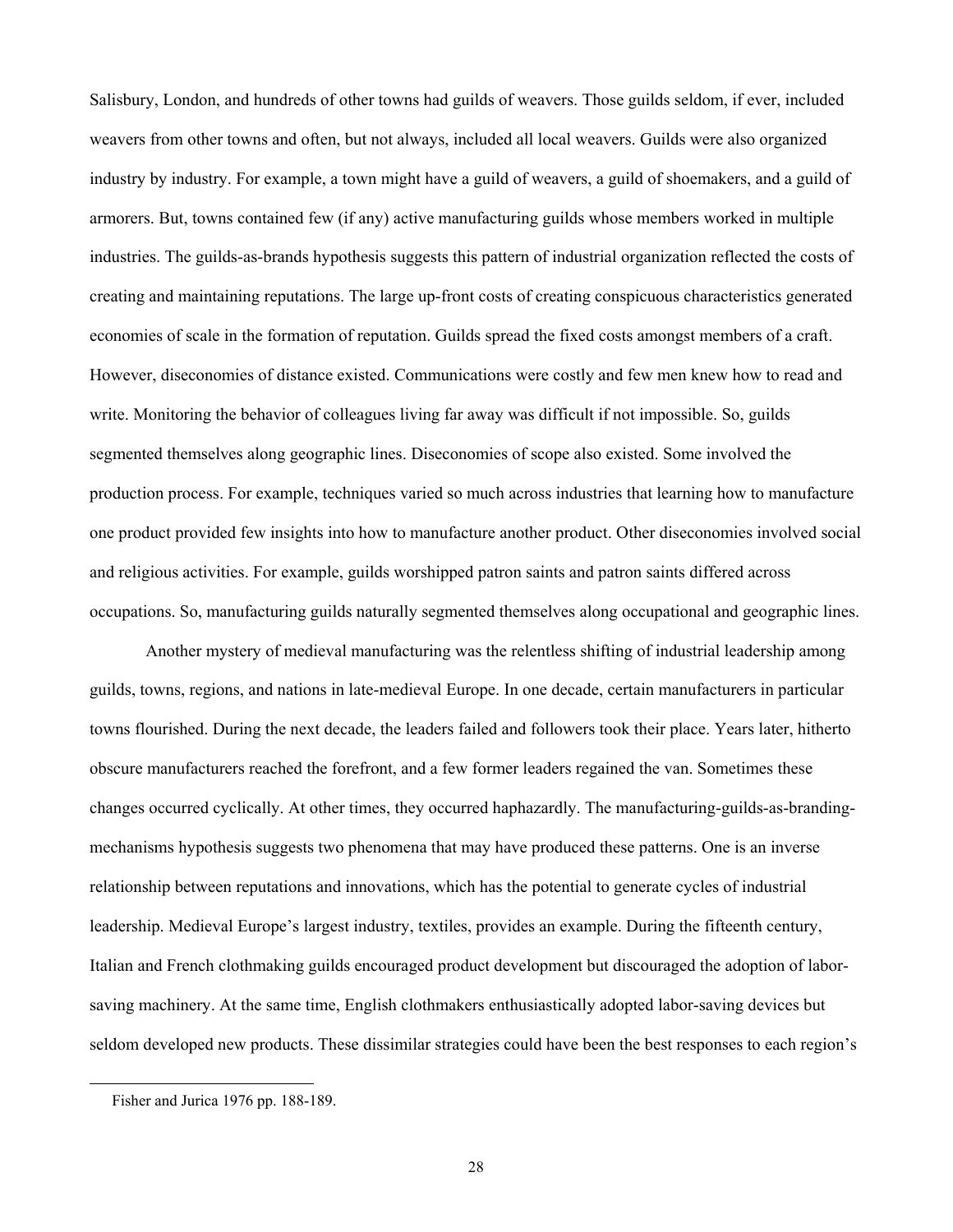reputation. Italian and Flemish clothmakers were known for selling expensive, luxurious, and defect-free textiles. Since early versions of labor-saving machines, such as water powered fulling mills, could not make cloth of consistent quality, Italian and Flemish clothmakers may have benefited from resisting mechanization and retaining their reputations. English clothmakers may have been benefited from the opposite strategy, because mechanization cut costs but did little to lower their second-rate reputations.

A second potential explanation for cycles of industrial leadership lies in the discovery and depletion of unique resources. The creation of counterfeit-proof conspicuous characteristics often required access to raw materials with one-of-a-kind chemical properties. Industrial centers flourished when access to unique resources expanded. Industrial centers waned when access ended, either after overuse exhausted supplies or because political events disrupted trade routes linking point of extraction and point of production.

The decline during the seventeenth and eighteenth century of Damascus's metalworking industry provides an apt example.<sup>71</sup> The production of Damascus steel had three requirements. One, iron ore had to come from a deposit with significant traces of the elements Chromium, Molybdenum, Niobium, Manganese, or Vanadium. Ingots of this ore came from the area around Hyderabad in southern India. Two, craftsmen had to know heat-treating techniques that decarburized the exterior "in order to produce a ductile surface rim adequate to contain the hot-sort interior regions." Three, craftsmen needed knowledge of a finishing process that produced surface patterns characteristic of Damascus steel. Master craftsmen could teach apprentices the second and third requirements, but the first was mysterious and irreplaceable. Ingots with the necessary trace elements appeared identical to ingots without them.

… during several generations all of the ingots from India were coming from an ore body with the proper amount of minor elements present, and blades with good patterns were being produced. Then, after a few centuries, the ore source may have been exhausted or become inaccessible to the smithing community; therefore, the technique no longer worked. With time, the smiths who knew about the technique died out without passing it on to their apprentices (since it no longer worked), so even if a similar source was later found, the knowledge was no longer around to exploit it.<sup>72</sup>

<sup>71</sup> <sup>71</sup> Verhoeven, Pendray, and Dauksch 1998<br><sup>72</sup> Verhoeven, Pendray, and Dauksch 1998

Verhoeven, Pendray, and Dauksch 1998 pp. 64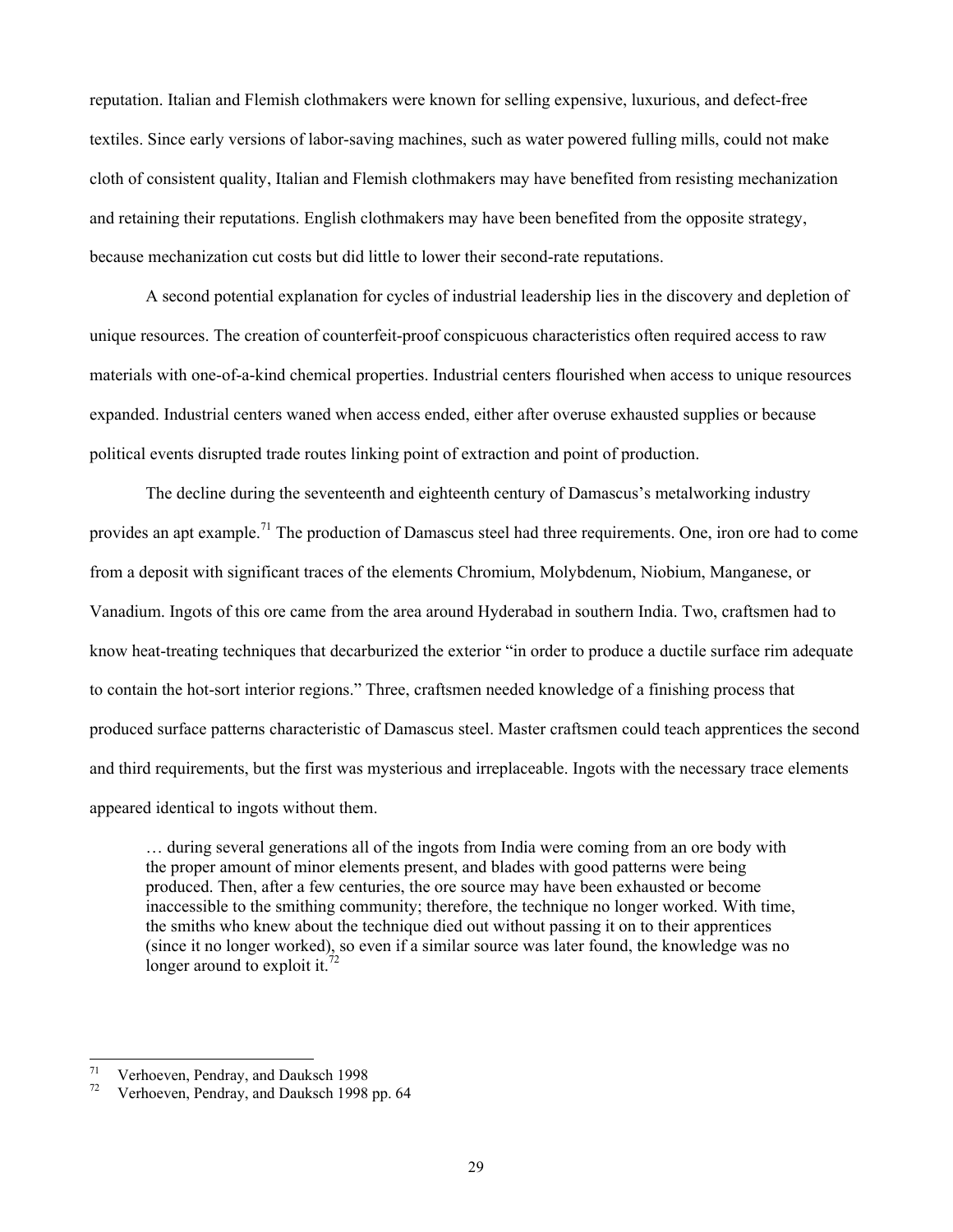This quote suggests a link between European colonial expansion and the decline of Islamic industry. European invasions of Arabia and India disrupted trade routes throughout the region, preventing manufacturers from important the resources that they needed, decreasing the value of their skills, and eventually driving them from business.

The manufacturing-guilds-as-branding-mechanisms hypothesis also has implications for the history of patents. Scholars often portray England's adoption of a patent system in a favorable light. Patenting encouraged inventive activity to such an extent that it was an important impetus for industrialization. Patents alleviated a debilitating ailment, the counterfeiting of consumer goods, whose only cure was government intervention. Scholars also believed that medieval English guilds monopolized markets for manufactured merchandise. Recent research, however, reveals that medieval English guilds lacked legal and natural monopolies.<sup>73</sup> English guilds acquired limited monopolies in local venues only in Tudor times. That acquisition coincided with the evolution of legal protections for intellectual property, a concept that England imported the continental concept during Elizabeth I's reign. The concept originally linked a quid, disseminating information about new inventions, and a quo, receiving monopoly rights over markets for the invention for a limited period of time. Monopolies over markets for manufactures, which were previously prohibited by common and statutory law, arose as clever lawyers and greedy courtiers expanded the connotations of the quid, enabling clever courtiers and powerful politicians to claim many things long in existence as a new and useful invention. The initial interpretation returned only after repeated reforms of the system during the seventeenth and eighteenth centuries.

These facts and the manufacturing-guilds-as-branding-mechanisms hypothesis suggest modifying the conventional academic wisdom. Rather than a panacea to a pervasive problem, the introduction of patents may have instigated centuries of political intrigue and monopolistic machinations that impeded the evolution of alternative methods of protecting intellectual property. In other words, patents may not have been a prerequisite for industrialization. Before patents existed, conspicuous characteristics allowed manufacturers to keep technologies to themselves and to defend their reputations. Physical and economic forces complicated the

30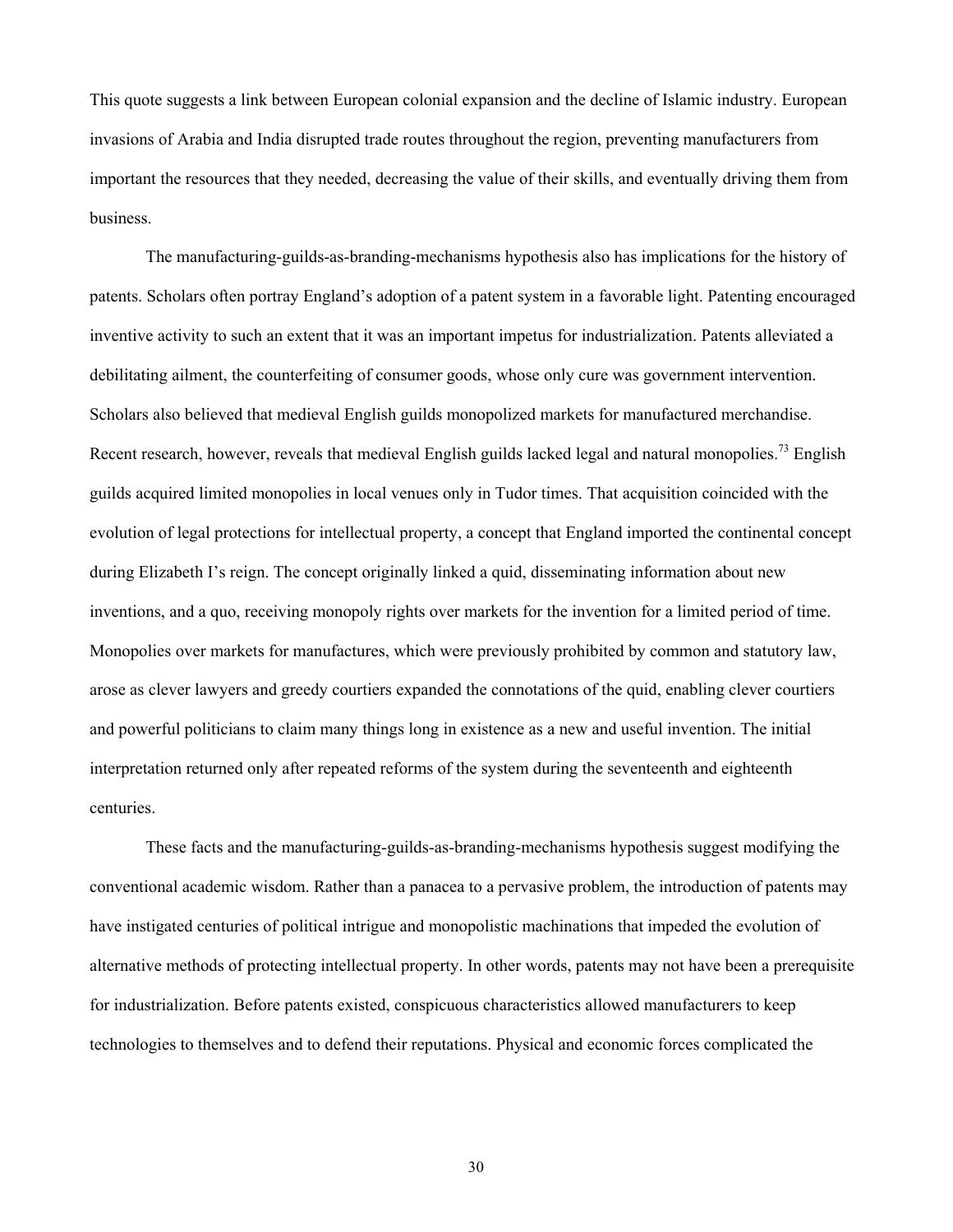process of counterfeiting merchandise made by reputable manufacturers and the process of transplanting technology from place to place. In many ways, of course, patents and conspicuous characteristics were complements. Manufacturers could use both to safeguard intellectual assets. Evidence indicates that many earlymodern manufacturers did so, just as manufacturers do today. Thus, the adoption of patents probably increased incentives for innovation, although the influence of patents may have been smaller than conventionally claimed.

 This deduction suggests that patents may have influenced economic progress through other channels. One was by shifting the costs of enforcing intellectual property rights from the private to the public sector. In the world before patents, manufactures invested time and money to create goods with unique, observable attributes. In modern economies, governments bear the costs of protecting reputations and innovations. The judiciary prosecutes counterfeiters. Criminal courts compensate victims of counterfeiting. Entrepreneurs need not invest large sums in conspicuous characteristics.

A second channel was the time-profiles of profits from innovation. In the world before patents, returns from inventive activity accrued over long periods. Profits from successful innovations, conspicuous characteristics, and respected reputations accrued over generations. The ability to capture intergeneration returns may have been a principal reason that guilds formed the nexus of innovation and commerce before modern times. Since the creation of patents, returns from innovation accrue for limited periods, usually 14 years or less. Front-loading revenues makes innovation more attractive to individuals, families, and firms with limited life spans, which have been the nexus of commerce and innovation in the modern era. Thus, the emphasis on the short-run returns seems to influence the optimal method of organizing industry.

A third channel was by changing the types of intellectual property that could be protected. In the world before patents, protection existed only in industries with natural or technical barriers to entry. After the establishment of patents, intellectual property could be protected in industries without innate barriers. This protection may have been particularly important due to the Scientific Revolution. The spread of scientific knowledge facilitated entry into many industries. Science revealed relationships between conspicuous characteristics and local resources and lowered the costs of duplicating technological trademarks. Science also

 $73\,$ Richardson 2001a and 2001b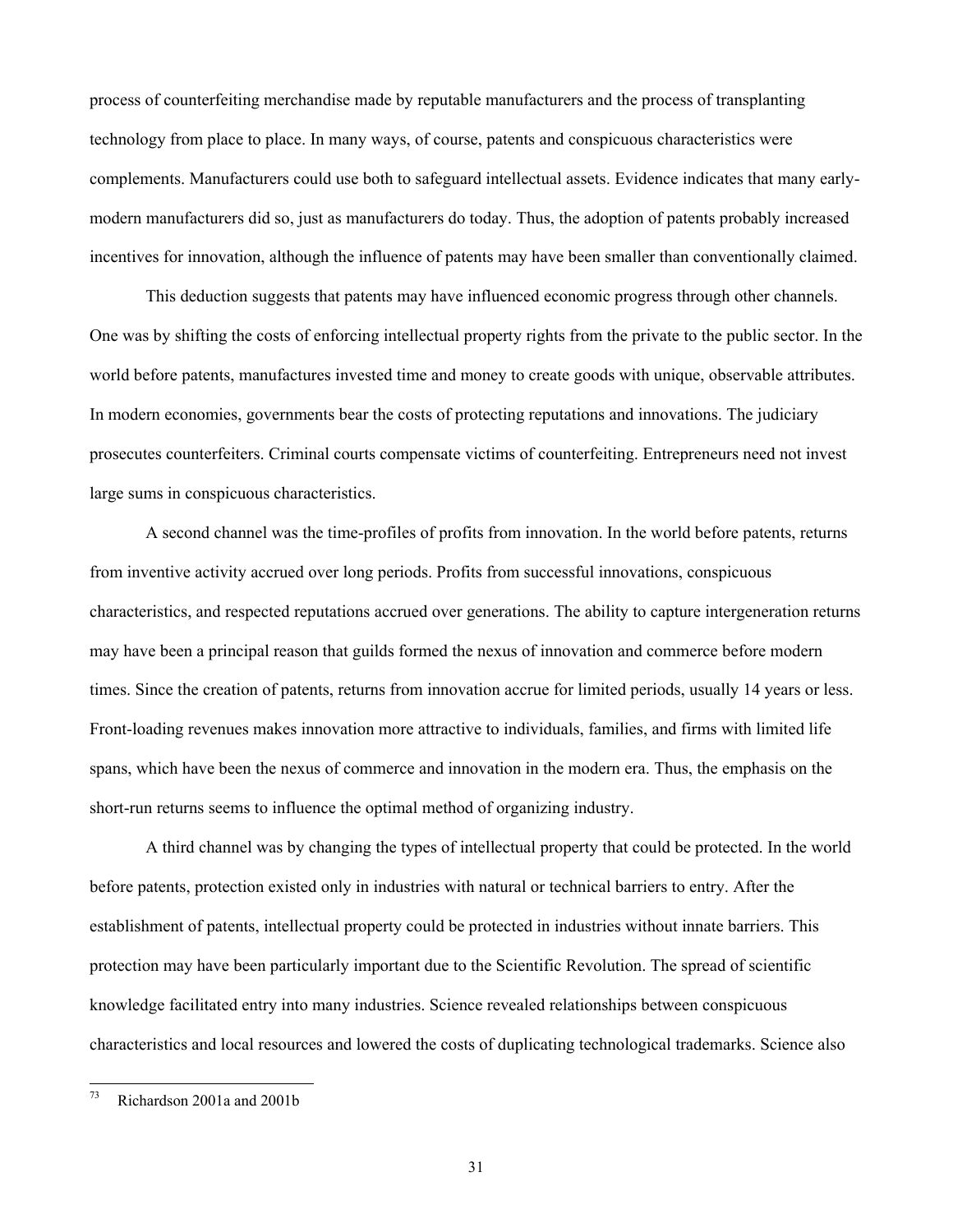accelerated the diffusion of industrial technology. Chemistry, biology, physics, and engineering explained how to adjust manufacturing methods to local conditions. A fourth channel was by transforming private information into common knowledge. In the world before patents, innovators strove to keep ideas to themselves. Success at keeping secrets enabled entrepreneurs to earn large returns from exclusive markets. Technology often disappeared when bad luck beset those who held key pieces of information in their minds. Today, to receive a patent, an inventor has to describe an idea, what it does, and how it works. The description becomes part of the public record and available to all interested parties. Public revelation has several benefits. Ideas were less likely to be lost when those in the know fail to pass them along. Other entrepreneurs can build upon bright ideas. Parallel applications may exist in unexpected places of which original innovators are ignorant. After a patent expires, the technology becomes public property, and everyone can employ it freely.

 In addition to illuminating the history of patents, the manufacturing-guilds-as-branding-mechanisms hypothesis contributes to at least three fields of academic literature that use the past as a laboratory for pondering the present. The first investigates the foundations of impersonal markets and the origins of anonymous exchange. Greif, Milgrom, North, and Weingast explore these issues in a series of articles that examine the infrastructure underlying the late-medieval Commercial Revolution. Their work illuminates institutions that supported long-distance commerce. Muslim and Italian trading associations linked local wholesalers with overseas agents.<sup>74</sup> Merchant guilds protected members who traveled abroad from the exploitative impulses of foreign authorities.<sup>75</sup> The community responsibility system enforced commercial obligations and facilitated inter-community exchange.<sup>76</sup> The Champagne Fairs disseminated information about merchants' reputations, ensured contract enforcement, and encouraged impersonal exchange.<sup>77</sup> Together, these institutions enabled chains of merchants to ship goods from point of production to point of sale. This essay complements that conclusion by revealing the methods manufacturers used to transmit information about product quality through distribution chains.

 $74\,$  $\frac{74}{75}$  Grief 1989, 1993, 1994

 $^{75}$  Grief, Milgrom, Weingast 1994

 $\frac{76}{77}$  Grief 1999

Milgrom, North, Weingast 1990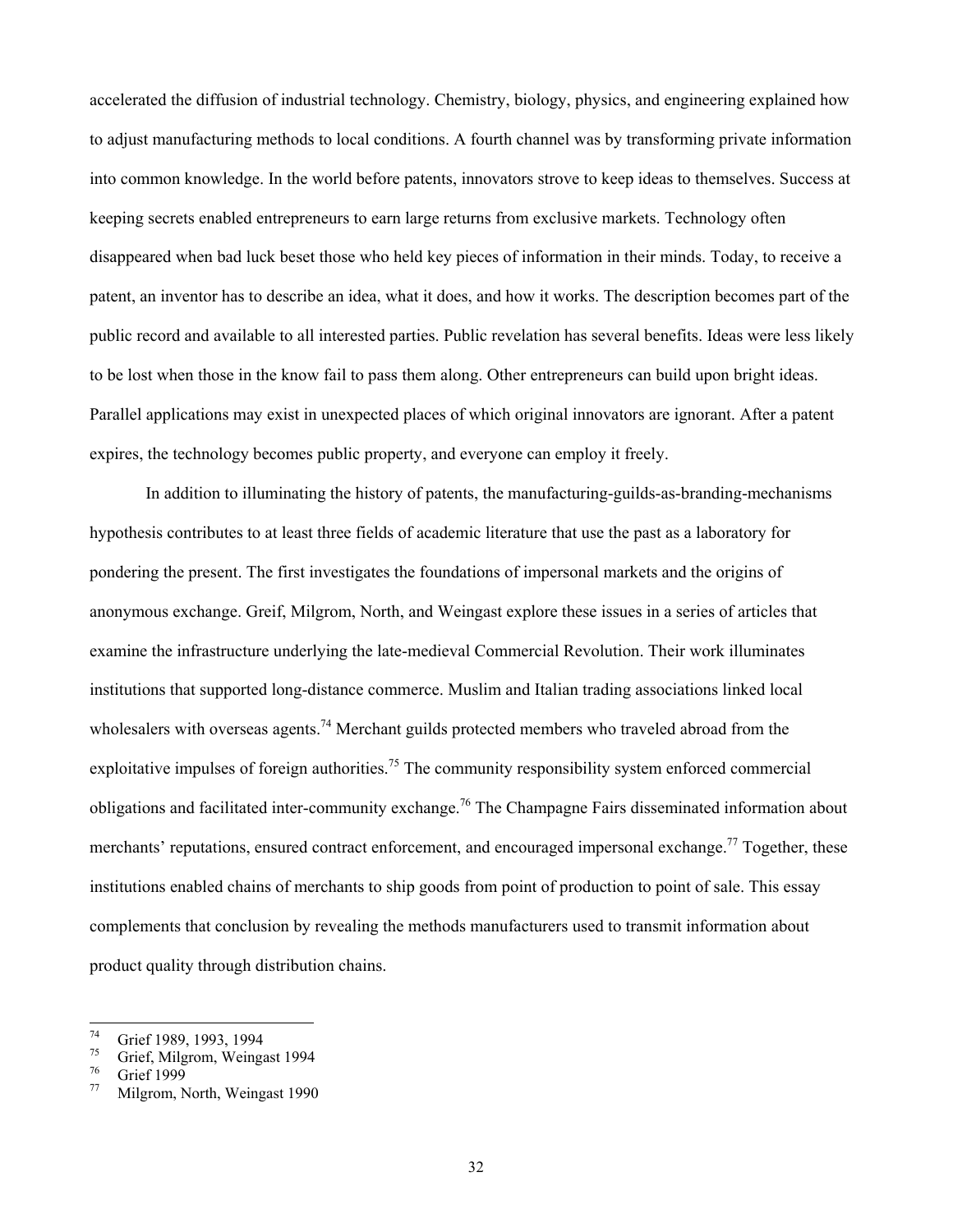The second school of scholarship examines the role of cooperative institutions in the early stages of industrial development and sectors plagued by information and incentive programs. Typical studies focus on credit, debt, and insurance markets. Examples include the work of Banerjee, Besley, Coate, Guinnane, and Kimball.<sup>78</sup> This essay alludes to those applications and demonstrates that, in the past, cooperatives operated in a wider array of industries than they do today. Manufacturing cooperatives dominated most medieval industries. Associations of artisans invented many of the products and foodstuffs consumed in modern times. A short list – textiles, dyes, perfumes, eyeglasses, books, watches, clocks, wines, beers, liquors, and cheeses – tells but a fraction of the tale. The success of cooperative manufacturing during Europe's economic development suggests ways in which cooperatives can aid the developing world today.

 The third field of literature studies methods of marketing merchandise when protections for intellectual property are lax or nonexistent. The theoretical foundation of this literature rests on the work of Grossman and Shapiro who describe the positive and normative effects of the counterfeit-product trade.<sup>79</sup> The empirical literature appears in business journals, trade publications, news articles, government reports, and history texts. A common theme is that only deterrence can stop crimes against intellectual property.<sup>80</sup> Judicial authorities deter counterfeiting by prosecuting in criminal courts. Private parties discourage counterfeiting by suing in civil courts. Political pressure enhances these actions by closing offshore havens where illicit manufacturers can avoid the long arm of the law. All three approaches are enhanced by the use of new tagging technologies such as color-coded micro-fibers hidden within manufactured merchandise, which allow legal authorities and legitimate manufacturers to identify illicit articles. The success of medieval manufacturers suggests a similar strategy that enlists consumers to combat crime. Use technology to create characteristics that customers can observe but counterfeiters cannot duplicate. These conspicuous characteristics will, like hidden tagging technologies, facilitate law enforcement, and have an additional benefit. They will involve individuals in the anti-

 $78\,$ 78 Banerjee, Besley, and Guinnane 1994, Besley, Coate, and Loury 1993 and 1994, Coate and Ravallion 1993, Fafchamps 1992, Kimball 1988 79 Grossman and Shapiro 1988a and 1988b

<sup>80</sup> Borrus, Bradford, Elliot, O'Donnell, and Weiner 1985, Business Marketing Digest 1993, Checkett 1998, Economist 1996, Globeman 1988, Granzin and Olsen 1992, Harvey 1987, Long 1995, Mohl 1995, Newland 1998, Strasser 1989.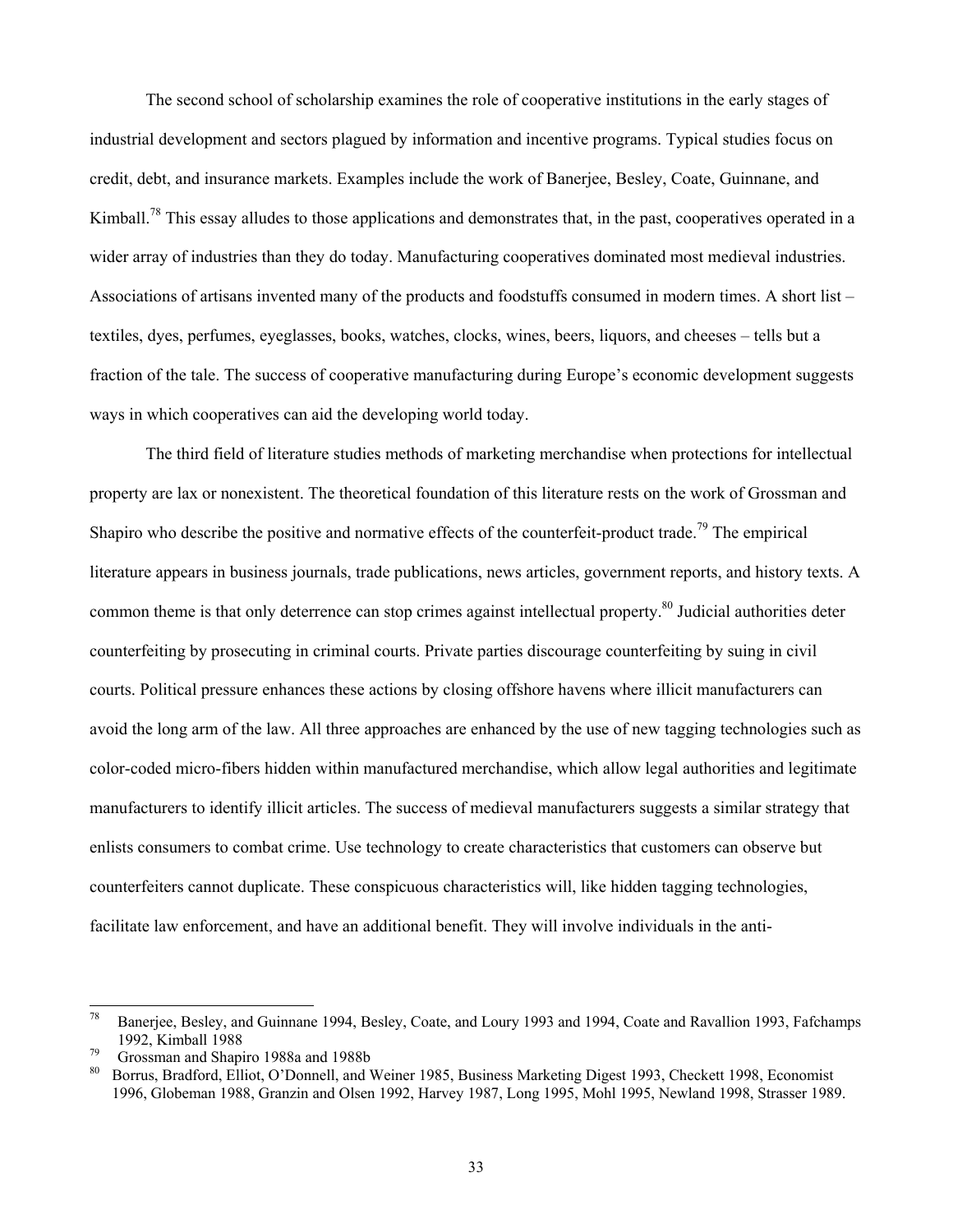counterfeiting crusade by providing the public with the ability and an incentive to distinguish legitimate goods from low-quality look-alikes.

 This method is already used for the world's most important commodity: money. Governments go to great lengths to prevent counterfeiting of currency. The United States Treasury recently redesigned the five, ten, twenty, fifty, and one-hundred dollar bills. New security features complicate duplication of these denominations, making it easier for cashiers and consumers to distinguish real bills from fake funds. The security efforts of countries around the world often dwarf those of the United States. Latin and Asian nations revise currencies frequently. European nations and former British colonies use multiple colors, metal security threads, and miniature holograms. Whether these methods may be applied to other industries depends on cost conditions. Conspicuous characteristics impede counterfeiting only if consumers can observe them readily, legitimate manufacturers can produce them inexpensively, and counterfeiters can copy them only at great cost if at all. This cost structure may exist in many industries, but probably far fewer than during the Middle Ages. Scientific progress has swept away the ignorance and inability that once reinforced conspicuous characteristics. Modern knowledge enables manufacturers to reverse engineer competitors' merchandise and learn the secrets of its success. Conspicuous characteristics are likely to have sizeable impacts only in regions lacking first-world levels of education and industry. Conspicuous characteristics may have a significant role to play in those regions, since those places often also lack first-world protections for intellectual property.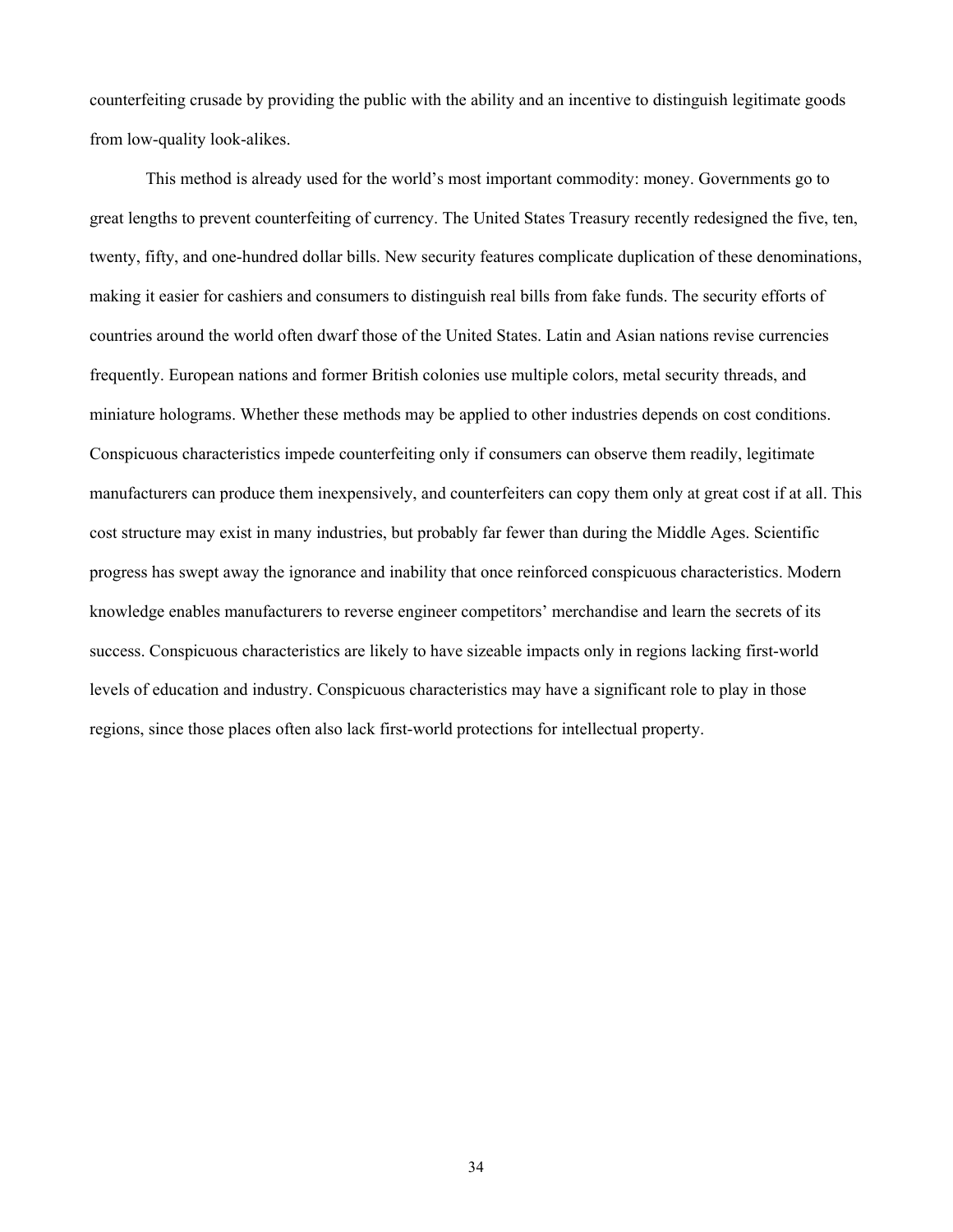| Industry           | Specialty                                                       | Occupation                                                                                                                                                                                         |
|--------------------|-----------------------------------------------------------------|----------------------------------------------------------------------------------------------------------------------------------------------------------------------------------------------------|
| Textiles           | Wool Cloth<br>Other Fabric                                      | Weavers, Fullers, Dyers, Tenters, Shearers<br>Burrelers, Cappers, Felters, Knitters, Linen-weavers                                                                                                 |
| Leather Goods      | Processing<br>Finishing<br>Apparel<br><b>Shoes</b><br>Equipment | Tanners, Tawwers<br>Curriers, Painters, Stainers<br>Corversers, Girdlers, Glovers<br>Cobblers, Cordwainers<br>Pouchmakers, Saddlers                                                                |
| Metallic Goods     | Luxuries<br>Housewares<br>Miscellaneous                         | Goldsmiths, Silversmiths<br>Bronzesmiths, Coppersmiths, Cutlers, Founders, Pewterers<br>Bellmakers, Blacksmiths, Lorimers, Lockyers, Ironmongers,<br>Nailmakers, Pinmakers, Spurriers, Wiredrawers |
| Wooden Goods       | Furniture<br>Equipment                                          | Cabinetmakers, Coffermakers, Carpenters<br>Coopers, Joiners, Wheelwrights                                                                                                                          |
| Military Equipment | Arms<br>Armor<br>Archery<br>Accessories                         | <b>Bladesmiths</b><br>Armorers, Malemakers, Helmetmakers, Shieldmakers<br>Bowyers, Fletchers, Stringers<br>Scabbardmakers                                                                          |

# Table 1 Manufacturing Guilds by Industry, Specialty, and Occupation

Note: This table lists the occupations of guilds with rules regarding quality found in the sources listed in the bibliography. Most of these guilds were founded in the fourteenth century. A few were founded in the twelfth, thirteenth, and fifteenth.

Sources: Data compiled from books and articles listed in the bibliography.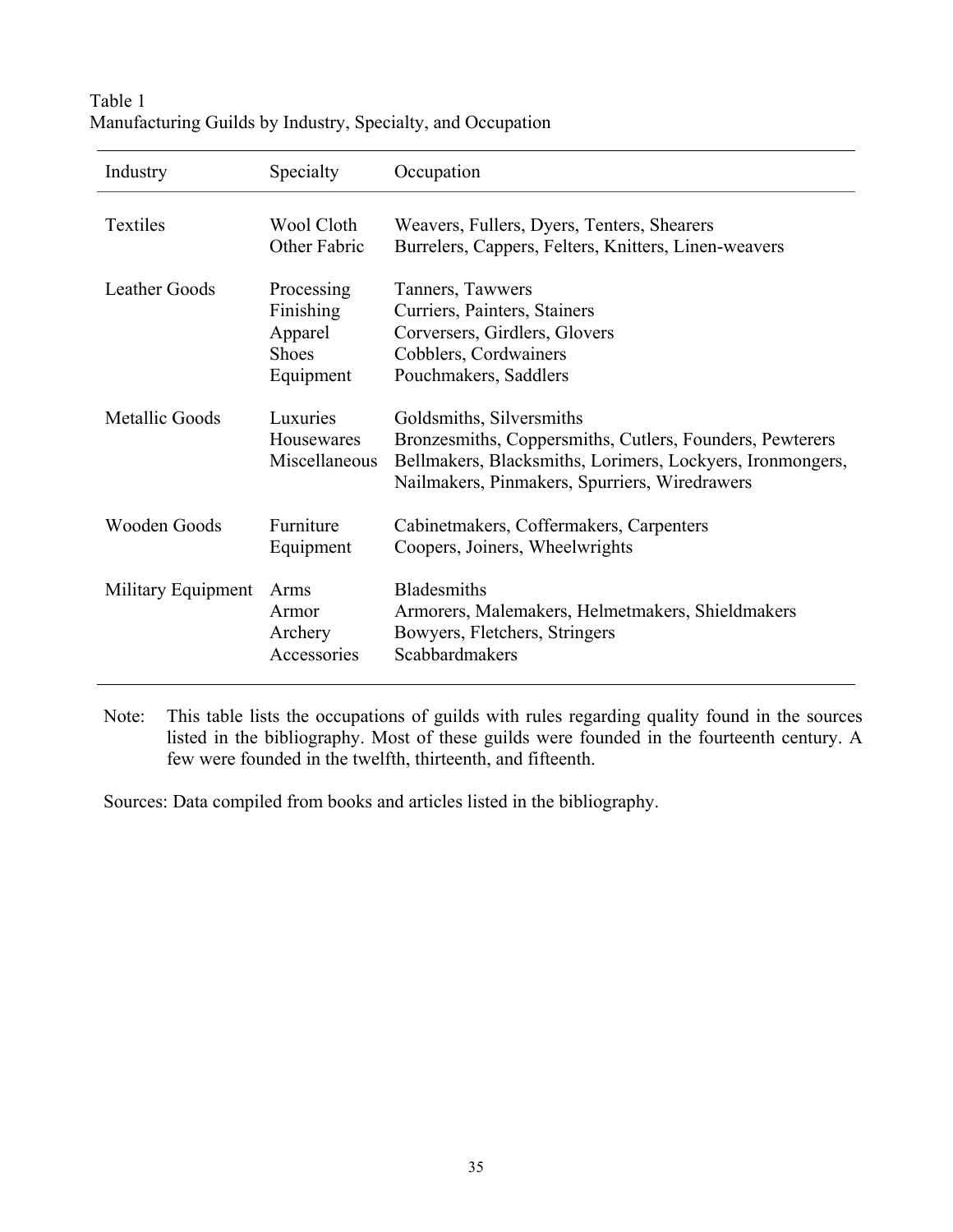| Table 2                                        |  |  |
|------------------------------------------------|--|--|
| Prices of Products versus Incomes of Consumers |  |  |

| Industry Product |                                       | Price<br>Price as Percent of Monthly Income |         |          |       |  |
|------------------|---------------------------------------|---------------------------------------------|---------|----------|-------|--|
|                  |                                       | (pence)                                     | Laborer | Merchant |       |  |
| Textiles         | Wool, first quality - 4 sq. yards     | 78                                          | 124.8%  | 78.0%    | 15.6% |  |
|                  | Wool, second quality - 4 sq. yards    | 42                                          | 67.2    | 42.0     | 8.4   |  |
|                  | Blanket - 4 sq. yards                 | 35                                          | 55.2    | 34.8     | 7.2   |  |
|                  | Linen, shirting - 4 sq. yards         | 25                                          | 39.6    | 24.0     | 4.8   |  |
|                  | Canvas, coarse - 4 sq. yards          | 15                                          | 24.0    | 15.6     | 3.6   |  |
|                  | Tunic, plain                          | $\overline{3}$                              | 52.8    | 33.6     | 7.2   |  |
|                  | Sack, large                           | 12                                          | 19.2    | 12.0     | 2.4   |  |
|                  | Cap, Knitted                          | $\tau$                                      | 10.8    | 7.2      | 1.2   |  |
| Leather          | Saddle                                | 175                                         | 279.6   | 175.2    | 34.8  |  |
|                  | <b>Boots</b>                          | 49                                          | 79.2    | 49.2     | 9.6   |  |
|                  | Saddle Bags                           | 19                                          | 30.0    | 18.0     | 0.0   |  |
| Metal            | Copper cauldron, 20 gallon            | 400                                         | 639.6   | 339.6    | 80.4  |  |
|                  | Brass pot, 5 gallon                   | 71                                          | 112.8   | 70.8     | 14.4  |  |
|                  | Scythe                                | 26                                          | 42.0    | 26.4     | 4.8   |  |
|                  | Iron skillet                          | 20                                          | 32.4    | 20.4     | 3.6   |  |
|                  | Lock and chain                        | 10                                          | 15.6    | 9.6      | 2.4   |  |
|                  | 100 large nails                       | 6                                           | 9.6     | 6.0      | 1.2   |  |
| Wood             | Boat, small rowboat                   | 216                                         | 345.6   | 216.0    | 43.2  |  |
|                  | Cart, body without fittings or wheels | 40                                          | 63.6    | 39.6     | 8.4   |  |
|                  | Table, long                           | 32                                          | 51.6    | 32.4     | 6.0   |  |
|                  | Vat for malt                          | 25                                          | 39.6    | 25.2     | 4.8   |  |
|                  | Chest                                 | 24                                          | 38.4    | 24.0     | 4.8   |  |
|                  | Wheelbarrow                           | 15                                          | 24.0    | 15.6     | 3.6   |  |
|                  | Ladder                                | 12                                          | 19.2    | 12.0     | 2.4   |  |
| Military         | Armor, breast plates and gorget       | 240                                         | 384     | 240.0    | 48.0  |  |
|                  | Helmet, iron                          | 48                                          | 76.8    | 48.0     | 9.6   |  |
|                  | Gloves, plated with iron              | 45                                          | 72.0    | 45.6     | 9.6   |  |
|                  | Crossbow                              | 25                                          | 39.6    | 25.2     | 4.8   |  |
|                  | Sword                                 | 25                                          | 39.6    | 25.2     | 4.8   |  |
|                  | Longbow                               | 12                                          | 19.2    | 12.0     | 2.4   |  |
|                  | Shield                                | 9                                           | 14.4    | 9.6      | 2.4   |  |
| Misc.            | Wheel for wagon, iron bound           | 352                                         | 562.8   | 351.6    | 70.8  |  |
|                  | Bed with mattress and quilt           | 340                                         | 543.6   | 339.6    | 68.4  |  |
|                  | Pestle and mortar, stone              | 80                                          | 128.4   | 80.4     | 15.6  |  |
|                  | Wheel for wagon, wooden               | 74                                          | 118.8   | 74.4     | 14.4  |  |
|                  | Hand-mill, stone                      | 27                                          | 43.2    | 27.6     | 6.0   |  |
|                  | Bushel measure, iron bound            | 24                                          | 37.2    | 24.0     | 4.8   |  |
|                  | Axe                                   | 10                                          | 15.6    | 9.6      | 2.4   |  |

Sources: See Appendix.

Note: Prices rounded to the nearest pence. Percentages rounded to tenths of a percent.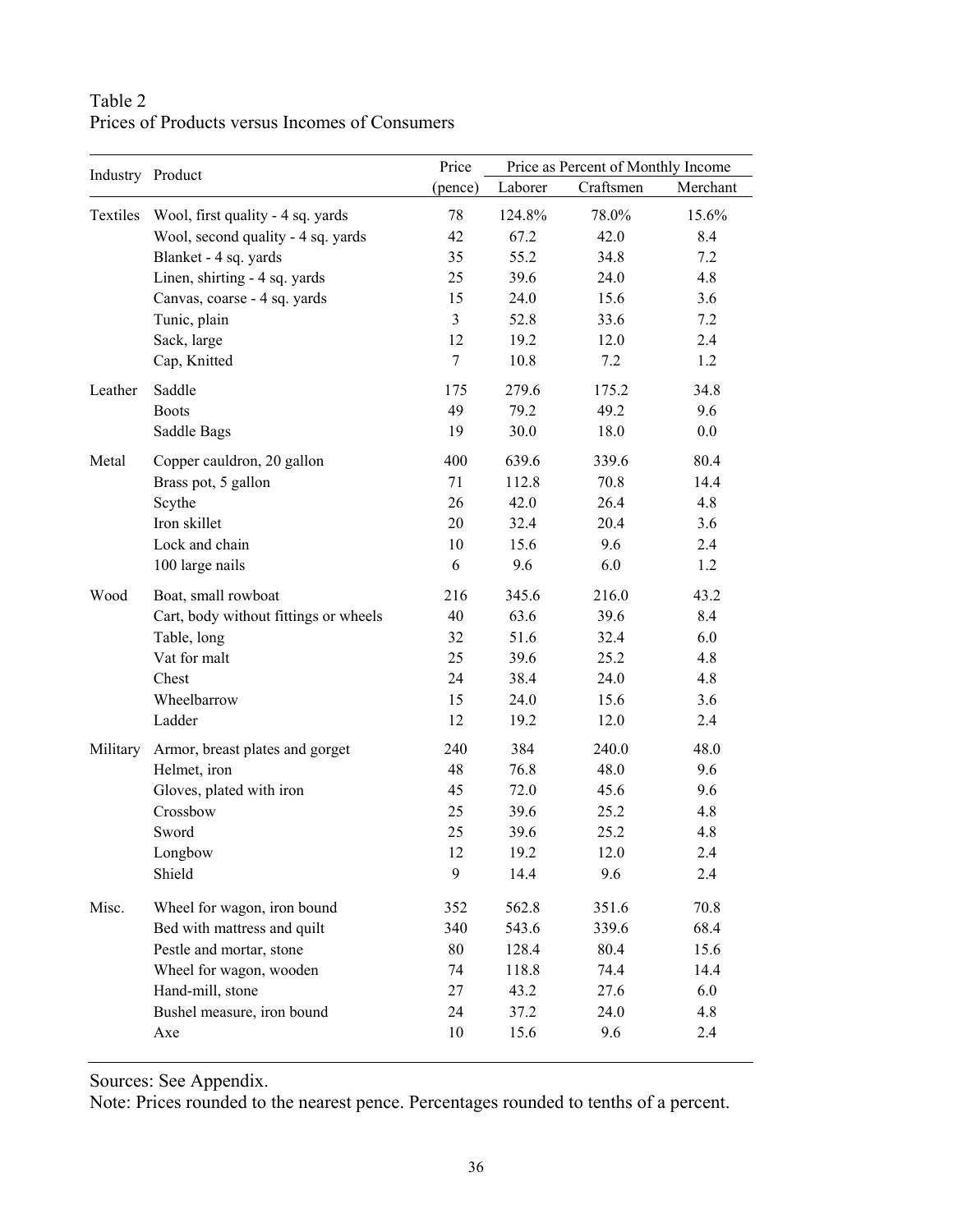# Table 3 Unobservable Attributes of Manufactured Merchandise

| Industry    | Product                                                                                                  | Unobservable                             |                       |                                                                               | Examples                                                                                                                                               |                                                                                                                                                                                           |                                                                                                                                                                                                                                                                            |
|-------------|----------------------------------------------------------------------------------------------------------|------------------------------------------|-----------------------|-------------------------------------------------------------------------------|--------------------------------------------------------------------------------------------------------------------------------------------------------|-------------------------------------------------------------------------------------------------------------------------------------------------------------------------------------------|----------------------------------------------------------------------------------------------------------------------------------------------------------------------------------------------------------------------------------------------------------------------------|
|             |                                                                                                          | Attributes                               |                       |                                                                               |                                                                                                                                                        |                                                                                                                                                                                           |                                                                                                                                                                                                                                                                            |
|             |                                                                                                          |                                          |                       |                                                                               | Product                                                                                                                                                | Defect                                                                                                                                                                                    | Consequences                                                                                                                                                                                                                                                               |
|             |                                                                                                          | Effectiveness                            | Durability            | Resale Value                                                                  |                                                                                                                                                        |                                                                                                                                                                                           |                                                                                                                                                                                                                                                                            |
| (1)         | (2)                                                                                                      | (3)                                      | (4)                   | (5)                                                                           | (6)                                                                                                                                                    | (7)                                                                                                                                                                                       | (8)                                                                                                                                                                                                                                                                        |
| Textiles    | Wool Cloth<br>Wool Cloth<br>Wool Cloth<br>Other Fabric                                                   | $\circ$<br>$\circ$<br>$\circ$<br>$\circ$ |                       | $\circ$<br>$\circ$<br>$\circ$<br>$\circ$                                      | Worsted<br><b>Broadcloth</b><br>Scarlet<br>Sailcloth, Burlap                                                                                           | Coarse substituted for fine wool<br>Cloth insufficiently fulled<br>Dyes unfixed or unstable<br>Poorly woven from fragile fiber                                                            | Fabric irritates skin. Irritation gradually increases<br>Cloth shrinks when wet and tears easily<br>Coloring fades, runs, or putrefies<br>Sales tear, sacks split, garments rip                                                                                            |
| Leather     | Footwear<br>Garments                                                                                     | $\circ$<br>$\circ$                       |                       | $\circ$                                                                       | Shoes and boots<br>Gloves and belts                                                                                                                    | Improperly tanned leather<br>Colored with inferior stains                                                                                                                                 | Leather hardens, cracks, putrefies, and/or smells<br>Coloring fades or runs.                                                                                                                                                                                               |
| Wood        | Furniture<br>Tools                                                                                       |                                          |                       | $\circ$<br>$\circ$                                                            | Tables, chests, chairs<br>Wagons, Plow frames                                                                                                          | Made with unseasoned wood<br>Inferior adhesives and joints                                                                                                                                | Wood warps, joints loosen, furniture breaks<br>Equipment fails often                                                                                                                                                                                                       |
| Earthenware | Housewares                                                                                               |                                          |                       |                                                                               | Dishes, containers                                                                                                                                     | Glaze permeable or poisonous                                                                                                                                                              | Dishes deteriorate or contaminate food                                                                                                                                                                                                                                     |
| Metal       | Precious Metals<br>Jewelry<br>Pewter<br>Alloys of Iron<br>Alloys of Iron<br>Alloys of Iron<br>Cast Metal | $\circ$<br>$\circ$<br>$\bullet$          | $\bigcirc$<br>$\circ$ | $\bullet$<br>$\bullet$<br>$\circ$<br>$\circ$<br>$\circ$<br>$\circ$<br>$\circ$ | Silver dishes<br>Silver brooch with gems<br>Dishes and housewares<br>Hammer, horseshoes<br>Knives, tools<br>Ploughshares, nails<br>Bells, hammer heads | Base substituted for precious metals<br>Glass substituted for gems<br>Lead in alloy<br>Excessive carbon content<br>Insufficient carbon content<br>Internal fractures<br>Internal cavities | Gold and silver less valuable than anticipated<br>Jewelry worth less than anticipated<br>Lead contaminates food and discolors dishes<br>Brittle metal shatters when struck<br>Soft metal. Blades dull quickly<br>Metal snaps when stressed<br>Metal deforms under pressure |
| Military    | Metallic Weapons<br>Metallic Armor<br>Leather Armor<br><b>Accessory Armor</b>                            |                                          |                       | $\circlearrowright$<br>$\circ$<br>$\circ$<br>$\circ$                          | Swords, daggers, axes<br>Plate and chain mail<br>Corset or jerkin<br><b>Helmets</b>                                                                    | Imperfections in metal (see above)<br>Imperfections in metal (see above)<br>Substandard leather (see above)<br>Inferior materials and assembly                                            | Sword breaks during combat. Owner endangered<br>Armor penetrated by opponent. Owner dies<br>Leather hardens and cracks. Armor weakens<br>Weak joint along crest. Helm cracks when struck                                                                                   |

Sources: See appendix.

Key: "●" indicates principal concern of purchasers. "○" indicates secondary concern of purchasers.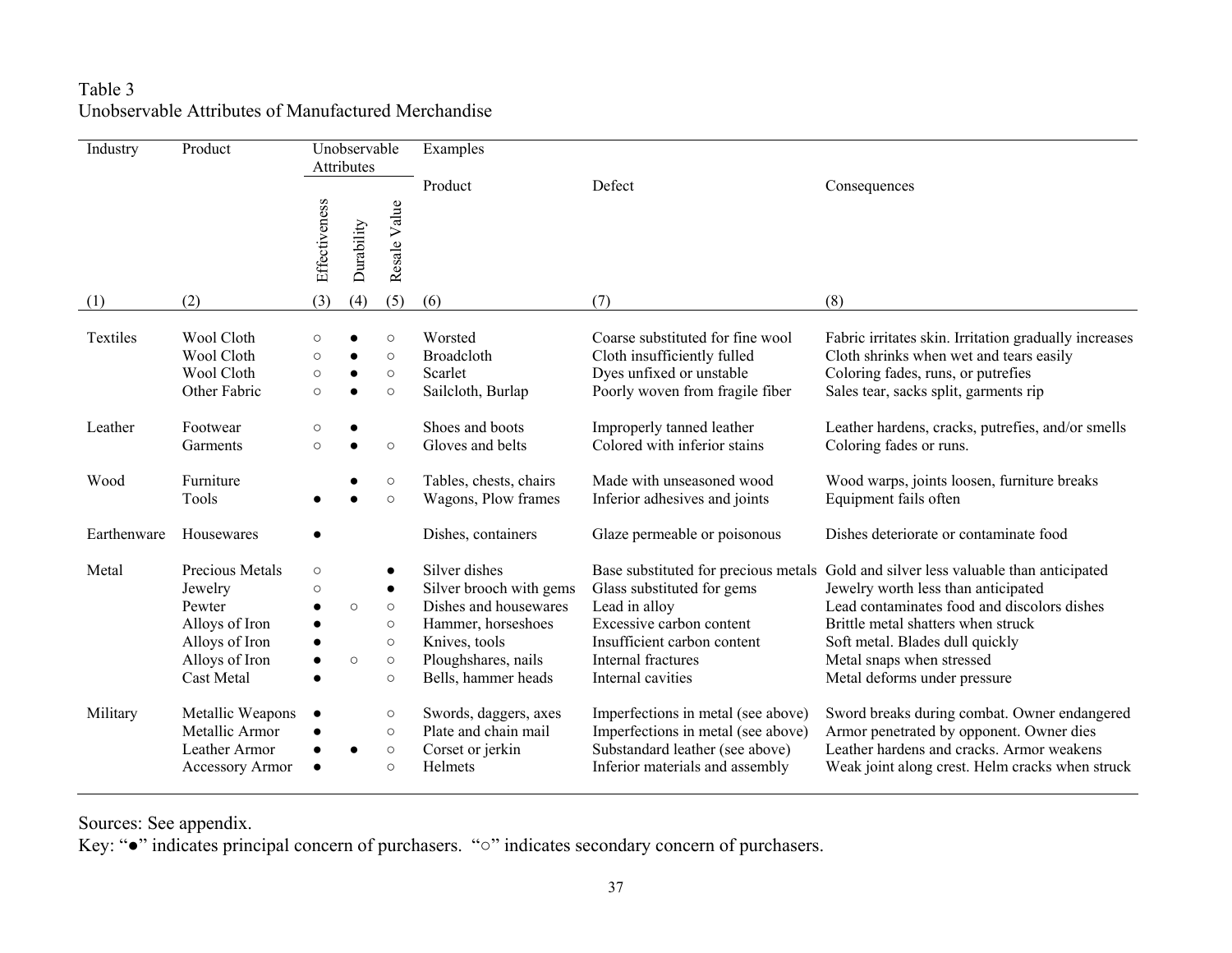| Table 4 |                                                        |
|---------|--------------------------------------------------------|
|         | Craftsmen's' Ability and Incentives to Conceal Defects |

| Industry<br>(1) | Product<br>(2)                                                                                                               | Defect<br>(3)                                                                                                                                                                                                                           | <b>Gestation</b><br>(4)                                                           | (5)                                      | Detect Method of Concealment<br>(6)                                                                                   | Profits<br>(7)                                                                                                    |
|-----------------|------------------------------------------------------------------------------------------------------------------------------|-----------------------------------------------------------------------------------------------------------------------------------------------------------------------------------------------------------------------------------------|-----------------------------------------------------------------------------------|------------------------------------------|-----------------------------------------------------------------------------------------------------------------------|-------------------------------------------------------------------------------------------------------------------|
| Textiles        | Wool Cloth<br>Wool Cloth<br>Wool Cloth<br>Other Fabric                                                                       | Coarse wool substituted for fine wool<br>Cloth insufficiently fulled<br>Dyes unfixed or unstable<br>Poorly woven from fragile fiber                                                                                                     | Gradual<br>Gradual<br>Gradual<br>Gradual                                          | $\circ$<br>$\circ$<br>$\circ$<br>$\circ$ | Soak wool in water soluble powder<br>Reinforce easily examined edges                                                  | 15%<br>$5\%$<br>$5\%$ to $35\%$<br>15%                                                                            |
| Leather         | Footwear                                                                                                                     | Improperly tanned leather                                                                                                                                                                                                               | Gradual                                                                           |                                          | Paint or stain exterior                                                                                               | 10%                                                                                                               |
| Metal           | Gold jewelry.<br>Silver jewelry with gems<br>Pewter housewares<br>Iron alloys<br>Iron alloys<br>Forged metals<br>Cast metals | Base substituted for precious metals<br>Glass substituted for gems<br>Lead in alloy<br>Excessive carbon content<br>Insufficient carbon content<br>Internal fractures from improper forging<br>Internal cavities due to improper casting | When detected<br>When detected<br>Gradual<br>Sudden<br>Sudden<br>Sudden<br>Sudden | $\circ$<br>п<br>п                        | Cover with veneer of precious metal<br>Place colored foil behind glass baubles<br>Cover edge with thin sheet of steel | $80\%$<br>80%<br>$30\%$ to $45\%$<br>$30\%$ to $45\%$<br>$30\%$ to $45\%$<br>$30\%$ to $45\%$<br>$30\%$ to $45\%$ |

Sources: See appendix.

Key: "■" indicates detection before purchase impossible in most circumstances. "♦" indicates experts with appropriate tools and techniques may detect hidden defects but probably not all of them. "○" indicates with effort, experts can detect many defects. Laymen may spot flaws, but doing so requires knowledge, experience, and effort.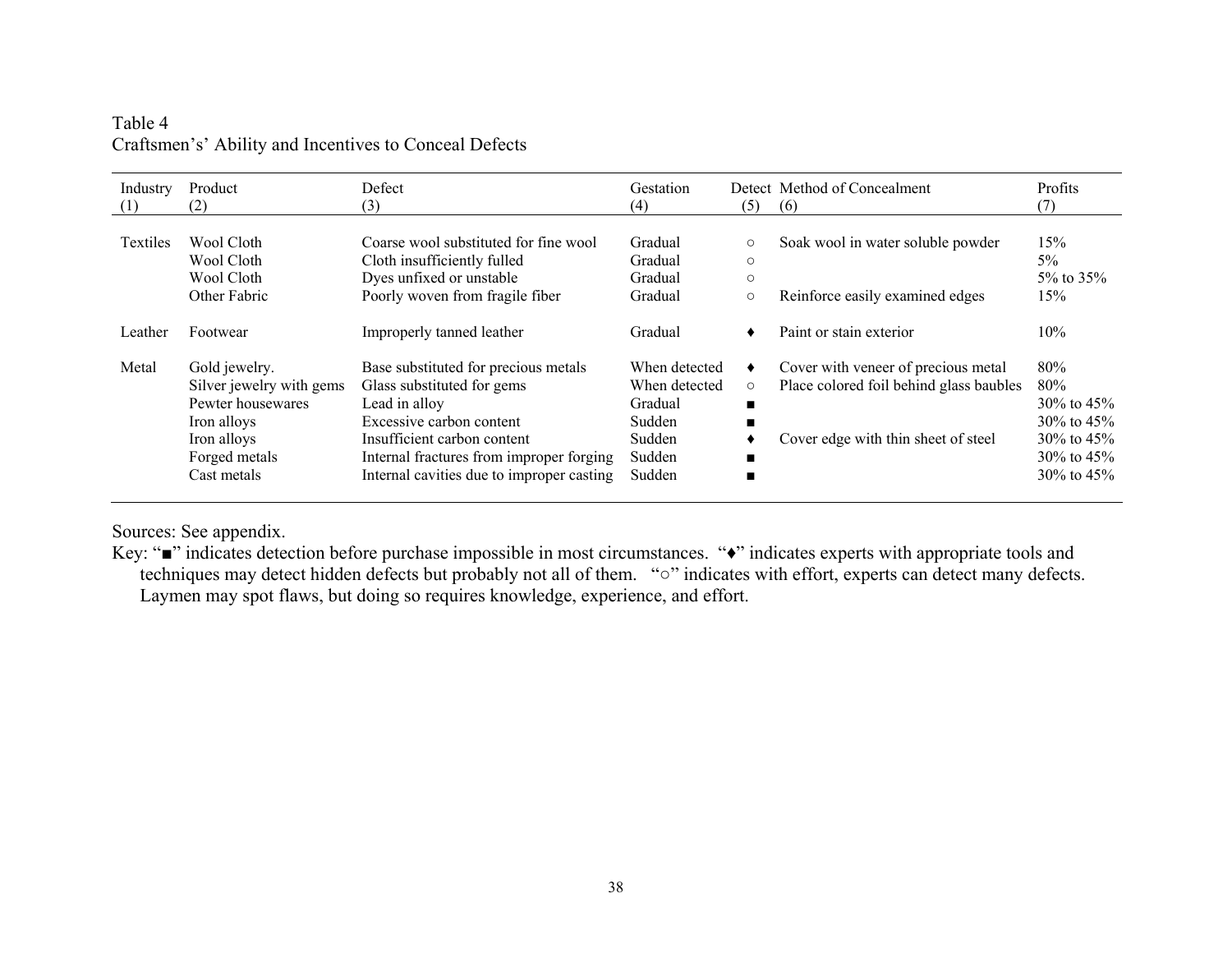Table 5 Equivalent Labels in Three Languages

| Latin              | Persian         | Cumanic          |
|--------------------|-----------------|------------------|
| linen of Champagne | ketan y jonban  | yionban chetan   |
| linen of Reims     | ketan y rusi    | russi chetan     |
| linen of Germany   | ketan alamani   | ketan chetanj    |
| linen of Orleans   | chetan soltanj  | orlens chetan    |
| linen of Novara    | sansda chesi    | sasda chesi      |
| linen of Cremona   | dras chesi      | dras ches        |
| linen of Lombardy  | chetan lombardi | lonbardi chetanj |
| linen of Asti      | chetan astexa   | astexan chetanj  |
| linen of Ostuni    | chetan ostume   | ostume chetanj   |
| linen de Novo      | keta begonia    | bergonia katanj  |
| linen of Bergamo   | keta bgamasce   | bgamasce ketanj  |
| linen of Fabriano  | aracli          | aracli           |

Source: Lopez and Raymond 1990 pp. 347-348.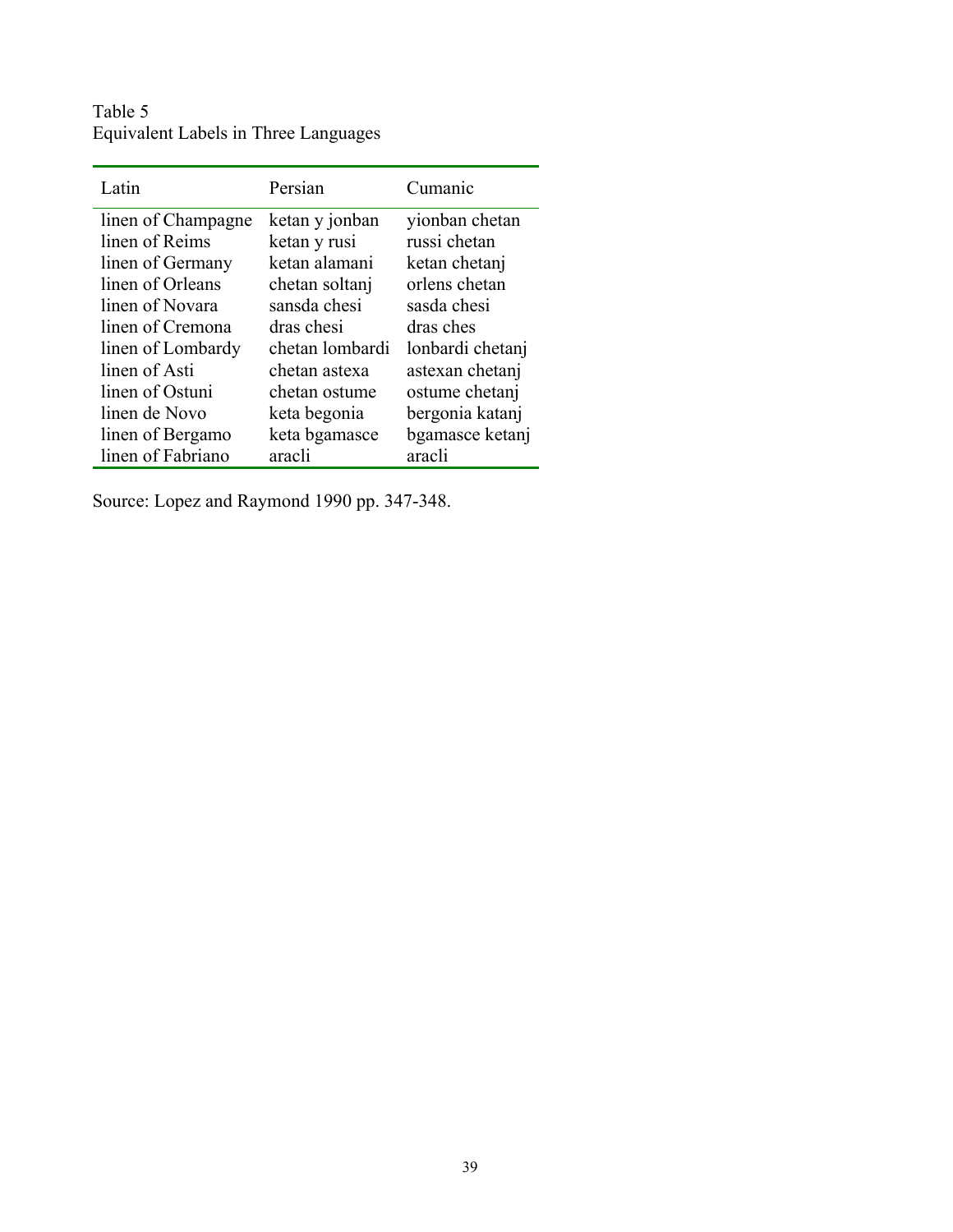| Town           | Fraternity of                                                                                                                                                                                                                                            | Guild of                                                                                                               |
|----------------|----------------------------------------------------------------------------------------------------------------------------------------------------------------------------------------------------------------------------------------------------------|------------------------------------------------------------------------------------------------------------------------|
| <b>Boston</b>  | St. John the Baptist                                                                                                                                                                                                                                     | cordwainers                                                                                                            |
| Cambridge      | St. Katharine                                                                                                                                                                                                                                            | skinners                                                                                                               |
| Holbeach       | Assumption<br>Nativity of the Blessed Virgin Mary                                                                                                                                                                                                        | tilers<br>shepherds                                                                                                    |
| Great Yarmouth | <b>Holy Trinity</b>                                                                                                                                                                                                                                      | cobblers and tanners                                                                                                   |
| Lincoln        | St. Nicholas<br><b>Holy Cross</b><br>St. John the Evangelist<br><b>Blessed Virgin Mary</b><br><b>Holy Cross</b><br>All Saints<br><b>Blessed Virgin Mary</b><br>Corpus Christi<br>Corpus Christi<br>Corpus Christi<br><b>Exaltation of the Holy Cross</b> | clerks<br>archers<br>barbers<br>cordwainers<br>fullers<br>masons<br>mercers<br>tilers<br>sailors<br>tailors<br>weavers |
| London         | St. John the Baptist<br>St. Lawrence<br>Our Lady of St. John<br>Annunciation and Assumption<br>Blessed Virgin Mary and Saint Luke<br>All Hallows, London Wall<br>All Hallows, London Wall                                                                | tailors<br>ironmongers<br>carpenters<br>pouchmakers<br>painters<br>whittawyers<br>brewers                              |
| Lynn           | Ascension<br><b>Exaltation of Holy Cross</b><br>Nativity of St. John the Baptist<br>St. William<br>Great Gild of Holy Trinity                                                                                                                            | coifmakers<br>shipmans<br>young merchants<br>young scholars<br>gilda mercatoria                                        |
| Norwich        | St. Mary's in the Carmelites Church<br>St. Mary's and All Saints<br>St. John the Baptist<br><b>Holy Trinity</b><br>St. Michael<br>St. William<br>Ascension                                                                                               | candlemakers<br>saddlers and spurriers<br>barbers<br>carpenters<br>artificers<br>peltyers<br>tailors                   |

Table 6 Guilds' Christian and Profession-Town Names

Sources: Guild Census 12 Richard II (1388), Public Record Office, Miscellany of Chancery Collection: C 47.38 to C 47.36. Pooley 1947 p. 9, and Westlake 1915 pp. 138-238.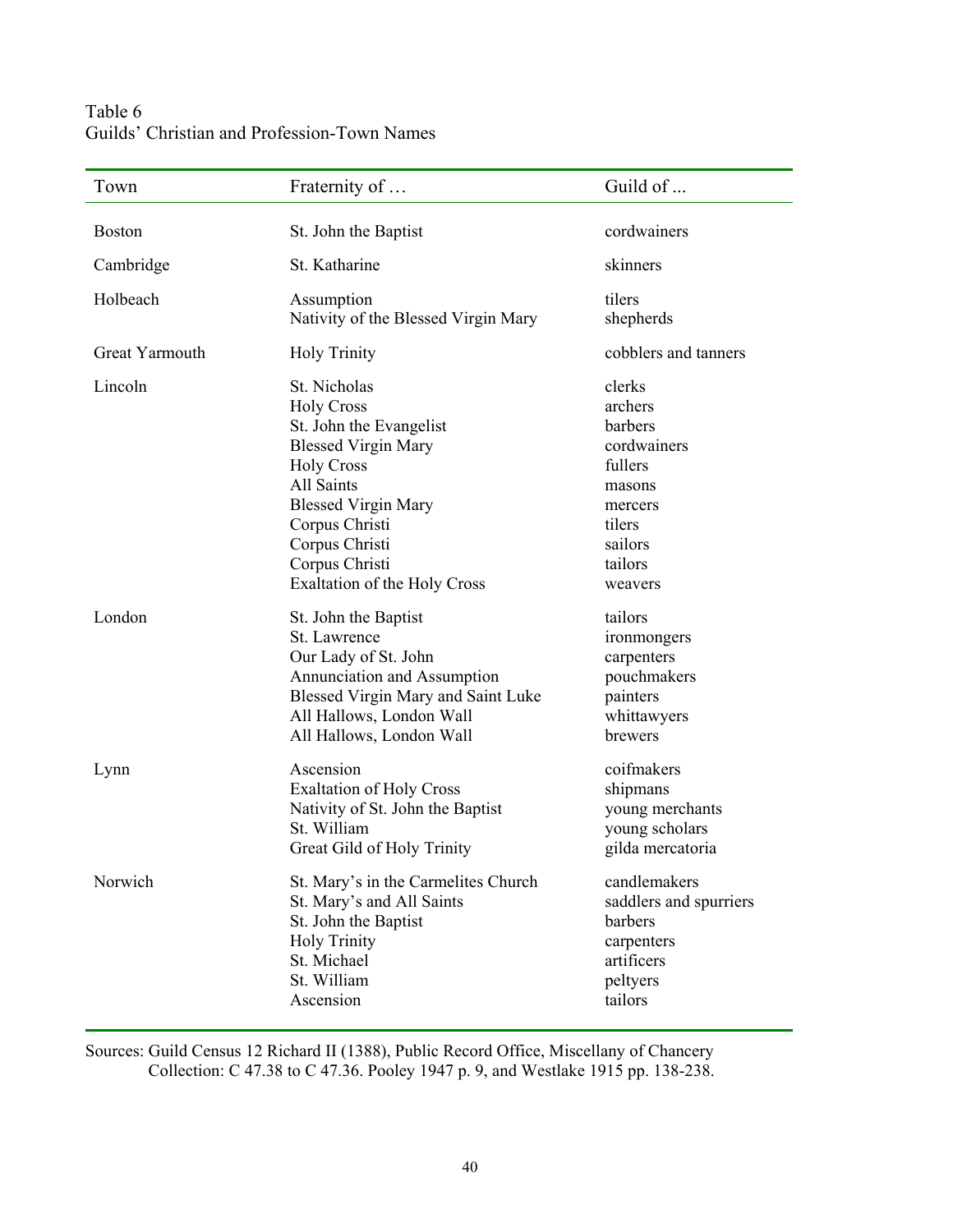#### **Appendix: Construction of Tables 2, 3, and 4**

Table 3 proves products' were large fractions of consumers' incomes. Data for the table has been taken from the last decades of the fourteenth century and the first decades of the fifteenth century. Those decades witnessed the peak of post plague popularity when real incomes rose to the highest levels and real prices fell to the lowest levels ever before the Industrial Revolution. Thus, the choice of those decades minimizes biases that might undermine the message of the table and ensures the moral arises from historical reality and not spurious manipulations of the evidence. The data underlying the table is described below.

Craftsmen's yearly income ranged from 900 to 1250 pence, and laborers' ranged from 540 to 750 pence. Those approximations are based on the following figures. During the second half of the fourteenth century, skilled craftsmen earned five pence a day and laborers three. The Sabbath and numerous religious holidays limited artisans with steady employment to about two hundred fifty working days per year. Typical laborers worked approximately one hundred eighty days per year. The table assumes laborers worked 250 days each year, for the reason stated above, to bias the results as far as possible against the conclusions drawn by the author. Typical individuals spent at least three-quarters of total income on necessities such as food, clothing, rent, and taxes, leaving just one-quarter as spendable surplus. Relative to this disposable income, durables were expensive.

The incomes for this table have been calculated using data from England from the late-fourteenth and early-fifteenth centuries. Evidence on daily wage rates comes from Phelps-Brown and Hopkins and Dyer (See Phelps Brown and Hopkins 1957 and 1962, Dyer 1994 pp. 215-217, 226-229). Estimates of the number of days worked comes from Hoskins and Dyer (see Hoskins 1988 pp. 111-113 and Dyer 1994 pp. 222-223, 226). Comparisons with similar calculations undertaken by other scholars have confirmed the conclusions here (Epstein 1991 p. 113, and Swanson 1989 pp. 152-155).

Most price data in the table comes from Thorold Rogers' *History of Agriculture and Prices in England volumes 1 through 4*, John Munro's *Textiles, Towns, and Trade*, and Christopher Dyer's *The Standard of Living in the Middle Ages*. In some instances, the average prices calculated by Thorold Rogers have been used. The averages have flaws. They are not based on random samples. They are not weighted by the quantities recorded in the transactions (so that 1 nail purchased for 1 pence receives the same weight in the average as 1000 nails purchased for 50 pence). They do not account for geographic and quality variation. But, the averages do serve the purposes of the table. They allow quick comparisons of average incomes and average prices that roughly reveal the costs of purchasing defective products. In other cases, raw data collected by Rogers has been used to calculate average prices of particular products. Details appear below.

The comparisons assume individuals earned as much as the most affluent urban laborers, craftsmen, and merchants without deducting for food, shelter, and other necessities. That assumption biases the estimates downwards. Evidence on incomes and prices comes from late-fourteenth and early-fifteenth century England. During those centuries, real incomes were higher and real prices were lower than at any other point in the Middle Ages. In the Anglo-Saxon homeland, the people were among the poorest in Europe. Thus the data used in the table also biases the estimates downwards (detailed descriptions of the data and calculations appears in the appendix). The downward bias is appropriate. It makes corroborating the claims of this author more difficult. The difficulty, however, does not stand in the way of demonstrating.

#### Textiles

- Blanket material. Price of 34.7 pence is average of 3 transactions: (1) 1387, Southampton, 1s. per yard. Rogers vol. 2 p. 342. (2) 1392, Heyford Warren, 6d. per yard. Rogers vol. 2 p. 342. (3) 1394, Oxford, 8d. per yard. Rogers vol. 2 p. 342.
- Caps. Price of 7 pence is based on one transaction. 1388, Oxford, 2 caps at 7d. each. Rogers vol. 2 p. 342.
- Tunic. Price of 12.1 pence is average of 3 transactions. (1) 1385, Southampton, 1 tunic for carter 2s. 6d. Rogers vol. 2 p. 342. (2) 1392, Oxford, 4 winter tunics for wardens at 2s. 9d. each. Rogers vol. 2 p. 342. (3) 1398, Oxford, 4 winter tunics for wardens at 3s. each. Rogers vol. 2 p. 342.
- Textiles: prices for coarse canvas, linen, first-quality wool, and second-quality wool from 1391-1400 averages in Rogers vol. 1 p. 595. Averages converted to prices for four square yards by dividing price for dozen ells ( $\sim$ 12 yards long by 1 yard wide) by 3 and pannus of cloth ( $\sim$ 24 yards long by 2 yards wide) by 12.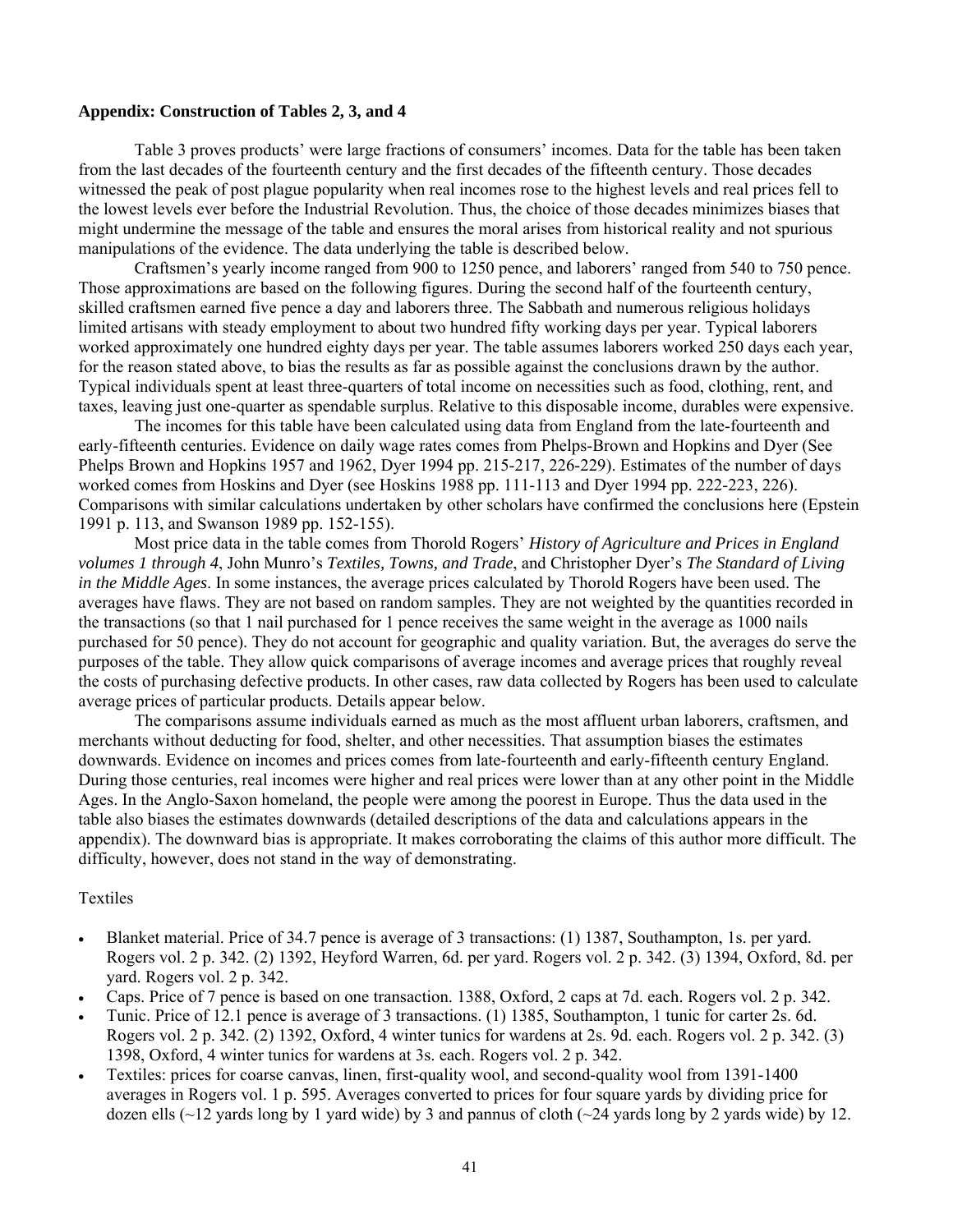Price of 1 s. per yard for blankets the average of ten transactions from 1325 to 1394 from Rogers vol. 1 p. 576.

• Sacks. Price of 33 pence is based on 7 transactions: (1) 1401, Heghtredebury, one sack of four bushels and one sack of five bushels, total 1s. 1d., Rogers vol. 3 p. 544 (2) 1401, Hornchurch, four sacks of seven bushels each, 1s. 2d. each. Rogers vol. 3 p. 544 (3) 1403, Horchurch, 6 new sacks, 1s. 4d. each. Rogers vol. 3 p. 545 (4) 1403, Hornchurch, 2 five bushel sacks at 11d. each. Rogers vol. 3 p. 545 (5) 1407, Lullington, 3 sacks at 1s. 4d. each. Rogers vol. 3 p. 545 (6) 1407, Takely, 2 sacks for total 2 s. Rogers vol. 3 p. 545 (7) 1408, Stert, 2 five bushel sacks at 11d. each. (8) 1409, Alton Bates, 2 five bushel sacks at 10.5d. each.. Rogers vol. 3 p. 545.

# Leather Goods

- Boots. Price of 49.3 is average of 4 transactions. (1) 1356, superior dyed leather boot, 4s. a pair, Rogers vol. 2 p. 575, (2) 1358, superior dyed leather boot, 4s. a pair, Rogers vol. 2 p. 575, (3) 1379, standard boot, 2s. 4d. per pair, Rogers vol. 2 p. 575 (4) 1383, fancy boot with spurs bought, 6s. 8d. per pair, Rogers vol. 2 p. 575.
- Saddle. Price of 174.7 pence is average of four transactions. (1) In 1394, a 'warden' in Oxford purchased a saddle for 20 s. 4 d. (2) In 1410 in Jarrow, an individual bought a saddle and bridle for 10 s.. (3) In 1411 in Finchalk, an individual bought a saddle, girths, bit and bridle for 13 s. 4 d.. (4) In 1412 in Oxford, and individual bought a saddle for 11s.. Rogers vol. 2 p. 575 and vol. 3 p. 546.
- Saddle bags. Price of 19 pence based on 1 transactions. Rogers vol. 1 p. 648.

# Metallic Goods

- Base metals. Lead's average price per 112 pounds = 5s. 4.5d. (a wey is 2 cwts is 224 pounds). Pewter's average price per 112 pounds = 30s 4d.. Brass's average price per 112 pounds is 26s 3d. Pewter, brass, and copper had similar prices throughout the Middle Ages. Averages over period 1351-1400. Rogers vol. 1 p. 605.
- Brass pot. Price of 70.5 pence comes from Rogers vol. 1 p. 552 which notes that the average price of 5-gallon brass pots (9 of which were purchased from 1301-1400) was 5s 10.5 d (i.e. 70.5 pence). Supporting evidence comes from Rogers vol. 2 p. 574 which notes that in 1388 in Radcliff, an individual spent 6 s. 8 d. on two brass pots (dimensions unrecorded) and Rogers vol. 1 p. 605 which notes the average price of a one gallon brass pot from 1381-1390 was 1s. 8d..
- Copper Cauldron, 20 gallons. Price derived from cost of copper (noted above as equal to that of brass) and the average price per gallon of metal container (noted above as 20 pence per gallon).
- Iron skillet. The price of 20 pence is based on one transaction. In 1409 in Heyford, an individual purchased an iron skillet for 1 s. 8 d. Supporting evidence comes from Rogers vol. 1 p. 553 which states that the the average price paid for pans in six transactions from 1301 to 1400 was 1s 10d and Rogers vol. 3 p. 546 which reports the purchase of a frying pan for 1 s. 2 d..
- Lock and chain. The price of 10 pence is based on 6 transactions. (1) 1401, Alton Barnes, granary lock, 1s. Rogers vol. 3 p. 544 (2) In 1392 in Drayton, and individual paid 2 s. 6 d. for 2 padlocks and chains. Rogers vol. 2, p. 575. (3) In 1399, a farmer in Alton Barnes paid 10½ d. for a chain and padlock to use it to lock his horse in the pasture. Rogers vol. 2, p. 575. (4) 1401, Takeley, 3 fetterlocks for horses in pasture, 1s. 7.5d., Rogers, vol. 3, p. 546, (5) 1402, Takely, 2 fetterlocks for houses, 1s. 3d. Rogers, vol. 3, p. 546, (6) 1406, Takely, fetterlock, 6d., Rogers, vol. 3, p. 546.
- Scythe: The price of 26 pence is based on the average of six transactions between 1348 and 1400, as stated by Rogers v 1 p. 541 ... Rogers v4 p. 413 in 15<sup>th</sup> century, scythes generally cost about 2 shillings, "The scythe was a more expensive tool."

# Wooden Goods

• Boat, small rowboat. 1408, Jarrow, 18s. Rogers vol. 3 p. 545.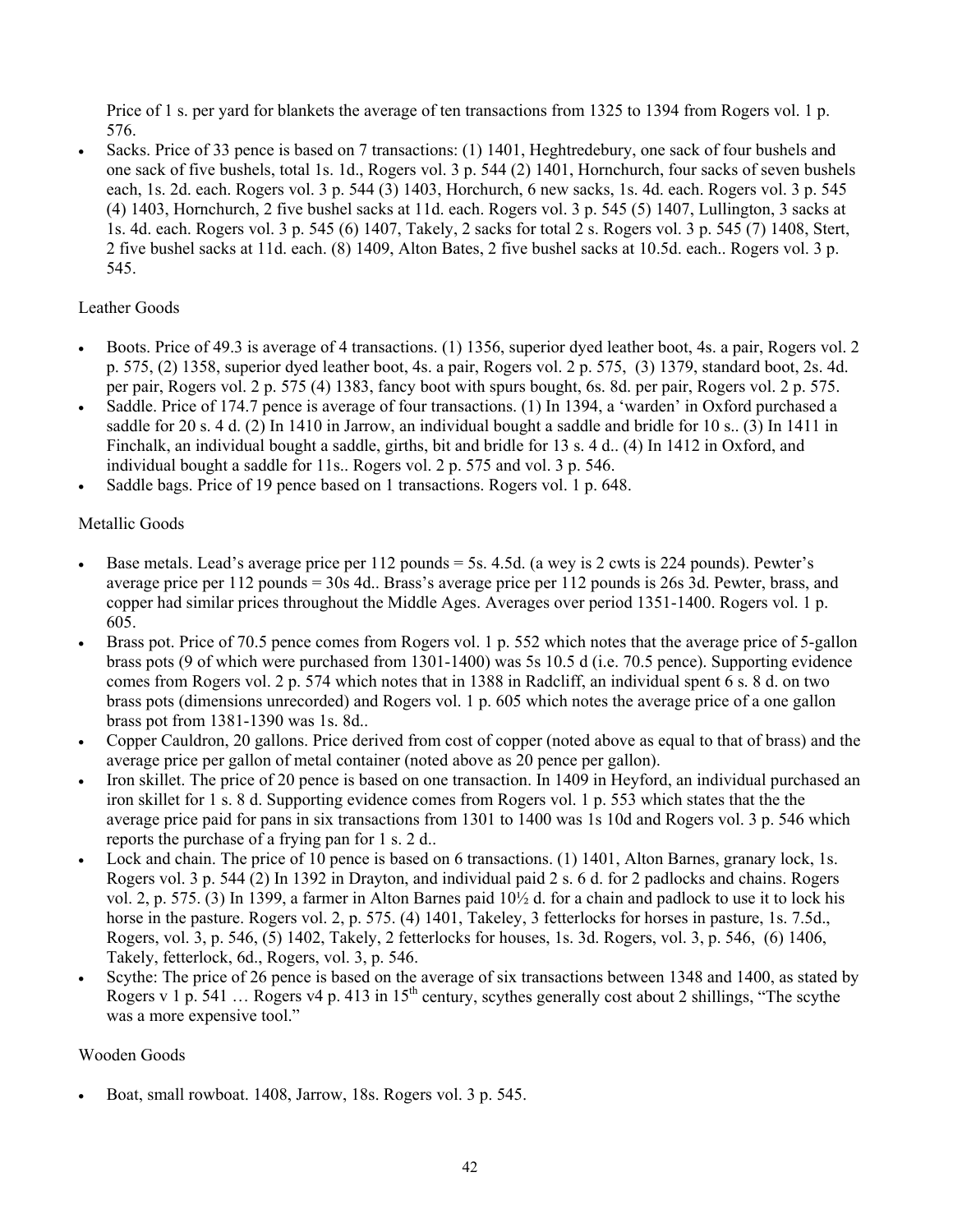- Cart body without wheels or fittings. The price of 40 pence is the average of 2 transactions: (1) 1401, Heghtredebury, Cooper's cart, 3s. 4d., Rogers vol. 3 p. 544 (2) 1401, Hornchurch, cart body, 3s. 4d., Rogers vol. 3 p. 544.
- Chest, wooden: The price of 24 pence is based on one transaction. In 1409 in Heyford, an individual purchased a chest for 2s. Rogers vol. 3 p. 546.
- Ladder: The price of 12 pence is based on 2 transactions. (1) In 1411 in Cambridge, an individual bought a ladder for 1s. 1d.. (2) In 1410 in Oxford, an individual bought 3 new ladders for 1s. each. Rogers vol. 3 p. 546.
- Table, long: The price of 32 is based on one transaction. 1410, Wye, long table, 2s. 8d.. Rogers vol. 3 p. 546.
- Vat for malt. Price of 25 pence is based on one transaction. In 1388 in Alton Barnes, an individual spent 4s. 2d. on 2 malt vats. Rogers vol. 3 p. 546.
- Wheelbarrow. Price of 15 pence average of two transactions. (1) 1411 Cambridge 1s. ½d.. (2) 1391 1s. Rogers vol. 1 p. 551. In the 15<sup>th</sup> century, "There are fourteen entries for wheelbarrows, at prices ranging from 2s. to 7d.. The general price is about 1s. 3d." Rogers vol. 4 p. 414.

# Military Equipment

- Armor, plate. Price of 240 pence for upper body armor based on two transactions. (1) 1312, Tikhill, 1 pair plates and gorget for 20s. Rogers, vol. 2, p. 559, (2) Corset, iron. 1312, Tikhill for 13s. 4. Rogers vol. 2 p. 559. Note: 1 pair plates refers to a breastplate and a backplate. A gorget is a piece of armor that protects the neck, shoulders, and upper torso. A corset is a close fitting, sleeveless, metal shirt that protects the middle and lower torso.
- Crossbow. Price of 25 pence based on one transaction. 1312, Tikhill, 12 for 2s. 1d. each. Rogers vol. 2 p. 559.
- Gloves, plated with iron. Price of 45 pence based on two transactions. (1) 1369, Oxford, 1 pair plate gloves 5s. Rogers vol. 2 p. 559. (2) 1385, Southampton, 1 pair plated gloves 2s. 6d. Rogers vol. 2 p. 559.
- Helmet, iron. Price of 48 pence based on two transactions. (1) 1308, Framlingham Castle, 9 capellae feratae for 4s. each. Rogers vol. 2 p. 559. (2) 1312, Tikhill, 1 bacinet for 4s. 6d. Rogers vol. 2 p. 559.
- Longbow. Price of 12 pence based on two transactions. (1) 1382, Southampton, 1 bow for 1s., Rogers, vol. 2, p. 559, (2) 1385, Southampton, 2 bows with arrows for 4s. 2d. Rogers vol. 2, p. 559.
- Shields. 1308, Framlingham Castle, 8 shields for 6s. total. Rogers vol. 2 p. 559.
- Sword: 1296, 1 sword for 2s. 2d.. Rogers vol. 1 p. 649. (2) 1368, Dengmarsh, 6 swords at 2s. each. Rogers vol. 2 p. 559.

# Miscellaneous

- Axe: The price of 10 pence is derived from four transactions. In 1382 in Donyngton, and individual spent 9 d. on an axe. In 1390 in Oxford, an individual spent 2 s. on an axe. In 1398 in Hornchurch, and individual spent 5 d. on an axe. In 1413 in Daventry, an individual bought an axe for 8 d.. Rogers vol. 2 pp. 574-5 and vol. 3 p. 546. Five axes purchased post plague averaged 11.5 pence each. Rogers vol. 1 p. 551
- Bed (including mattress and quilt): Average price of 340 pence from two purchases made by a college warden in Oxford 1345, 25s.; 1374 33s. 4d. Rogers vol. 1 p. 581.
- Bushel measure, iron bound: The price of 23.5 pence is based on two transactions. In 1384 in Oxford, an individual spent 1 s. 10 d. on a bushel measure bound with iron. In 1396 in Drayton and individual spent 2 s. 1 d. on a bushel measure bound with iron.. Rogers vol. 2 pp. 574-5.
- Hand-mill stones: The price of 27 pence is derived from a single transaction. In 1395 in Drayton, an individual paid 4 s. 6 d. for 2 hand-mill stones. Rogers vol. 2 p. 575. Also millstone for mustard purchased in Oxford in 1388 at 7s. Two hand-mill stones bought at Hornchurch in 1395 at 2s 3d each.
- Pestle and mortar, stone (for kitchen): Average price 80 pence. Transactions: 1399, 6s 8d for the monastic kitchen at Bicester. Rogers vol. 1 p. 552.
- Wheel for wagon, wooden. 74 pence. Average for 1391-1400 from Rogers v. 1 p. 567.
- Wheel for wagon, iron bound. 351.5 pence. Average for 1391-1400 from Rogers v. 1 p. 567. Sum of wheels (ad ferr) and ligatures, i.e. sum of wheel with attachment points and iron to be attached to them.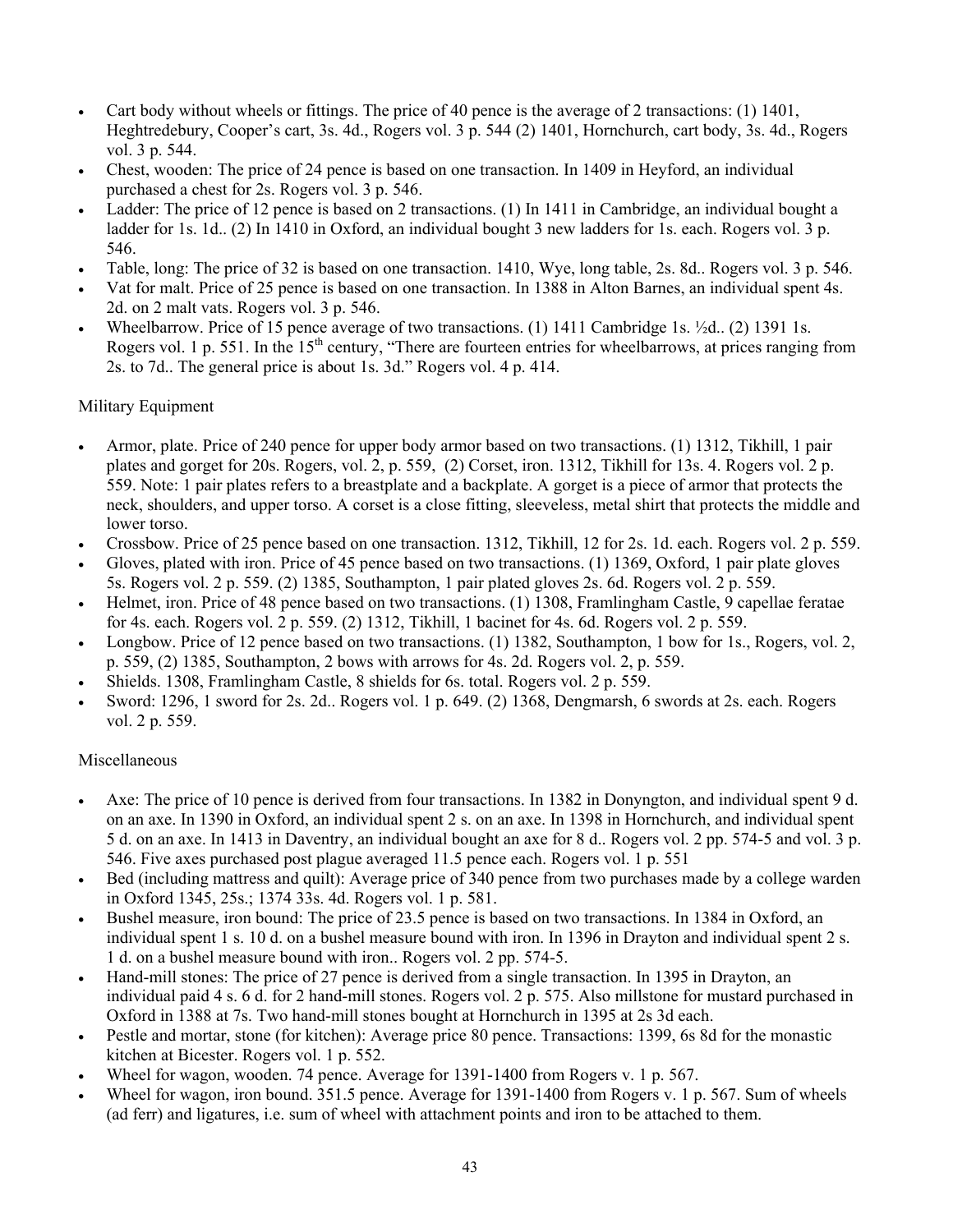• The category of various implements includes dung pots, ox-yokes, spades, sickles, pea hackers, sieves, harrows, hoes, shovels, saws, sickles, spoons, picks, pincers, utensils, and cheap tablewear. Their prices range from 4 to 12 pence. See Rogers vol. 4 pp. 411 to 430. Prices for lanterns range from 6 to 18 pence Rogers vol. 4 pp. 411 to 430. Pestle and mortar, for kitchen (wooden). Average price 5 pence. Rogers vol. 1 p. 552.

Table 3 relies heavily on Thorold Rogers' collection of prices, while Table 2 and 4 draws data from a wider array of sources. All appear in the bibliography. Several should be mentioned here. Invaluable descriptions of merchandise and manufacturing methods appear in Blair and Ramsay's *English medieval industries,* Swanson's *Medieval Artisans*, and Salzman's *English Industries*. Almost anything there is to know about medieval clothmaking appears in Munro's *Textiles, Towns, and Trade*. Detailed descriptions of medieval metalworking appear in Cherry's *Medieval Craftsmen, Goldsmiths*, Cotterell's *Old Pewter,* Gale's *Pewter and the Amateur Collector*, Hatcher's *English Tin Production and Trade before 1550*, Michaelis's *Antique Pewter,* Verster's *Old European Pewter*, and Ffoulkes's *The Armourer and his Craft.* Those texts supply most of the facts found in Table 2, columns 6 to 8, and Table 4, columns 3 to 6. Those texts also supply the technical information underlying the estimates in column 8 Table 4, column 7. Information about the prices of raw materials comes from three other sources: Thorold Rogers' *History of Agriculture and Prices in England volumes 1 through 4*, John Munro's *Textiles, Towns, and Trade*, and Christopher Dyer's *The Standard of Living in the Middle Ages*. The estimates in Table 4, column 7 are calculated as follows.

# Textiles

- a) By replacing fine wool with coarse wool, cloth makers could cut costs 15%, since wool amounted to one third of cloth's cost, and expensive wool's price was double that of its cheaper substitute. (Munro 1994 V pp. 14-15, 39-45, Tables 3.4 to 3.11 and Rogers vol. 3 p. 704).
- b) By using unwashed wool, which contained chemicals used to treat sheep scab and other skin ailments and the oils used to comb and card the wool, Clothmakers could cut costs by an amount less than 3%. That percentage is an upper bound. Studies show the cost of preparing wool for weaving by washing, carding, and combining it amounted to just under 3% of total costs. What proportion of that amount was composed of the costs of washing is uncertain. A safe guess might divide the costs equally among the three steps, suggesting that using unwashed wool saved about 1% of total costs. (Munro 1994 V p. 52 Table 3.12).
- c) By insufficiently fulling fabric, cloth makers could cut costs by up to 5%, since fulling charges amounted to about 5% to total costs. (Munro 1994 V p. 52 Table 3.12).
- d) Cloth makers could cut costs between five and thirty-five percent by replacing expensive dyes with cheaper substitutes. Dyes amounted to one-twentieth of common-colored cloth's cost and one-half of the most fashionably colored cloth's cost, while inferior inks that mimicked those colors could be purchased for pennies.(Munro 1994 V pp. 14-15, 39-45, Tables 3.4 to 3.11).

#### Leather Goods

e) Calculating the savings from speeding the tanning process is a tricky task. The savings arose because speeding the process permitted tanners to make better use of fixed capital. They could process more hides with fewer vats and chemicals. Tanners could speed the process by a factor of six, reducing the time it took to convert hides to leather to six from 36 weeks. Since fixed costs amounted to something like 60% of total tanning costs, speeding the tanning process reduced costs by approximately 50%. If those savings were passed on to craftsmen father down the production chain, such as saddlers or cobblers, whose efforts amounted to about 80% of the value of finished products (the other 20% being the cost of the leather), the savings from total costs of finished goods amounted to approximately 10%. (See Swanson 1989 p. 54 for details).

#### Metalware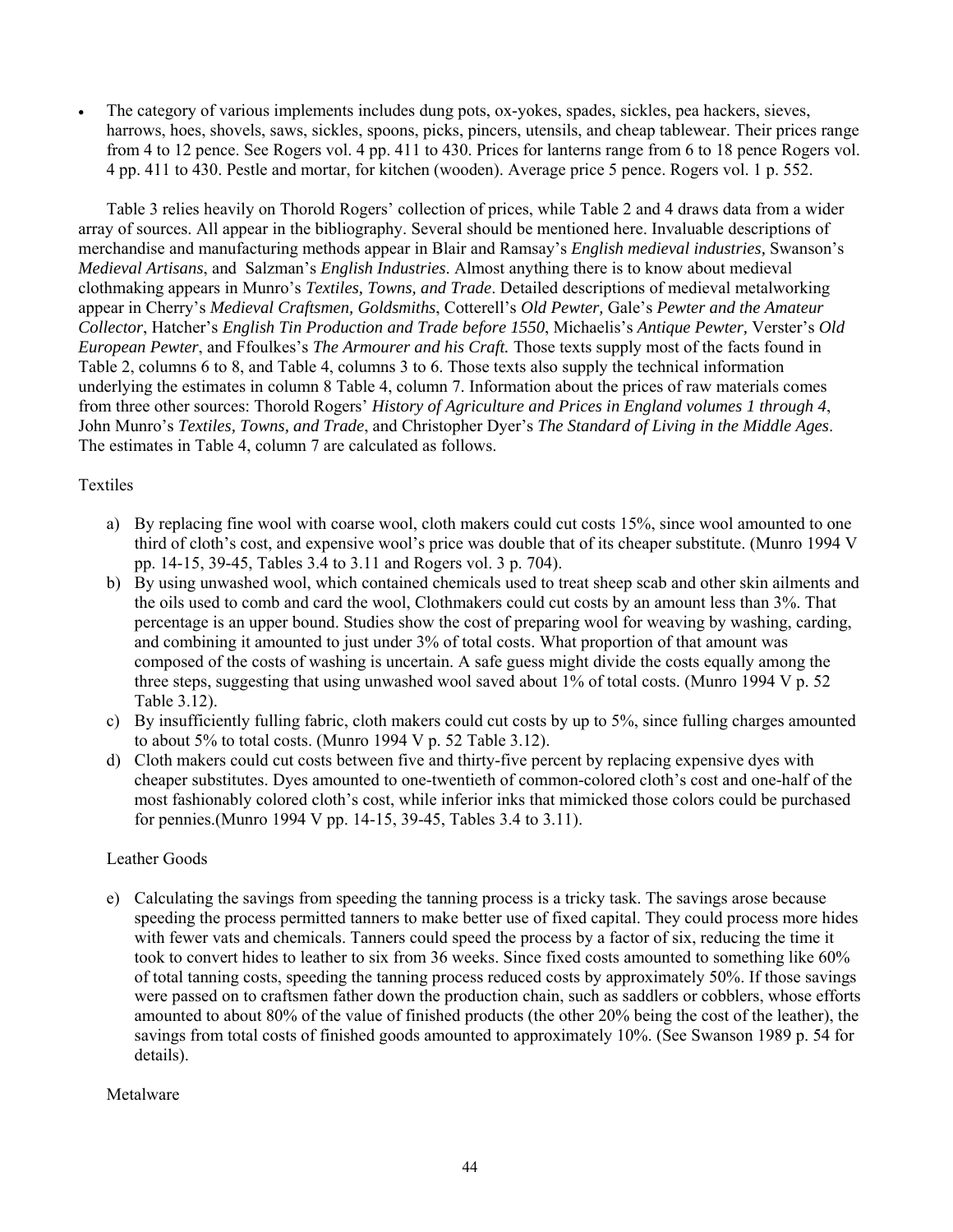- f) Cherry suggests most, perhaps 80%, of the value of gold and silver articles was the value of the precious metal within them. If consumers could be fooled by base metals, most if not all of that cost could be saved. Rogers vol. 4 p. 488 shows that silver's value exceeded that of base metals by 200 times and gold's value exceeded silver's by factor of almost 20.
- g) Pewterers could cut costs up to one third by putting lead in their alloy, since lead was one sixth the price of pewter, and pewter could hold up to forty-percent lead. (Prices from Rogers vol. 1 p. 605).
- h) Rogers vol. 1 p. 473 shows the price ratio of steel to iron as 4 to 1. Rogers vol. 4 p. 410 shows the price ration of wrought iron to raw iron as 2.3 to 1 (specifically, 112 pounds of wrought iron in 1401-1410 had an average price 18s. 2¾d. and 112 pounds of raw iron had an average price of 7s. 9¾d). Thus, assuming the price of metal amounted to half the cost of an article forged by a smith (the other half consisting of their fixed, fuel, and labor costs), then a smith who substituted raw for wrought iron could cut their costs by 30% and a smith who substituted raw iron for steel could cut their costs by 45%.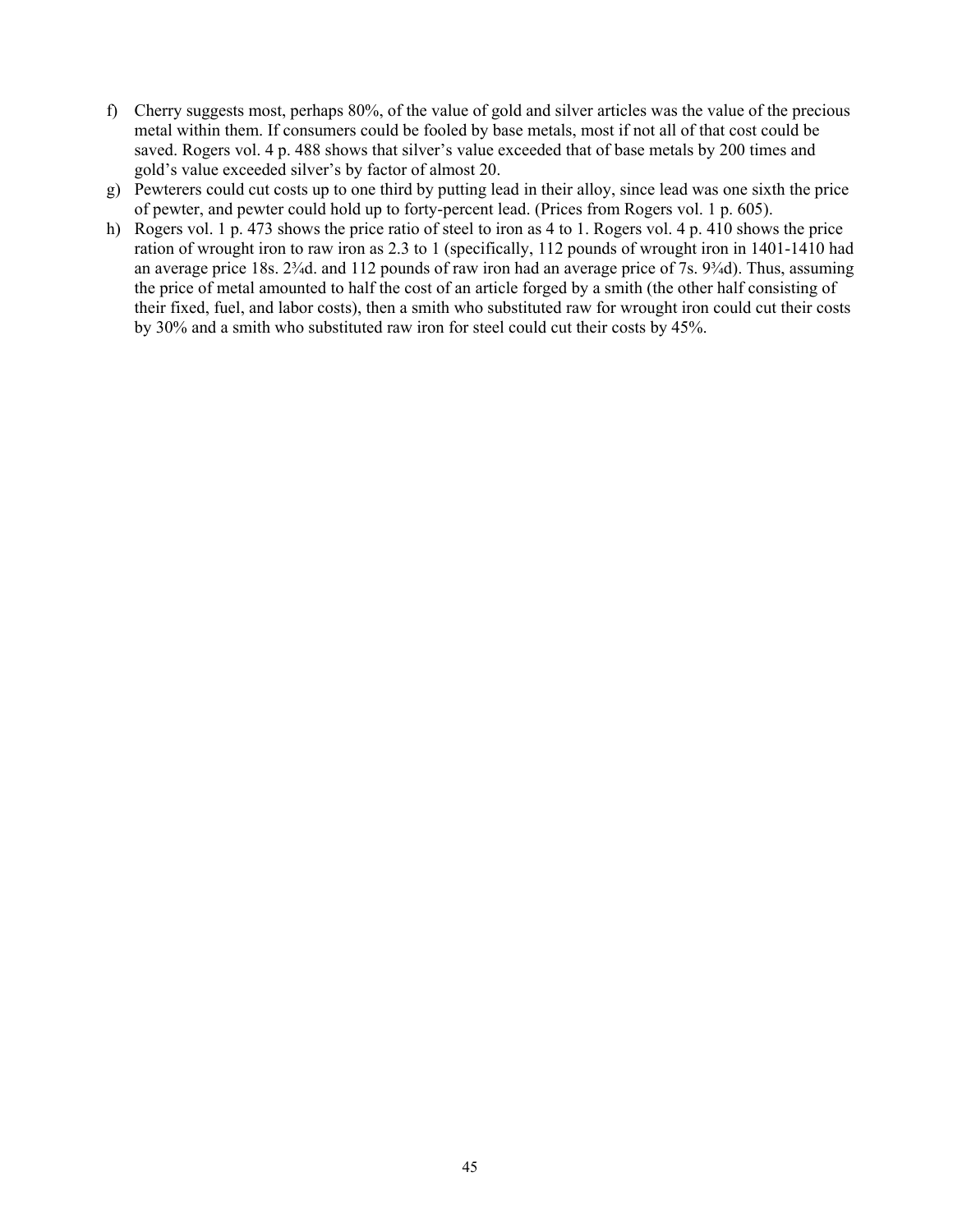#### **Bibliography**

- Adelson, Andrea. "Retail Fact, Retail Fiction; In Luxury Goods, a War on Fakes Has Many Pitfalls." *New York Times.* 16 September 1995. Section 1, Page 31, Column 2
- Akerlof, George. "The Market for 'Lemons': Quality Uncertainty and the Market Mechanism," *Quarterly Journal of Economics* (August 1970).
- Ashdown, Charles Henry. *European Arms and Armor*. Brussel and Brussel, New York, 1967.
- Bagley, J. and P. Rowley. A Documentary History of England: Vol.1 (1066-1540). Pelican 1966.
- Baker, J.H. *An Introduction to English Legal History*. Butterworths 1990.
- ----- and S.F.C. Milsom. *Sources of English Legal History: Private Law to 1750*. Butterworths 1986.
- Barbour, Matthew. "Counterfeits Cost 8bn Pounds a Year." The Times (London). 14 June 1999.
- Barlow, Frank. *Thomas Becket*. University of California Press 1986.
- Black, Antony. *Guilds and Civil Society in European Political Thought from the Twelfth Century to the Present*. Cornell 1984.
- Blair, John and Nigel Ramsay. *English medieval industries: craftsmen, techniques, products*. Hambledon Press 1991.
- Bloomberg Business News. "Many Phony Products Look Like the Real Thing. Desktop Publishing Has Made It Easier for Counterfeiters to Reproduce High-Quality Packaging for Fake Goods." Los Angeles Times. 23 August 1995. Business, Part D, Page 8.
- Borrus, Amy, Hazel Bradford, Dorinda Elliot, Thomas O'Donnell, and Elizabeth Weiner. "The Counterfeit Trade." *Business Week*. December 16, 1985 (2925) 64-72.
- Brentano, Lujo. *On the History and Development of Guilds and the Origins of Trade Unions*. London, Trübner & Co.. 1870.
- Bridbury, A. R. *Medieval English Clothmaking: An Economic Survey*. Heinemann 1982.
- ----- *Economic Growth: England in the Later Middle Ages*. Allen and Unwin 1962.
- Britnell, R.H. *The Commercialization of English Society, 1000-1500*. Cambridge University Press 1993.
- ----- *Growth and Decline in Colchester, 1300-1525*. Cambridge University Press 1986.
- Brownsword, R. and E.E.H. Pitt. "X-ray Fluorescence Analysis of English 13th-16th Century Pewter Flatware." *Archaeometry* 1984, pp. 237-244.
- *Business Europe*. "Countering Counterfeiting." July 28, 1999. 39 (15) pp. 5-6.
- *Business Marketing Digest*. "Coding advances help guard against dangerous rip-offs." Third Quarter 1993. 18 (3) 75-78.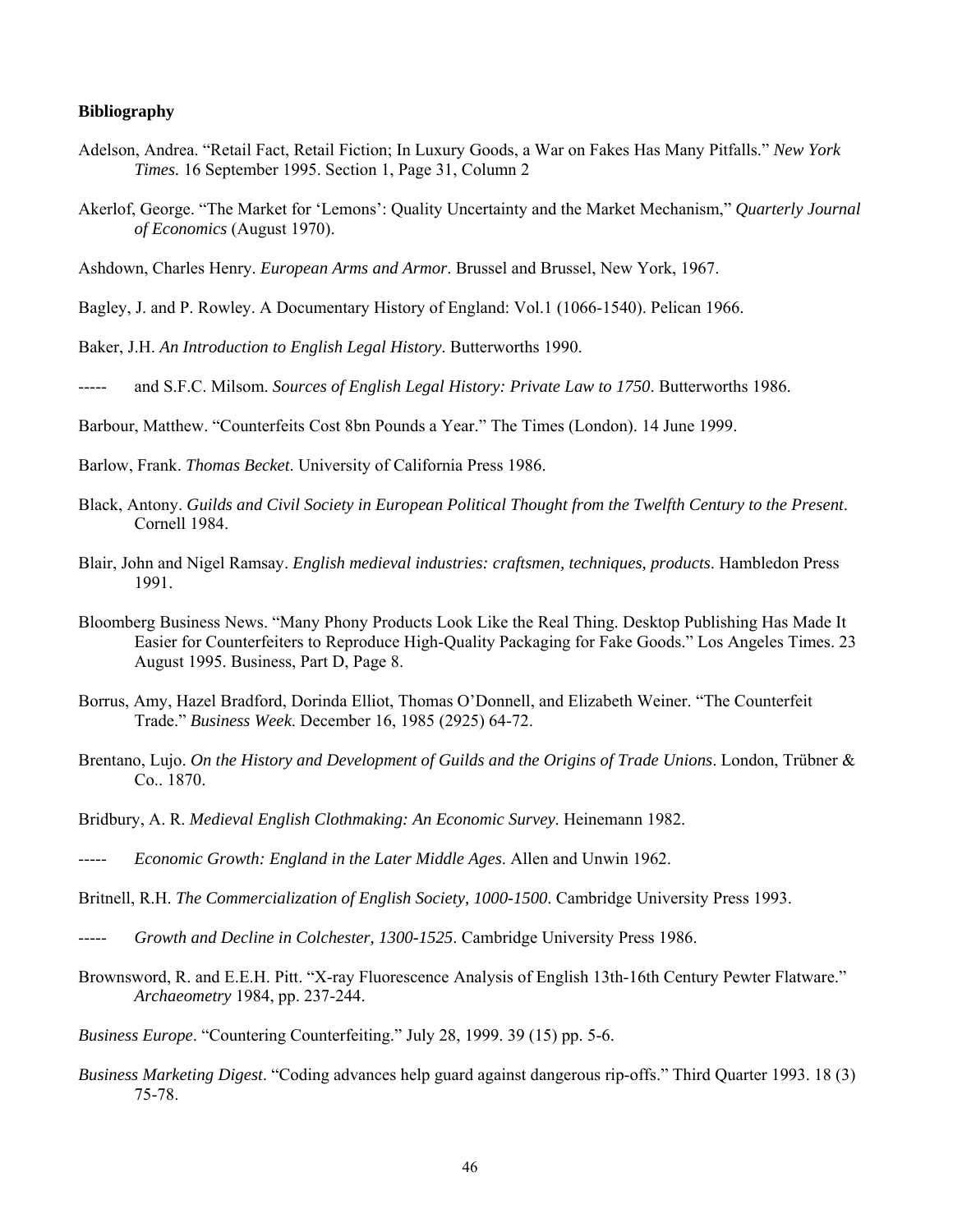- Buyse, Lorna. *The Market for Flemish and Brabantine Cloth in England from the 12<sup>th</sup> to the 14<sup>th</sup> Century.* London, MA Thesis 1956.
- Cameron, Rondo. *A Concise Economic History of the World From Paleolithic Times to the Present*. Oxford University Press 1993.
- Cantor, Norman F. *The Civilization of the Middle Ages*. Harper Collins 1993.

----- *The Medieval Reader*. Harper Collins 1994.

- Carus-Wilson, Eleanora. *The Expansion of Exeter at the Close of the Middle Ages*. University of Exeter 1963.
- Carus-Wilson, E. M. and O. Coleman. *England's Export Trade 1275-1547*. Oxford University Press 1963.
- Chandler, Alfred. *The Visible Hand : the Managerial Revolution in America*. Belknap Press 1977.
- Chaucer, Geoffery. *The Cantebury Tails, Nine Tails and the General Prolouge*. V. A. Kolve and Glending Olson (editors). Norton and Company 1989.
- Checkett, Alfred. "Can We Do More To Fight Counterfeiting." *Security Management*. February 1999. 43 (2) 129- 130.
- Cherry, John. *Medieval Craftsmen, Goldsmiths*. University of Toronto Press 1992.
- Cheyney, Edward. *English Towns and Guilds*. University of Pennsylvania 1900.
- Cipolla, Carlo. *Before the Industrial Revolution: European Society and Economy, 1000-1700*. Norton and Company 1980.
- Clark, Elaine. "Medieval Labor Law and the English Local Courts." *American Journal of Legal History* 27 (1983): 330-353.
- Coleman, D.C. "Textile Growth." *Textile History and Economic History: Essays in Honour of Miss Julia de Lacy Mann*, ed. N.B. Harte and K.G. Ponting, Manchester University Press, 1973, 1-21.
- Cooper, R.C.H. *The Archives of the City of London Livery Companies and Related Organizations*. Guildhall Library 1985.
- Cotterell, Howard. *Old Pewter, Its Makers and Marks in England, Scotland, and Ireland: An Account of the Old Pewterer and His Craft*. Charles Scribner's Sons 1929.
- Cottman, Lawrence. "It's Not the Real Thing." Security Management. December 1992, 36(12):68-70.
- Cunningham, William. *The Growth of English Industry and Commerce*. Cambridge 1890.
- Day, John. *The Medieval Market Economy.* Oxford, 1987.
- Davis, N., D. Gray, P. Ingham, A. Wallace-Hadrill. *A Chaucer Glossary*. Oxford University Press 1979.
- Davis, R. Trevor*. Documents Illustrating the History of Civilization in Medieval England (1066-1500)*. Methuen and Company 1926.
- Ditchfield, P.H. *The Story of the City Companies*. Foulis 1926.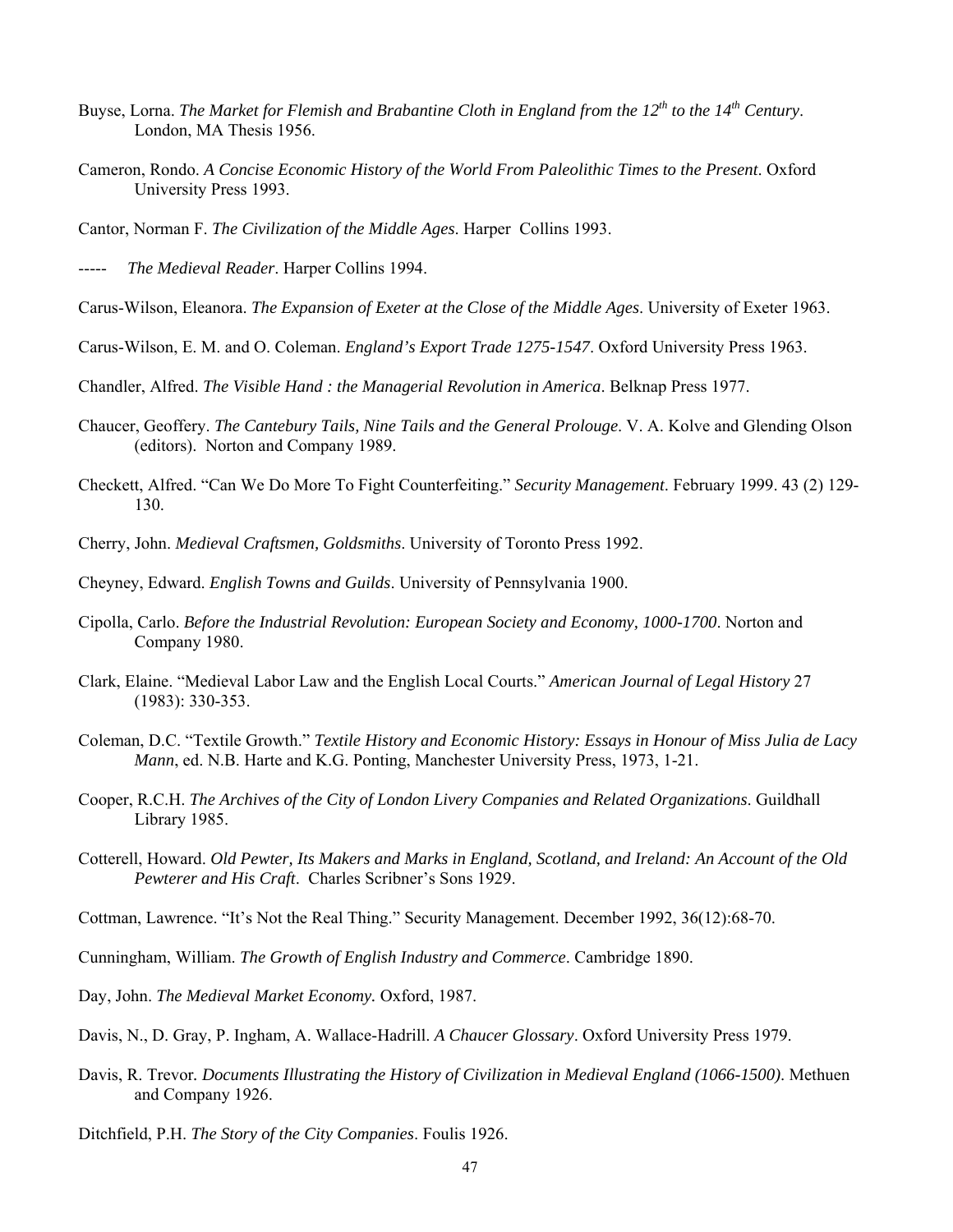- Douglas, David. *English Historical Documents, 1042-1089*. Oxford University Press 1953.
- Dyer, Christopher. *Standards of Living in the later Middle Ages: Social change in England c. 1200-1520*. Cambridge University Press 1994.
- Dymond, David and Alec Betterton. *Lavenham, 700 Years of Textile Making*. Boydell Press 1982.
- Economist. "Retribution for Reproduction." May 18, 1996. 339 (7966) pp. 73-74, 93-94.

*Encyclopedia Americana, International Edition*. "Pewter." Groliers v. 21 pp. 842-843 1994.

- Epstein, Steven A. "Labor in Thirteenth-Century Genoa." Mediterranean Historical Review 3 (1988): 114-140
- *Wage and Labor Guilds in Medieval Europe*. University of North Carolina Press 1991.
- Farley, John S. *Town Life in the XIVth Century as seen in the Court Rolls of Winchester City*. Warren and Son 1946.
- Ffoulkes, Charles. *The Armourer and his Craft from the XIth to the XVth Century*. Dover 1988.
- Fisher, H.E.S. and A.R.J. Jurica. *Documents in English Economic History: Engand from 1000 to 1760*. G. Bell and Sons 1977.
- Fox, Harriot Lane. "F for fake." Marketing. 12 October 1995, pp. 20-23.
- Freedman, David. "Farkers' Paradise." *Forbes*. April 5, 1999. Pp. 48-54.
- Gale, Edwards. *Pewter and the Amateur Collector*. Charles Scribner's Sons 1909.
- Gimple, Jean. *The Medieval Machine: The Industrial Revolution of the Middle Ages*. Penguin Books 1976.
- Globerman, Steven. "Addressing International Product Piracy." *Journal of International Business Studies*. Fall 1988. 19(3):497-504.
- Gray, H.L. "The Production and Exportation of English Woolens in the Fourteenth Centuery." *English Historical Review* 1924, pp. 13-35.
- Grazin, Kent and Janeen Olsen. "Gaining Retailers' Assistance in Fighting Counterfeiting: Conceptualization and Empirical Test of a Helping Model." Journal of Retailing. Spring 1992. 68(1): 90-109.
- Greek, Dinah. "False Economies." Professional Engineering. 13 January 1999. 12(1): 27-28.
- Green, J.R. *Town Life in the 15th Century*. Macmillan and Company, New York 1894.
- Grierson, Philip. "Commerce in the Dark Ages: A Critique of the Evidence." *Transactions of the Royal Historical Society*,  $5^{th}$  ser. 9 (1959): 123-140.
- Gross, Charles. *The Guild Merchant*. Clarendon Press 1890.
- Grossman, Gene and Carl Shapiro. "Foreign Counterfeiting of Status Goods." *The Quarterly Journal of Economics*. February 1988. Pp. 79-100.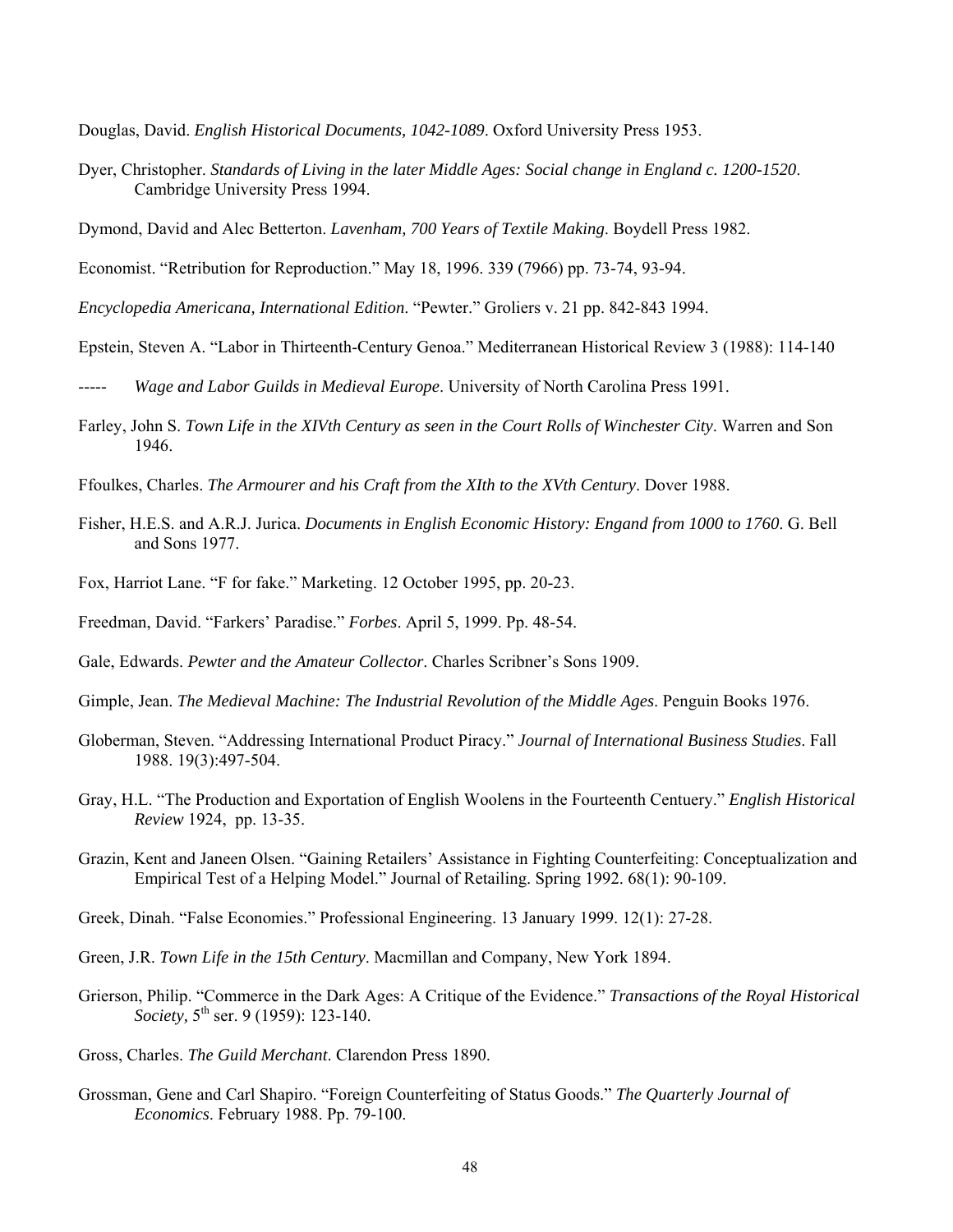- "The Counterfeit-Product Trade." *The American Economic Review*. March 1988. pp. 59-75.
- Gustafsson, Bo. 1987. "The Rise and Economic Behavior of Medieval Craft Guilds: An Economic-Theoretical Interpretation." *Scandinavian Journal of Economics.* 35 (1): 1-40.
- Hanawalt, Barbara. *The Ties that Bound: Peasant Families in Medieval England*. Oxford University Press 1988.
- Harding, Alan. *England in the Thirteenth Century*. Cambridge University Press 1993.
- Harvey, Michael. "Industrial Product Counterfeiting: Problems and Proposed Solutions." *Journal of Business and Industrial Marketing*. Fall 1987. 2(4):5-13.
- Hastings, Margaret. *The Court of Common Pleas in fifteenth century England; a study of legal administration and procedure*. Cornell University Press 1947.
- Hatcher, John. *English Tin Production and Trade before 1550*. Oxford University Press 1973.
- and Edward Miller. *Medieval England: Towns, Commerce and Crafts, 1086 1348*. Longman 1995.
- Hedges, Ernest. *Tin in Social and Economic History*. St. Martin's Press 1964.
- Henderson, Ernest. *Select Historical Documents of the Middle Ages*. Bell and Sons 1892.
- Hetherington, Peter. "Black Economy Booms as Crooks Eye Nice Littler Earner. Organised Crime is Moving in on the Moonlighters's Market, and Costing Business." The Guardian (London). 5 July 1999.
- Hickson, Charles R. and Earl A. Thompson. "A New Theory of Guilds and Economic European Economic Development." *Explorations in Economic History*, 28: 127-168.
- Hilton, R.H. *English and French Towns in Feudal Society: A Comparative Study*. Cambridge University Press 1995.
- Hines, W.D. *English Legal History: a bibliography and guide to the literature*. Garland Publishing 1990.
- Hofenk-De Graff, Judith H. "The Chemistry of Red Dyestuffs in Medieval and Early Modern Europe." *Cloth and Clothing in Medieval Europe: Essays in Memory of E. M. Carus-Wilson,* ed N. B. Harte and K. G. Ponting, Pasold Studies in Textile History, London: Heinemann Educational Books, 1983, 71-9.
- Holdsworth, W.S. *A History of English Law*. Methuen and Co. 1938
- Holmes, George. *The Later Middle Ages: 1272-1485*. Norton 1962.
- The Oxford History of Medieval Europe. Oxford University Press 1992.
- Hopkins, A. *Selected Rolls of the Chester City Court: Late Thirteenth And Early Fourteenth Centuries*. Chetham Society 1950.
- Hoskins, W. G. *The Age of Plunder: The England of Henry VIII 1500-1547*. Longman 1988.
- Hulme, E. W. "The Early History of the English Patent System." *Select Essays in Anglo-American Legal History.*  Association of American Law Schools, 1907.
- Jardine, Lisa. *Wordly Goods: A New History of the Renaissance*. Norton 1996.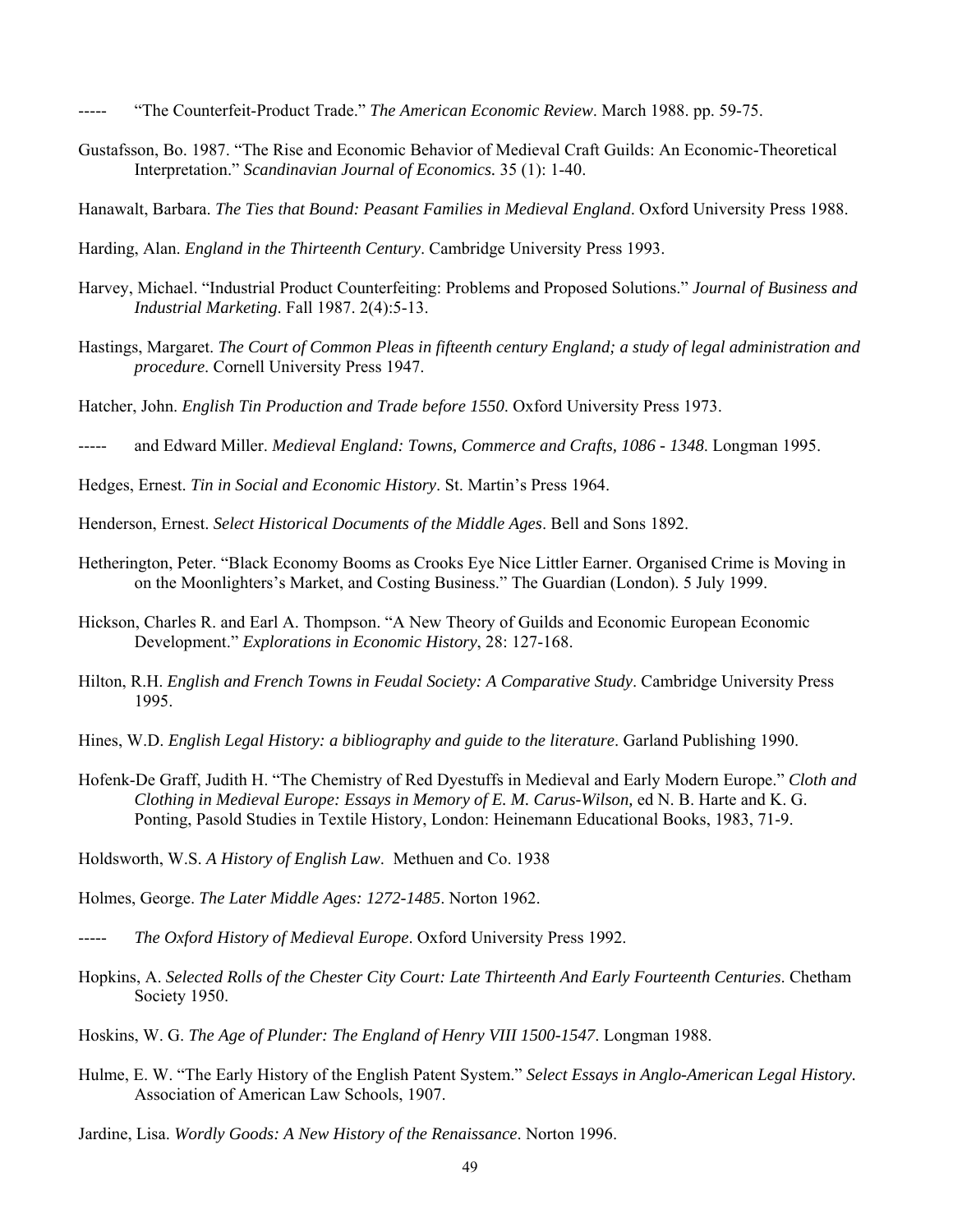- Jones, Ann Rosalind and Peter Stallybrass. *Renaissance Clothing and the Materials of Memory*. Cambridge University Press, 2000.
- Keen, Maurice. *English Society in the Later Middle Ages 1348-1500*. Penguin 1990.
- Kerridge, Eric. *Textile Manufacturers in Early Modern England.* Manchester University Press, 1985.
- Kovel, Ralph and Terry Kovel. "Copies of Washington Bust Abundant." Star Tribune (Minneapolis). 20 February 1993, p. 2E.
- Le Force, Jr. James. *The Development of the Spanish Textile Industry,* University of California Press, 1965.
- Leach, Arthur A. *Beverley Town Documents*. Selden Society 1900.
- Liam, Lavery. "Internet Fraud: Steer Clear of Trademark Troubles." *E-Business Advisor*. 17 (7) July 1999 pp. 26.
- London, Corporation of. *The Historical Charters and Constitutional Documents of the City of London*. Whiting Press 1884.
- Long, Frank. "Product Counterfeit Defenses Vary, Market to Market." *Arizona Business Gazette*. December 14, 1995. P. 11.
- Lopez, Robert. *The Commercial Revolution of the Middle Ages, 950-1350*. Cambridge University Press 1994.
- "Silk Industry in the Byzantine Empire." *Speculum* 20 (1945): 1-42.
- ----- and Harry Miskimin. "Economic Depression of the Renaissance." *Economic History Review*, 15 1962.
- ----- and Irving Raymond. *Medieval Trade in the Mediterranean World: Illustrative Documents Translated with Introductions and Notes*. Columbia University Press 1990
- Manier, Jeremy. Damasus Steel's Lost Secret Found. Chicago Tribune. 13 August 2001.
- Mazzaoui, Maureen F. *The Italian Cotton Industry in the Later Middle Ages, 1100-1600. Cambridge University Press, 1981.*
- McKisack, May. *The Fourteenth Century 1307-1399*. Oxford University Press 1991.
- Metrick, Andrew and Richard Zeckhauser. "Price Versus Quantity: Market Clearing Mechanisms When Sellers Differ in Quality." NBER working paper No. W6728. August 1996.
- Michaelis, R. F. *Antique Pewter of the British Isles*. G. Bell and Sons 1955.
- Miller, E. "The Fortunes of the English Textile Industry during the Thirteenth Century*." English Historical Review* 1965, pp. 64-82.
- Milsom, S.F.C. *Historical Foundations of the Common Law*. Butterwords 1969.
- ----- *Studies in the History of the Common Law*. Hambledon Press 1985.
- ----- *Sources of English Legal History: Private Law to 1750*. Butterworths 1986.
- Mohl, Bruce. "Flow of Counterfeit Goods is on the Rise." *The Boston Globe*. October 24, 1995. Economy p. 63.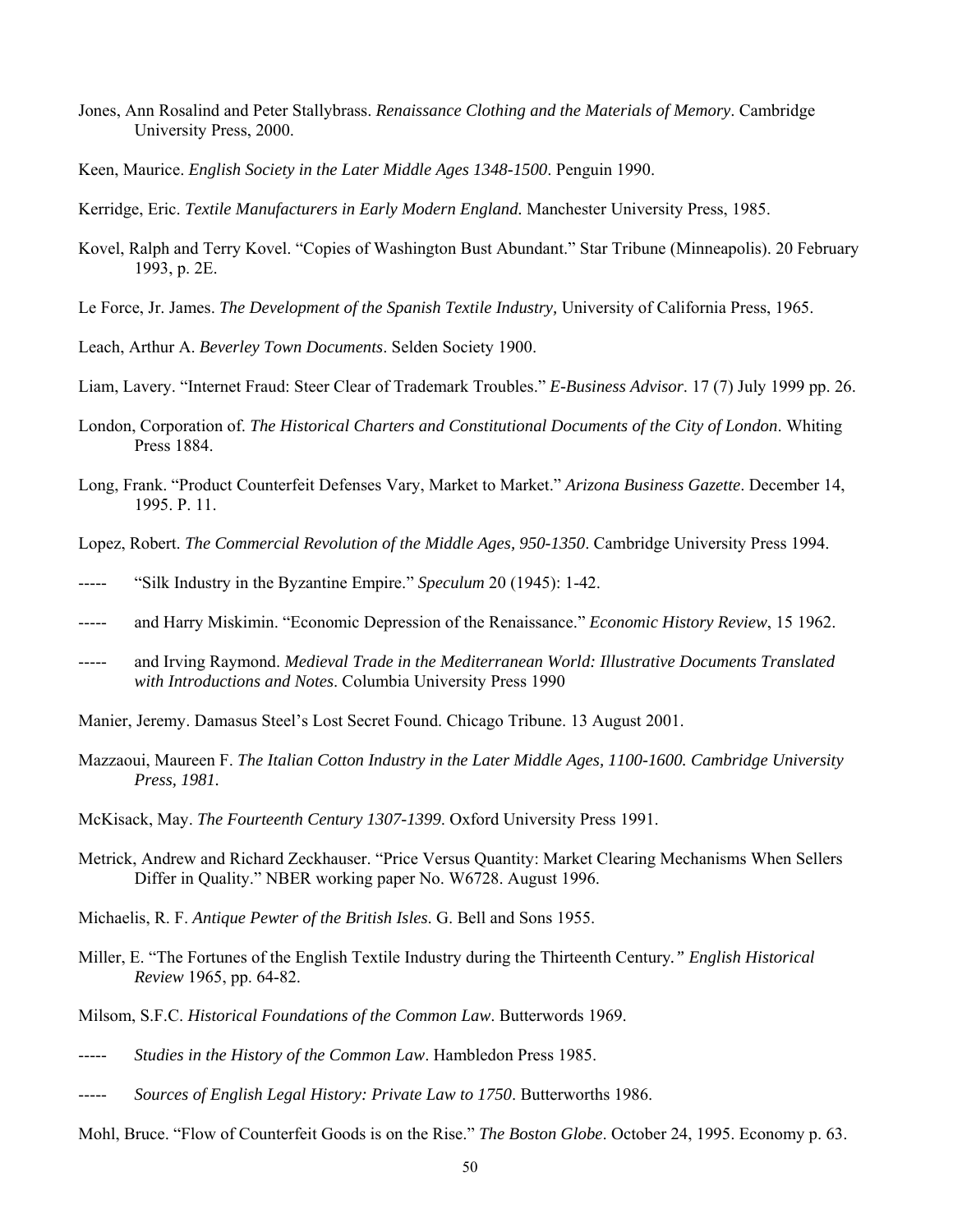- Mokyr, Joel. *Lever of Riches: Technological Creativity and Economic Progress*. Oxford University Press 1990.
- Monier-Williams, M.F. *Records of the Worshipful Company of Tallow Chandlers, London*. Cheswick Press 1897.
- Munro, John. "Urban Regulation and Monopolistic Competition in the Textile Industries of the Late-Medieval Low Countries." In *Textiles of the Low Countries in European Economic History*. Ed Erik Aerts and John H. Munro, Proceedings of the Tenth International Economic History Congress: Session B-15, Studies in Social and economic History 19. Leuven: Leuven History Press, 1990.
- "Industrial Transformations in the North-West European Textiles Trade, c.  $1290 c$ . 1340: Economic Progress or Economic Crisis?" In *Before the Black Death: Studies in the 'Crisis' of the early Fourteenth Century*, ed. Bruce M.S. Campell. Manchester and New York: Manchester University Press. 1991. Pp. 110-148.
- Textiles, Towns, and Trade. Essays in the economic history of late-medieval England and the Low *Countries*. Variorum 1994.

Murphy, David. "Fake Goods Sales at Critical Levels in China." Business Times (Singapore). 21 June 1999.

Myers, A. R. *England in the Late Middle Ages*. Penguin 1991.

Newland, Francesca. "Phoney Wars." Marketing Week. 21 May 1998, 21(12):43-46.

Nicholson, Tom. Horror in Cyberspace." Managing Intellectual Property. December 1998. Ppp. 18-22.

- North, Douglass C. and Robert Paul Thomas. *The Rise of the Western World*. Cambridge University Press 1973.
- Olson, Mancur. *The Rise and Decline of Nations: Economic Growth, Stagflation, and Social Rigidities*. Yale University Press 1982.
- Owens, Mitchell. "Antiques: Stylish Fakes that Attract Connoisseurs." *New York Times*. March 19, 1999.
- *Oxford English Dictionary.* 2nd ed. 1989 (ed. J. A. Simpson and E. S. C. Weiner), Additions 1993-7 (ed. John Simpson and Edmund Weiner; Michael Proffitt), and  $3<sup>rd</sup>$  ed. (in progress) Mar. 2000- (ed. John Simpson). OED Online. Oxford University Press. <http://oed.com>

Palmer, W. M.. *Cambridge Borough Documents Vol. I*. Bowes and Bowes 1931.

Peglotti, Francesco Balduci. *La pratica della mercatura*. Allen Evans (editor). Medieval Academy of America 1936.

Pfaffenbichler, Matthias. *Medieval Craftsmen, Armourers*. University of Toronto Press 1992.

Phelps Brown, E. H. and S. V. Hopkins. "Wage-rates and Prices." *Economica* 1957.

- Phelps Brown, E. H. and S. V. Hopkins. "Seven Centuries of the Price of Consumables Compared with Builder's Wage-rates." in E. M. Carus-Wilson (ed.) *Essays in Economic History*, vol 2, London 1962.
- Phillip, J. H. "The English Patent as a Reward for Invention: the importation of an idea." *Journal of Legal History* 1982 v. 3 pp. 71-79.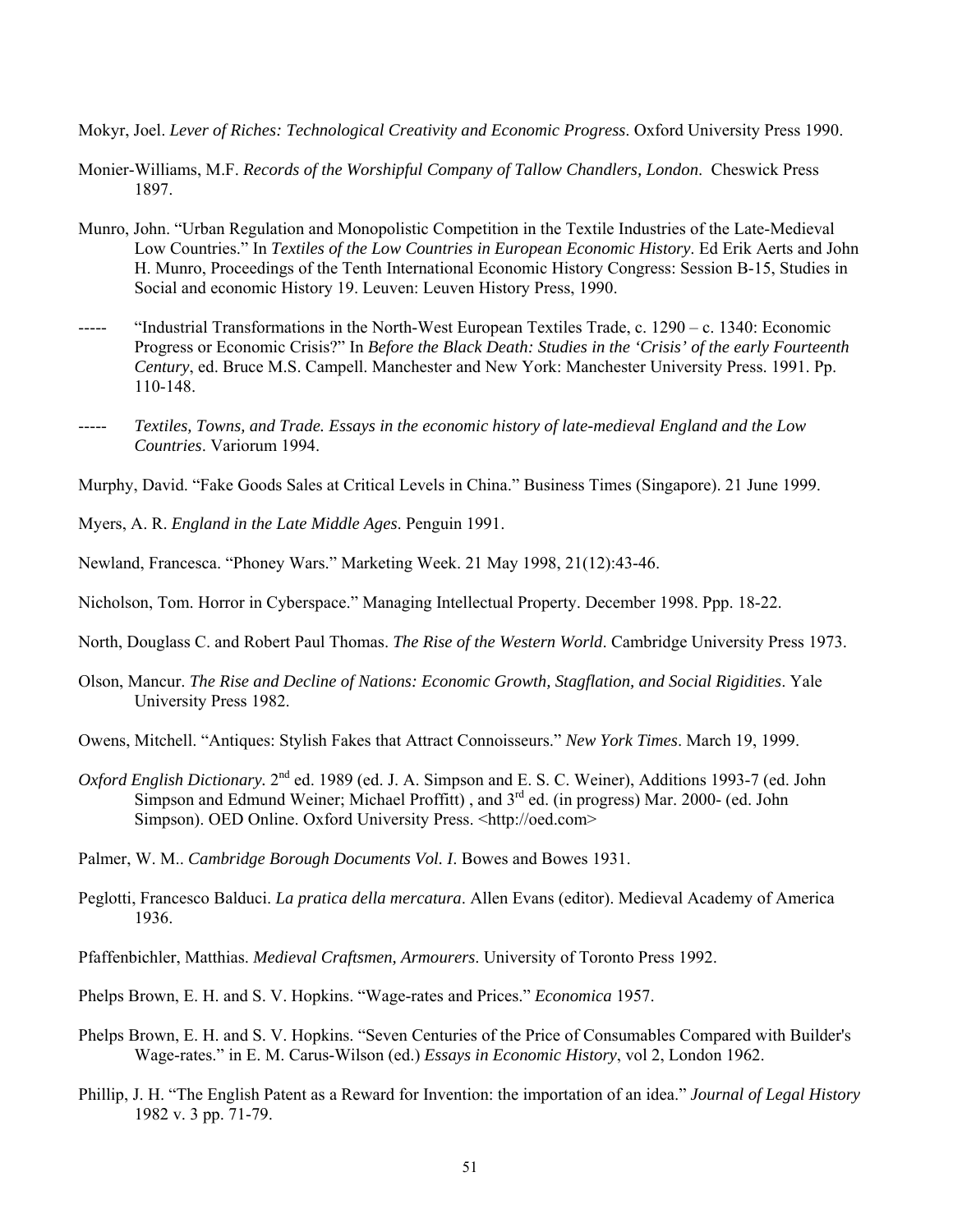Pirenne, Henri. *Economic and Social History of Medieval Europe*. Harvest Books 1937.

- ----- *Medieval Cities: Their Origins and the Revival of Trade*. Frank Halsey (translator). Princeton University Press 1952.
- Pooley, Ernest. *Guilds of the City of London*. Collins 1947.
- Porter, Janet. "Countertech Launched in Britain: Fake Goods Estimated at 5 Percent of World Trade." Journal of Commerce. August 5, 1996. P. 3a.
- Postan, Michael. *The Medieval Economy and Society: An Economic History of Britain in the Middle Ages*. Willmer Brothers Limited 1972.
- ----- "The Trade of Medieval Europe: The North." *Cambridge Economic History of Europe Vol II Trade and Industry in the Middle Ages*. Cambridge University Press 1987 pp. 168-305.
- Pounds, N. J. G. *An Economic History of Medieval Europe*. Longmann Press 1994.
- Prescott, Andrew. *English Historical Documents*. British Library 1988.
- Reddaway, Thomas Fiddian. *The Early History of the Goldsmith's Company, 1327-1509*. Arnold Press 1975.
- Richardson, Gary. "A Tale of Two Theories: Monopolies and Craft Guilds in Medieval England and Modern Imagination." Journal of the History of Economic Thought. Volume 23. Number 2. June 2001.
- Richardson, Gary. "Guilds, Laws, and Markets for Manufactured Merchandise in Late Medieval England." UC Irvine Department of Economics Working Paper. 2001
- Roche, Daniel. *A History of Everyday Things: The Birth of Consumption in France, 1600-1800.* Cambridge University Press, 2000.
- Rorig, Fritz. *The Medieval Town*. University of California Press 1967.
- Rothwell, Harry. *English Historical Documents, 1189-1327. Vol. 3*. Eyre and Spottiswoode 1975.
- Rowley, Trevor. *The High Middle Ages: 1200-1550*. Routledge & Kegan Paul 1986.
- Russell, J.C. *British Medieval Population*. Albuquerque 1948.
- Salzman, Louis. *English Industries in the Middle Ages*. Oxford 1923.
- Samuelson, Paul. "The Monopolistic Competition Revolution." in *Monopolistic Competition Theory: Studies in Impact. Essays in Honor of Edward H. Chamberlin*. editor Robert Kuenne. pp. 105-138. 1967.
- Schecter, F. I. *The Historical Foundations of the Law Relating to Trademarks.* 1925.
- Schumpeter, Joseph. *History of Economic Analysis*. Oxford University Press 1986.
- Scott, David. *Metallography and Microstructure of Ancient and Historic Metals.* The J. Paul Getty Trust. 1991
- Scrutton, T. E. *The Laws of Copyrights.* 1883.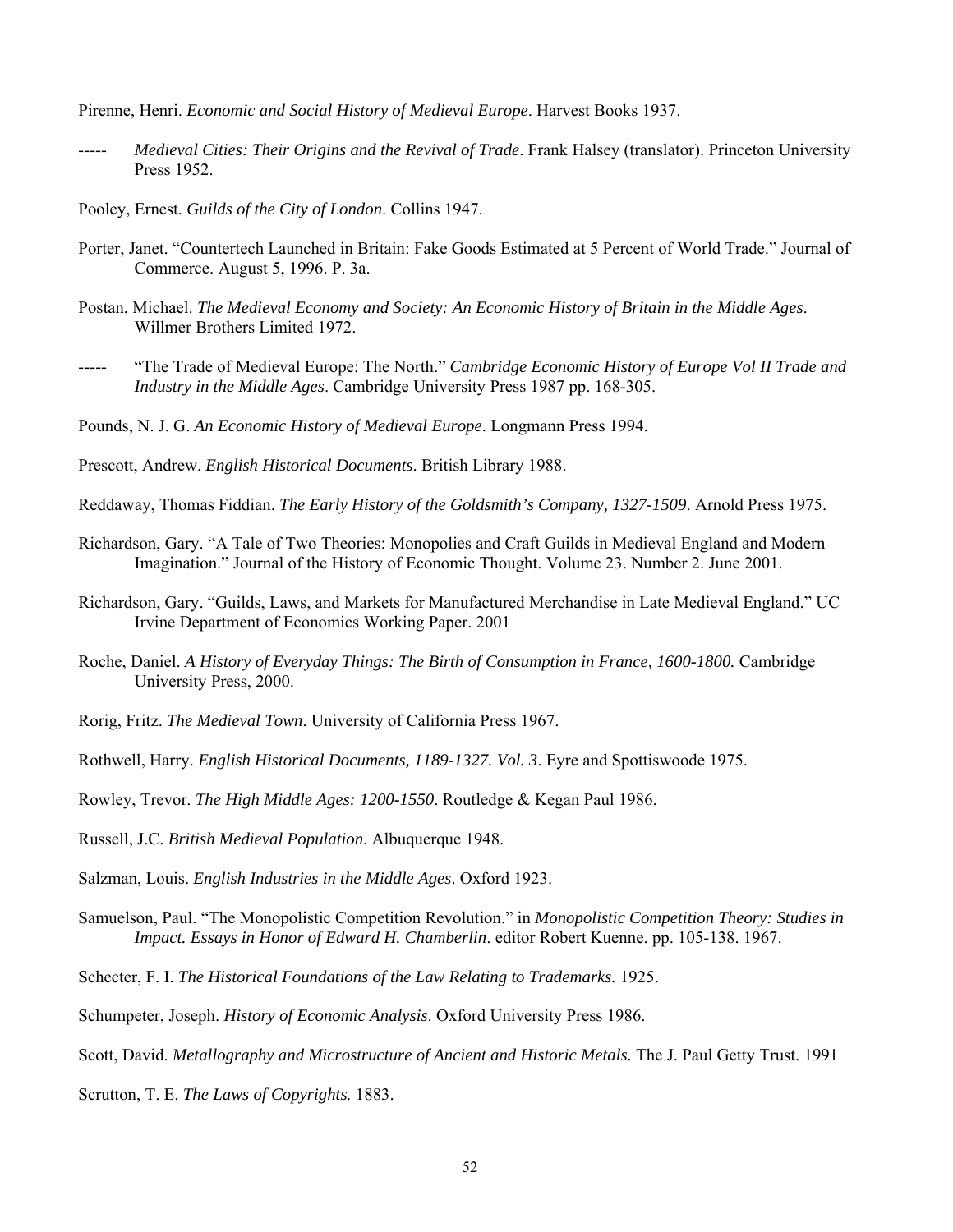- Shainwald, Richard and Clarence Condon. "International Product Counterfeiting." Business and Economic Review. Oct/Nov/Dec 1987, 34(1): 19-25.
- Simone, Joseph. "Countering Counterfeiters." *China Business Review*. January 1999.
- Smith, Adam. *An Inquiry Into the Nature and Causes of the Wealth of Nations.* London 1776.
- Smith, Lucy. "Town Life." *Companion to English History (Middle Ages*). F. P. Barnard (ed). Clarendon 1902.
- Smith, Toulmin. *English Gilds: The Original Ordinances of More than One Hundred Early English Gilds*. Early English Text Society 1870.
- Strasser, Susan. *Satisfaction Guaranteed: The Making of the American Mass Market*. Pantheon Books 1989
- Stuard, Susan. "Medieval Workshop: Toward a Theory of Consumption and Economic Change." *Journal of Economic History* (June 1985) 447-451.
- Swanson, Heather. *Medieval artisans: an urban class in late medieval England*. Blackwell 1989.
- Thirsk, Joan. *Economic Policy and Projects: The Development of Consumer Society in Early Modern England.*  Clarendon Press, 1978.
- Thomas, Arthur Herman. *Calendar of early Mayor's Court rolls preserved among the archives of the Corporation of the city of London at Guildhall A. D. 1298-1307.* Cambridge University Press, 1924.
- ----- *Calendar of Plea and Memorandum Rolls of the City of London preserved among the archives of the Corporation of the city of London at Guildhall*. Cambridge University Press 1926.
- Thrupp, Sylvia. *The Merchant Class of Medieval London 1300-1500*.
- ----- "The Gilds." *Cambridge Economic History of Medieval Europe,* vol. 3, pp. 230-280, 624-635. Cambridge University Press, 1963.
- Turnau, Irena. "The Organization of the European Textile Industry from the Thirteenth to the Eighteenth Century." *Journal of European Economic History* 17 (Winter 1988): 586-96.
- Unwin, George. *The Guilds and Companies of London*. Methuen & Company 1908.
- Verhoeven, J.D., A.H. Pendray, and W.E. Dauksch. "The Key Role of Impurities in Ancient Damascus Steel Blades." *JOM*, 50 (9) (1998), pp. 58-64.
- Verster, A. *Old European Pewter*. Viking Press 1958.
- Walford, Cornelius. *Guilds: their origin, constitution, objects, and later history*. George Redway 1888.
- Walker, James*. The armorial bearings of the several incorporated companies of Newcastle Upon Tyne: with a brief historical account of each company, together with notices of the Corpus Christi, or Miracle plays*. Goldsmith's Kress 1824.
- Waugh, Scott. *England in the Reign of Edward III*. Cambridge University Press 1994.
- Westlake, H.F. *The Parish Guilds of Medieval England*. Society for Promoting Christian Knowledge 1919.